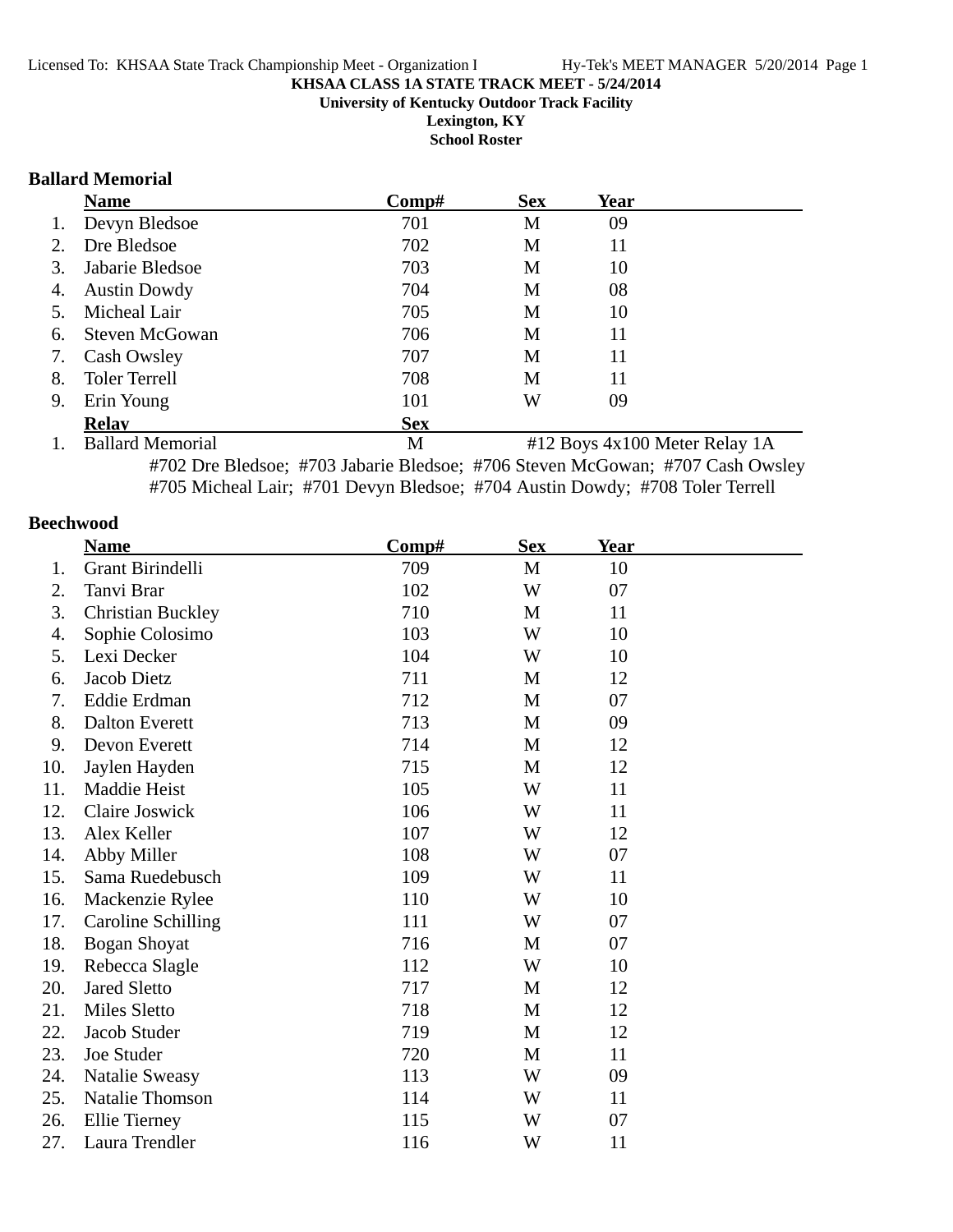**University of Kentucky Outdoor Track Facility**

**Lexington, KY School Roster**

#### **Beechwood**

|         | <b>Name</b>                                                                        | Comp#      | <b>Sex</b> | <b>Year</b> |                                |
|---------|------------------------------------------------------------------------------------|------------|------------|-------------|--------------------------------|
| 28.     | <b>Taylor Weibel</b>                                                               | 117        | W          | 12          |                                |
| 29.     | Merrin Woods                                                                       | 118        | W          | 07          |                                |
|         | <b>Relay</b>                                                                       | <b>Sex</b> |            |             |                                |
| 1.      | Beechwood                                                                          | W          |            |             | #11 Girls 4x100 Meter Relay 1A |
|         | #103 Sophie Colosimo; #111 Caroline Schilling; #107 Alex Keller; #118 Merrin Woods |            |            |             |                                |
|         | #106 Claire Joswick; #116 Laura Trendler; #117 Taylor Weibel; #108 Abby Miller     |            |            |             |                                |
| 2.      | Beechwood                                                                          | W          |            |             | #7 Girls 4x200 Meter Relay 1A  |
|         | #103 Sophie Colosimo; #111 Caroline Schilling; #107 Alex Keller; #118 Merrin Woods |            |            |             |                                |
|         | #109 Sama Ruedebusch; #104 Lexi Decker; #117 Taylor Weibel; #108 Abby Miller       |            |            |             |                                |
| $3_{-}$ | Beechwood                                                                          | W          |            |             | #1 Girls 4x800 Meter Relay 1A  |
|         | #102 Tanvi Brar; #113 Natalie Sweasy; #109 Sama Ruedebusch; #110 Mackenzie Rylee   |            |            |             |                                |
|         | #105 Maddie Heist; #114 Natalie Thomson; #115 Ellie Tierney;                       |            |            |             |                                |
| 4.      | Beechwood                                                                          | M          |            |             | #12 Boys 4x100 Meter Relay 1A  |
|         | #719 Jacob Studer; #720 Joe Studer; #714 Devon Everett; #715 Jaylen Hayden         |            |            |             |                                |
|         | #716 Bogan Shoyat; #718 Miles Sletto; #712 Eddie Erdman; #713 Dalton Everett       |            |            |             |                                |
| 5.      | Beechwood                                                                          | M          |            |             | #8 Boys 4x200 Meter Relay 1A   |
|         | #713 Dalton Everett; #714 Devon Everett; #715 Jaylen Hayden; #716 Bogan Shoyat     |            |            |             |                                |
|         | #717 Jared Sletto; #718 Miles Sletto; #719 Jacob Studer; #720 Joe Studer           |            |            |             |                                |
| 6.      | Beechwood                                                                          | M          |            |             | #24 Boys 4x400 Meter Relay 1A  |
|         | #709 Grant Birindelli; #716 Bogan Shoyat; #719 Jacob Studer; #720 Joe Studer       |            |            |             |                                |
|         | #710 Christian Buckley; #718 Miles Sletto; #711 Jacob Dietz; #713 Dalton Everett   |            |            |             |                                |

#### **Bellevue**

|    | <b>Name</b>             | Comp#      | <b>Sex</b> | Year                         |  |
|----|-------------------------|------------|------------|------------------------------|--|
|    | Malachi Ashcraft        | 721        | М          | 09                           |  |
|    | <b>Austin Balch</b>     | 722        | M          | 08                           |  |
| 3. | Di Bricking             | 723        | М          | 09                           |  |
| 4. | Jeffrey Brinker         | 724        | M          | 09                           |  |
|    | <b>Bryson Combs</b>     | 725        | М          | 10                           |  |
| 6. | <b>Seth Evers</b>       | 726        | М          | 08                           |  |
| 7. | Alec Hazeres            | 727        | М          | 11                           |  |
| 8. | <b>Blake Stephenson</b> | 728        | М          | 11                           |  |
|    | <b>Relay</b>            | <b>Sex</b> |            |                              |  |
|    | Bellevue                | M          |            | #8 Boys 4x200 Meter Relay 1A |  |

#721 Malachi Ashcraft; #723 Dj Bricking; #724 Jeffrey Brinker; #725 Bryson Combs #726 Seth Evers; #727 Alec Hazeres; #728 Blake Stephenson; #722 Austin Balch 2. Bellevue M #24 Boys 4x400 Meter Relay 1A #725 Bryson Combs; #726 Seth Evers; #727 Alec Hazeres; #728 Blake Stephenson #721 Malachi Ashcraft; #723 Dj Bricking; #724 Jeffrey Brinker; #722 Austin Balch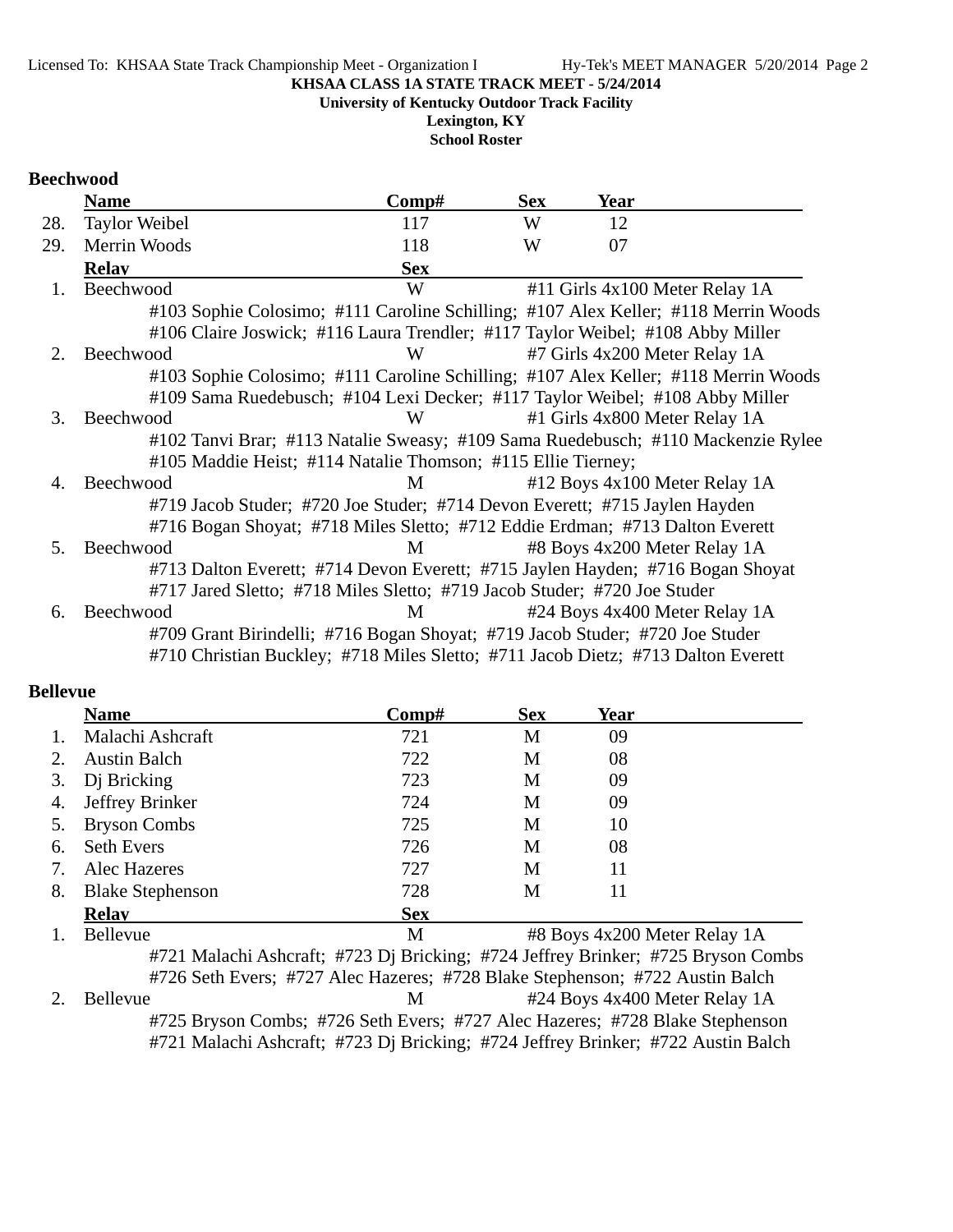**University of Kentucky Outdoor Track Facility**

**Lexington, KY School Roster**

#### **Berea**

|     | <b>Name</b>        |                                                                                             | Comp#      | <b>Sex</b> | <b>Year</b>                                                                           |  |
|-----|--------------------|---------------------------------------------------------------------------------------------|------------|------------|---------------------------------------------------------------------------------------|--|
| 1.  |                    | Taiza Alexander                                                                             | 119        | W          | 08                                                                                    |  |
| 2.  | Sean Bond          |                                                                                             | 729        | M          | 10                                                                                    |  |
| 3.  | Jordan Carter      |                                                                                             | 730        | M          | 10                                                                                    |  |
| 4.  |                    | Humberto Correa                                                                             | 731        | M          | 11                                                                                    |  |
| 5.  |                    | Nick Galloway                                                                               | 732        | M          | 10                                                                                    |  |
| 6.  | Claire Hogg        |                                                                                             | 120        | W          | 10                                                                                    |  |
| 7.  | Austin Kidd        |                                                                                             | 733        | M          | 10                                                                                    |  |
| 8.  | Josh Lamb          |                                                                                             | 734        | M          | 10                                                                                    |  |
| 9.  |                    | <b>Raymond McKinney</b>                                                                     | 735        | M          | 11                                                                                    |  |
| 10. |                    | <b>Caleb Patterson</b>                                                                      | 736        | M          | 08                                                                                    |  |
| 11. |                    | Emma Patterson                                                                              | 121        | W          | 10                                                                                    |  |
| 12. | Maria Rojas        |                                                                                             | 122        | W          | 10                                                                                    |  |
| 13. | <b>Austin Rose</b> |                                                                                             | 737        | M          | 10                                                                                    |  |
| 14. |                    | <b>Bailey Rosenbarker</b>                                                                   | 123        | W          | 11                                                                                    |  |
| 15. |                    | <b>Lincoln Satterthwaite</b>                                                                | 738        | M          | 12                                                                                    |  |
| 16. | Deondre Tate       |                                                                                             | 739        | M          | 10                                                                                    |  |
| 17. | Trey Terrill       |                                                                                             | 740        | M          | 12                                                                                    |  |
|     | <b>Relav</b>       |                                                                                             | <b>Sex</b> |            |                                                                                       |  |
| 1.  | Berea              |                                                                                             | W          |            | #11 Girls 4x100 Meter Relay 1A                                                        |  |
|     |                    |                                                                                             |            |            | #122 Maria Rojas; #119 Taiza Alexander; #120 Claire Hogg; #121 Emma Patterson         |  |
| 2.  | Berea              |                                                                                             | W          |            | #7 Girls 4x200 Meter Relay 1A                                                         |  |
|     |                    |                                                                                             |            |            | #122 Maria Rojas; #119 Taiza Alexander; #120 Claire Hogg; #121 Emma Patterson         |  |
| 3.  | Berea              |                                                                                             | M          |            | #12 Boys 4x100 Meter Relay 1A                                                         |  |
|     |                    | #737 Austin Rose; #740 Trey Terrill; #733 Austin Kidd; #739 Deondre Tate<br>#734 Josh Lamb; |            |            |                                                                                       |  |
| 4.  | Berea              |                                                                                             | M          |            | #8 Boys 4x200 Meter Relay 1A                                                          |  |
|     |                    | #734 Josh Lamb;                                                                             |            |            | #737 Austin Rose; #733 Austin Kidd; #736 Caleb Patterson; #739 Deondre Tate           |  |
| 5.  | Berea              |                                                                                             | M          |            | #2 Boys 4x800 Meter Relay 1A                                                          |  |
|     |                    | #729 Sean Bond;                                                                             |            |            | #738 Lincoln Satterthwaite; #732 Nick Galloway; #731 Humberto Correa; #735 Raymond Mc |  |
|     | othlohom           |                                                                                             |            |            |                                                                                       |  |

### **Bethlehem**

| <b>Name</b>           | Comp#        | <b>Sex</b> | Year |  |  |
|-----------------------|--------------|------------|------|--|--|
| Ian Allen             | 741          | М          | 12   |  |  |
| <b>Thomas Newcomb</b> | 742          | M          |      |  |  |
| <b>Betsy Layne</b>    |              |            |      |  |  |
| <b>Name</b>           | $\bf Comp\#$ | <b>Sex</b> | Year |  |  |
| Will West             | 743          | Μ          |      |  |  |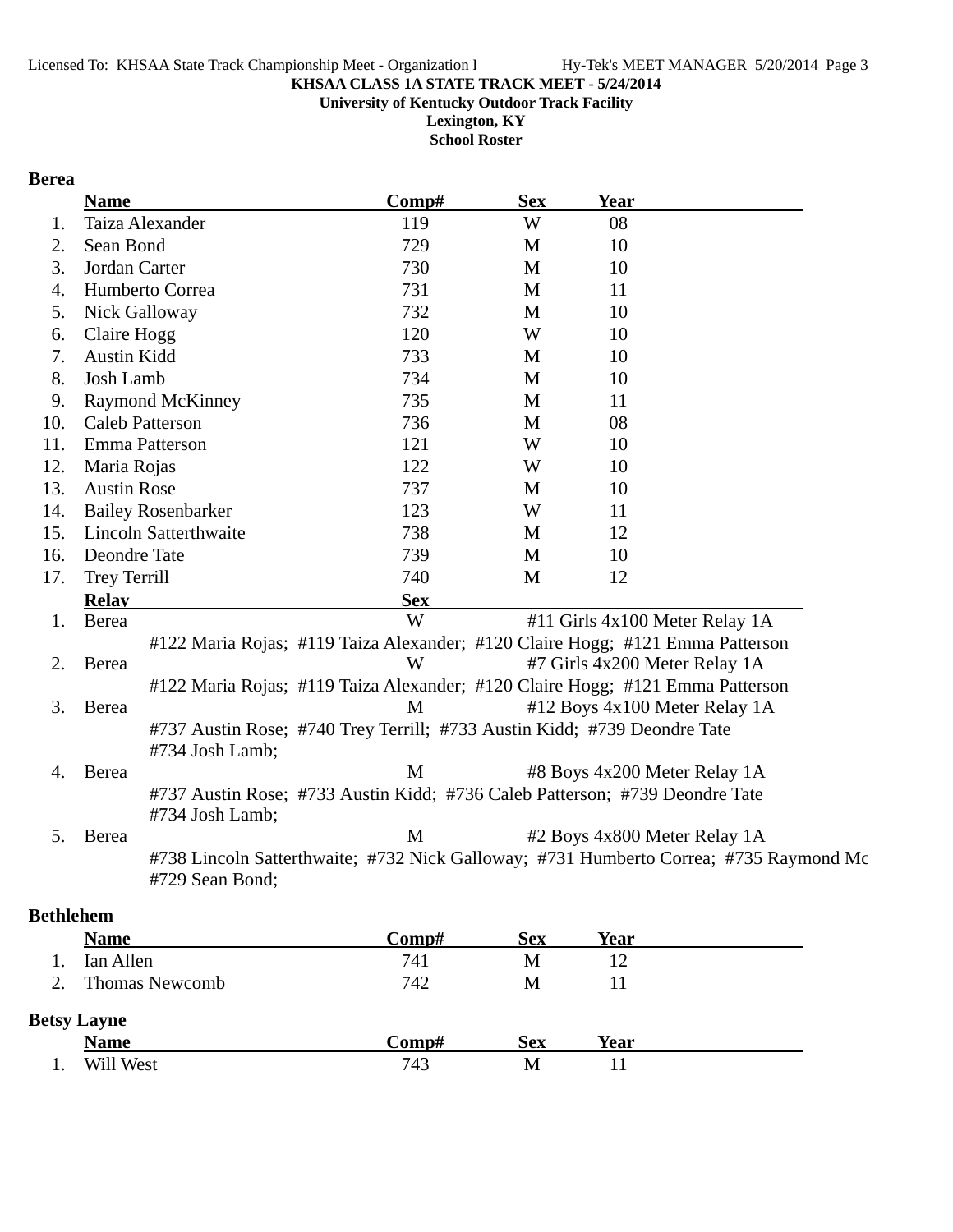**Lexington, KY School Roster**

#### **Bishop Brossart**

|     | <b>Name</b>                                                                         | Comp#      | <b>Sex</b> | <b>Year</b>                    |  |
|-----|-------------------------------------------------------------------------------------|------------|------------|--------------------------------|--|
| 1.  | Rachel Barth                                                                        | 124        | W          | 12                             |  |
| 2.  | Drew Berkemeyer                                                                     | 744        | M          | 12                             |  |
| 3.  | <b>Madison Bertram</b>                                                              | 125        | W          | 11                             |  |
| 4.  | <b>Chase Britt</b>                                                                  | 745        | M          | 12                             |  |
| 5.  | Suzi Brown                                                                          | 126        | W          | 12                             |  |
| 6.  | Michael Caldwell                                                                    | 746        | M          | 12                             |  |
| 7.  | Frank Cetrulo                                                                       | 747        | M          | 10                             |  |
| 8.  | Cody Chism                                                                          | 748        | M          | 09                             |  |
| 9.  | Megan Cookendorfer                                                                  | 127        | W          | 09                             |  |
| 10. | Joe Donnelly                                                                        | 749        | M          | 11                             |  |
| 11. | Nicole Goderwis                                                                     | 128        | W          | 11                             |  |
| 12. | <b>Andrew Graus</b>                                                                 | 750        | M          | 12                             |  |
| 13. | <b>Adam Hartig</b>                                                                  | 751        | M          | 10                             |  |
| 14. | Jonathan Hickman                                                                    | 752        | M          | 10                             |  |
| 15. | <b>Ross Klocke</b>                                                                  | 753        | M          | 11                             |  |
| 16. | Dalton Linebach                                                                     | 754        | M          | 11                             |  |
| 17. | Chris Loos                                                                          | 755        | M          | 11                             |  |
| 18. | Alicia Martin                                                                       | 129        | W          | 12                             |  |
| 19. | Drew Miller                                                                         | 756        | M          | 12                             |  |
| 20. | Olivia Nienaber                                                                     | 130        | W          | 10                             |  |
| 21. | Quinn O'Bryan                                                                       | 757        | M          | 12                             |  |
| 22. | <b>Elizabeth Patterson</b>                                                          | 131        | W          | 11                             |  |
| 23. | <b>Jade Rauen</b>                                                                   | 132        | W          | 11                             |  |
| 24. | <b>Gabe Roberts</b>                                                                 | 758        | M          | 11                             |  |
| 25. | Kara Schuler                                                                        | 133        | W          | 09                             |  |
| 26. | Kendall Schuler                                                                     | 134        | W          | 09                             |  |
| 27. | Nick Schuler                                                                        | 759        | M          | 11                             |  |
| 28. | Nathan See                                                                          | 760        | M          | 10                             |  |
| 29. | Ronny Smith                                                                         | 761        | M          | 11                             |  |
| 30. | <b>Andrew Toll</b>                                                                  | 762        | M          | 11                             |  |
| 31. | Gretchen Trumbo                                                                     | 135        | W          | 12                             |  |
| 32. | Robby Twehues                                                                       | 763        | M          | 11                             |  |
| 33. | Daniel Vogel                                                                        | 764        | M          | 11                             |  |
|     | <b>Relay</b>                                                                        | <b>Sex</b> |            |                                |  |
| 1.  | <b>Bishop Brossart</b>                                                              | W          |            | #11 Girls 4x100 Meter Relay 1A |  |
|     | #129 Alicia Martin; #126 Suzi Brown; #128 Nicole Goderwis; #131 Elizabeth Patterson |            |            |                                |  |

#133 Kara Schuler; #132 Jade Rauen; #125 Madison Bertram; #124 Rachel Barth 2. Bishop Brossart W #7 Girls 4x200 Meter Relay 1A #124 Rachel Barth; #129 Alicia Martin; #131 Elizabeth Patterson; #125 Madison Bertram #132 Jade Rauen; #126 Suzi Brown; #128 Nicole Goderwis; #133 Kara Schuler 3. Bishop Brossart W #23 Girls 4x400 Meter Relay 1A #131 Elizabeth Patterson; #125 Madison Bertram; #132 Jade Rauen; #126 Suzi Brown #124 Rachel Barth; #128 Nicole Goderwis; #133 Kara Schuler; #134 Kendall Schuler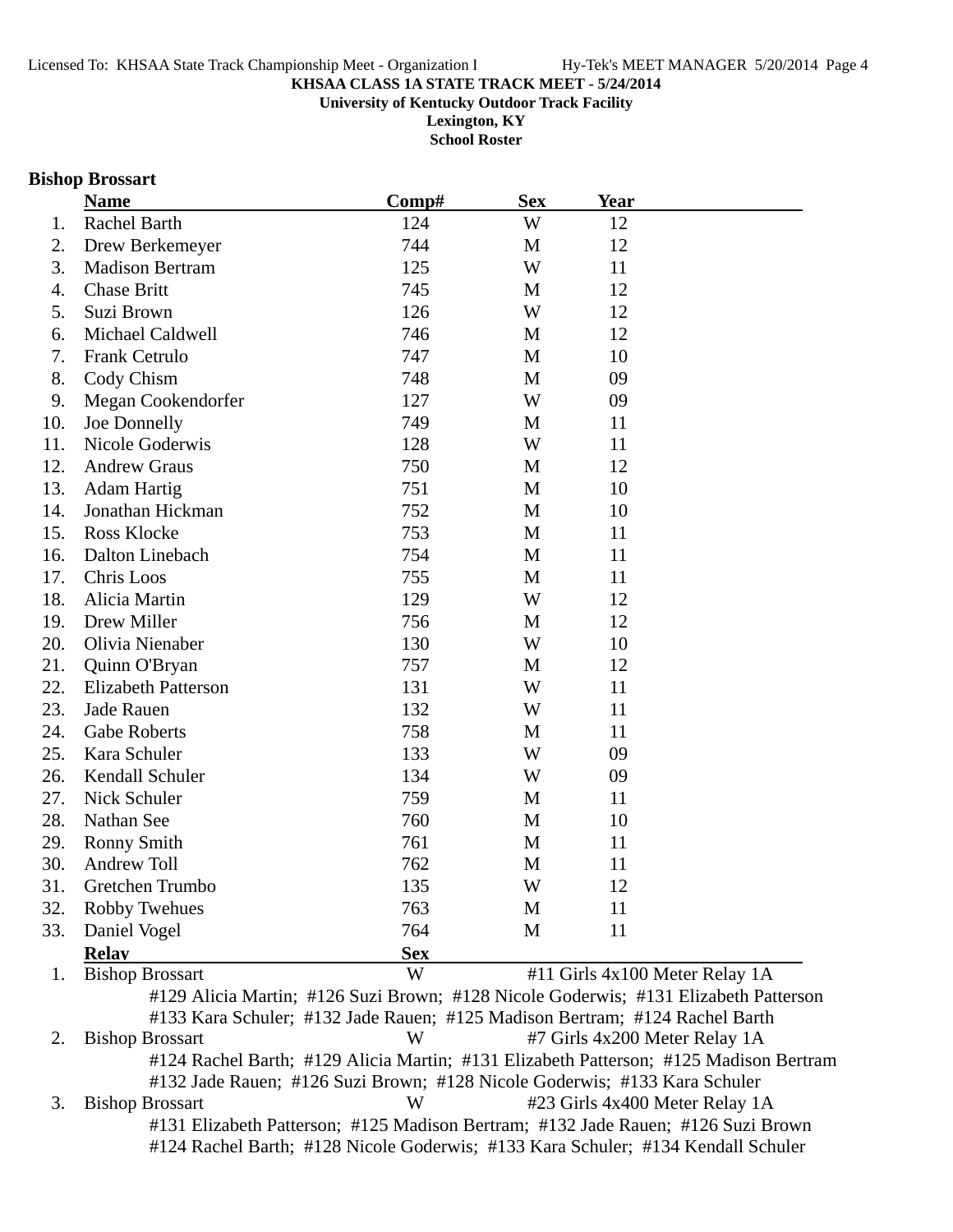**University of Kentucky Outdoor Track Facility**

### **Lexington, KY**

**School Roster**

#### **Bishop Brossart**

|    | <b>Relay</b>                                                |   | <b>Sex</b>                                                                             |
|----|-------------------------------------------------------------|---|----------------------------------------------------------------------------------------|
| 4. | <b>Bishop Brossart</b>                                      | W | #1 Girls 4x800 Meter Relay 1A                                                          |
|    |                                                             |   | #125 Madison Bertram; #134 Kendall Schuler; #127 Megan Cookendorfer; #130 Olivia Niena |
|    | #133 Kara Schuler; #124 Rachel Barth; #135 Gretchen Trumbo; |   |                                                                                        |
| 5. | <b>Bishop Brossart</b>                                      | M | #12 Boys 4x100 Meter Relay 1A                                                          |
|    |                                                             |   | #754 Dalton Linebach; #749 Joe Donnelly; #756 Drew Miller; #757 Quinn O'Bryan          |
|    |                                                             |   | #744 Drew Berkemeyer; #755 Chris Loos; #750 Andrew Graus; #752 Jonathan Hickman        |
| 6. | <b>Bishop Brossart</b>                                      | M | #8 Boys 4x200 Meter Relay 1A                                                           |
|    |                                                             |   | #744 Drew Berkemeyer; #749 Joe Donnelly; #750 Andrew Graus; #754 Dalton Linebach       |
|    |                                                             |   | #755 Chris Loos; #756 Drew Miller; #757 Quinn O'Bryan; #764 Daniel Vogel               |
| 7. | <b>Bishop Brossart</b>                                      | M | #24 Boys 4x400 Meter Relay 1A                                                          |
|    |                                                             |   | #755 Chris Loos; #750 Andrew Graus; #752 Jonathan Hickman; #764 Daniel Vogel           |
|    |                                                             |   | #746 Michael Caldwell; #761 Ronny Smith; #754 Dalton Linebach; #749 Joe Donnelly       |
| 8. | <b>Bishop Brossart</b>                                      | M | #2 Boys 4x800 Meter Relay 1A                                                           |
|    |                                                             |   | #755 Chris Loos; #748 Cody Chism; #761 Ronny Smith; #751 Adam Hartig                   |
|    |                                                             |   | #753 Ross Klocke; #746 Michael Caldwell; #749 Joe Donnelly; #764 Daniel Vogel          |

#### **Bracken County**

|     | <b>Name</b>               | Comp#      | <b>Sex</b> | Year |                                |
|-----|---------------------------|------------|------------|------|--------------------------------|
| 1.  | <b>Ashley Anderson</b>    | 136        | W          | 11   |                                |
| 2.  | Samantha Anderson         | 137        | W          | 09   |                                |
| 3.  | <b>Brooklynn Brindley</b> | 138        | W          | 12   |                                |
| 4.  | John Collins              | 765        | M          | 09   |                                |
| 5.  | <b>Steven Cummins</b>     | 766        | M          | 12   |                                |
| 6.  | Jacob Hamilton            | 767        | M          | 09   |                                |
| 7.  | <b>Matthew Hunley</b>     | 768        | M          | 11   |                                |
| 8.  | Gracie Kurtz              | 139        | W          | 10   |                                |
| 9.  | Jacob Marsh               | 769        | M          | 10   |                                |
| 10. | Lydia Myers               | 140        | W          | 12   |                                |
| 11. | Chelsea Stephenson        | 141        | W          | 11   |                                |
| 12. | Felicia Thornsbury        | 142        | W          | 11   |                                |
| 13. | <b>Arthur Wallace</b>     | 770        | M          | 11   |                                |
| 14. | <b>Griffin Walton</b>     | 771        | M          | 10   |                                |
| 15. | Nick Ware                 | 772        | M          | 12   |                                |
| 16. | Alisha White              | 143        | W          | 11   |                                |
|     | <b>Relav</b>              | <b>Sex</b> |            |      |                                |
| 1.  | <b>Bracken County</b>     | W          |            |      | #23 Girls 4x400 Meter Relay 1A |

#136 Ashley Anderson; #138 Brooklynn Brindley; #139 Gracie Kurtz; #140 Lydia Myers #142 Felicia Thornsbury; #141 Chelsea Stephenson; #143 Alisha White; #137 Samantha Ande 2. Bracken County M #24 Boys 4x400 Meter Relay 1A #766 Steven Cummins; #767 Jacob Hamilton; #772 Nick Ware; #770 Arthur Wallace #768 Matthew Hunley; #769 Jacob Marsh; #771 Griffin Walton; #765 John Collins 3. Bracken County M #2 Boys 4x800 Meter Relay 1A #766 Steven Cummins; #772 Nick Ware; #770 Arthur Wallace; #767 Jacob Hamilton #768 Matthew Hunley; #769 Jacob Marsh; #771 Griffin Walton; #765 John Collins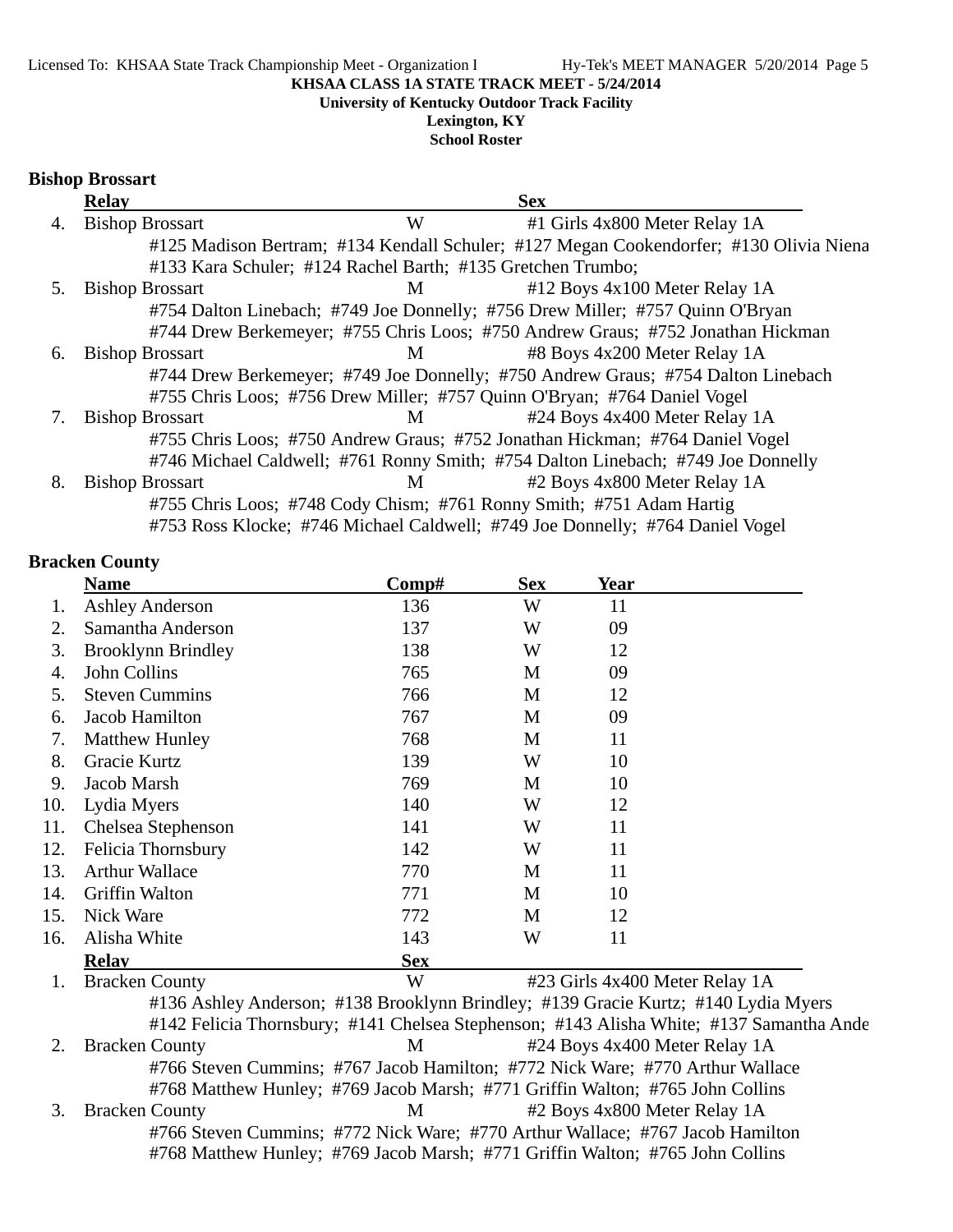**Lexington, KY**

**School Roster**

### **Brown**

|                | <b>Name</b>  | √omp# | Sex | Year |  |
|----------------|--------------|-------|-----|------|--|
| 1.             | Deshawn Bell |       |     |      |  |
| $\gamma$<br>۷. | John Kolb    |       | M   |      |  |

### **Burgin**

|     | <b>Name</b>           | Comp#      | <b>Sex</b> | Year |  |
|-----|-----------------------|------------|------------|------|--|
|     | Sarah Auvil           | 144        | W          | 10   |  |
| 2.  | <b>Caleb Barnes</b>   | 775        | M          | 08   |  |
| 3.  | Nick Beckerson        | 776        | M          | 12   |  |
| 4.  | Megan Hughes          | 145        | W          | 12   |  |
| 5.  | <b>Emilee Hurt</b>    | 146        | W          | 12   |  |
| 6.  | Trevar Lay            | 777        | M          | 08   |  |
| 7.  | Liz Marcinek          | 147        | W          | 12   |  |
| 8.  | Michael McKenzie      | 778        | M          | 09   |  |
| 9.  | Gabe McKnight         | 779        | M          | 07   |  |
| 10. | <b>Wesley Qualls</b>  | 780        | M          | 09   |  |
| 11. | <b>Cooper Shearer</b> | 781        | M          | 10   |  |
|     | <b>Relav</b>          | <b>Sex</b> |            |      |  |
|     |                       |            |            |      |  |

1. Burgin M #2 Boys 4x800 Meter Relay 1A #781 Cooper Shearer; #776 Nick Beckerson; #780 Wesley Qualls; #778 Michael McKenzie #779 Gabe McKnight; #775 Caleb Barnes; #777 Trevar Lay;

### **Butler County**

|    | <b>Name</b>              | Comp# | <b>Sex</b> | <b>Year</b> |  |
|----|--------------------------|-------|------------|-------------|--|
| 1. | Ethan Jenkins            | 782   | M          | 12          |  |
| 2. | Olivia Neighbors         | 148   | W          | 10          |  |
| 3. | <b>Barry Washer</b>      | 783   | M          | 11          |  |
|    | <b>Campbellsville</b>    |       |            |             |  |
|    | <b>Name</b>              | Comp# | <b>Sex</b> | <b>Year</b> |  |
| 1. | Logan Dial               | 784   | M          | 12          |  |
| 2. | Nathan Riggs             | 785   | M          | 12          |  |
| 3. | <b>Austyn Thornton</b>   | 786   | M          | 09          |  |
| 4. | Kendon Young             | 787   | M          | 10          |  |
|    | <b>Carroll County</b>    |       |            |             |  |
|    | <b>Name</b>              | Comp# | <b>Sex</b> | <u>Year</u> |  |
| 1. | Tre Burgin               | 788   | M          | 12          |  |
| 2. | <b>Michael Burns</b>     | 789   | M          | 12          |  |
| 3. | Malachi Corbin           | 790   | M          | 09          |  |
|    | <b>Crittenden County</b> |       |            |             |  |
|    | <b>Name</b>              | Comp# | <b>Sex</b> | <b>Year</b> |  |
| 1. | Dylan Hicks              | 791   | M          | 10          |  |
| 2. | Darren Parris            | 792   | M          | 09          |  |
| 3. | Colby Watson             | 793   | M          | 11          |  |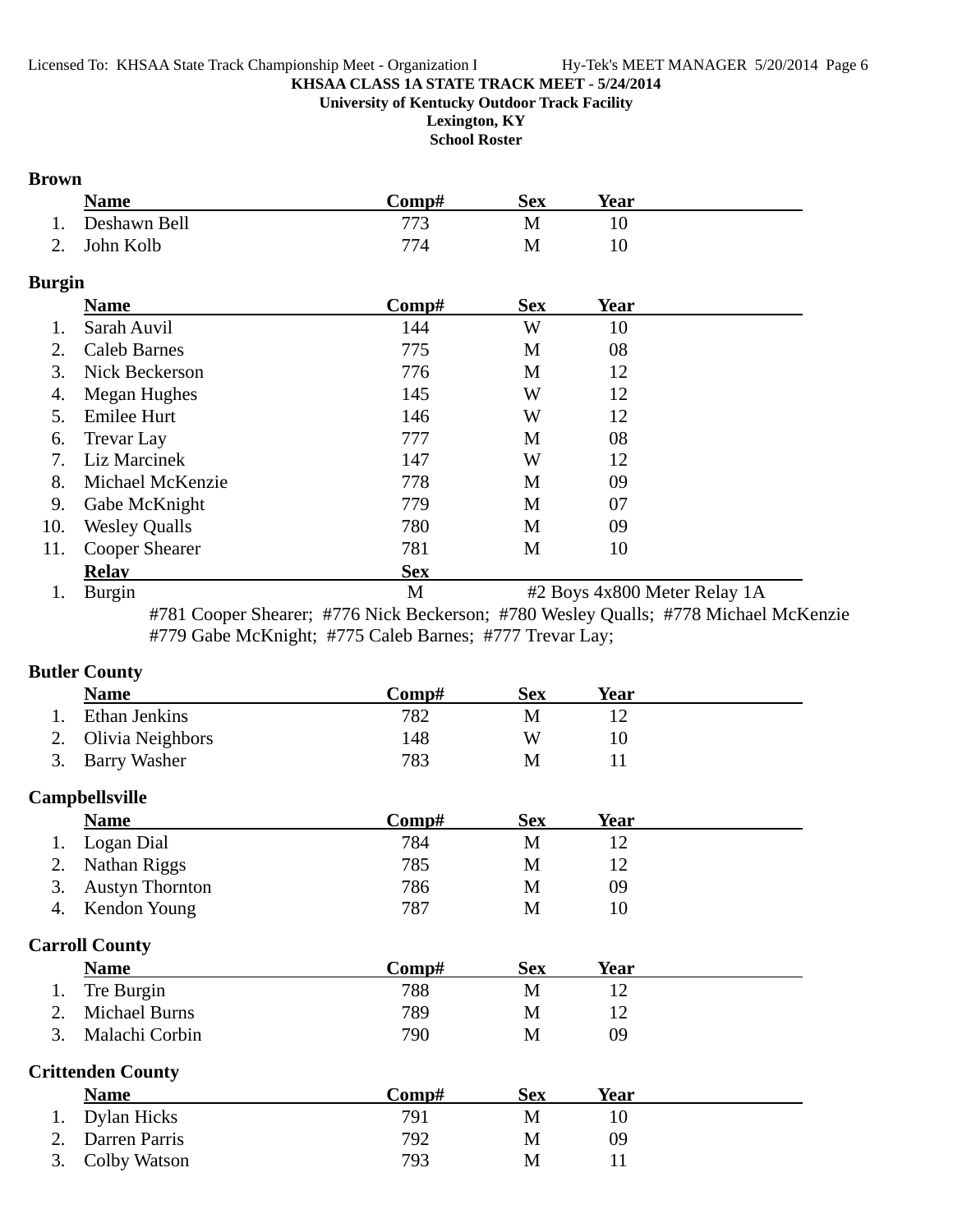**School Roster**

### **Cumberland County**

|     | <b>Name</b>              | Comp#                                                                          | <b>Sex</b> | <b>Year</b> |                               |
|-----|--------------------------|--------------------------------------------------------------------------------|------------|-------------|-------------------------------|
| 1.  | Elijah Brown             | 794                                                                            | M          | 11          |                               |
| 2.  | <b>Micah Coverstone</b>  | 795                                                                            | M          | 08          |                               |
| 3.  | Kailib Crawley           | 796                                                                            | M          | 10          |                               |
| 4.  | Nathan Dyer              | 797                                                                            | M          | 09          |                               |
| 5.  | <b>Will Flowers</b>      | 798                                                                            | M          | 10          |                               |
| 6.  | <b>Patrick Groce</b>     | 799                                                                            | M          | 11          |                               |
| 7.  | Elijah Holley            | 800                                                                            | M          | 12          |                               |
| 8.  | Tre Marlowe              | 801                                                                            | M          | 12          |                               |
| 9.  | Levi Owens               | 802                                                                            | M          | 09          |                               |
| 10. | <b>Blake Owsley</b>      | 803                                                                            | M          | 09          |                               |
| 11. | <b>Chance Poole</b>      | 804                                                                            | M          | 12          |                               |
| 12. | Rayshaun Scott           | 805                                                                            | M          | 08          |                               |
| 13. | <b>Bailey Smith</b>      | 806                                                                            | M          | 09          |                               |
| 14. | Ethan Smith              | 807                                                                            | M          | 11          |                               |
| 15. | Noah Young               | 808                                                                            | M          | 10          |                               |
|     | <b>Relay</b>             | <b>Sex</b>                                                                     |            |             |                               |
| 1.  | <b>Cumberland County</b> | M                                                                              |            |             | #8 Boys 4x200 Meter Relay 1A  |
|     |                          | #799 Patrick Groce; #801 Tre Marlowe; #807 Ethan Smith; #808 Noah Young        |            |             |                               |
|     |                          | #806 Bailey Smith; #803 Blake Owsley; #805 Rayshaun Scott; #796 Kailib Crawley |            |             |                               |
| 2.  | <b>Cumberland County</b> | M                                                                              |            |             | #24 Boys 4x400 Meter Relay 1A |
|     |                          | #801 Tre Marlowe; #807 Ethan Smith; #798 Will Flowers; #799 Patrick Groce      |            |             |                               |
|     |                          | #795 Micah Coverstone; #796 Kailib Crawley; #808 Noah Young; #802 Levi Owens   |            |             |                               |
| 3.  | <b>Cumberland County</b> | M                                                                              |            |             | #2 Boys 4x800 Meter Relay 1A  |
|     |                          | #807 Ethan Smith; #795 Micah Coverstone; #798 Will Flowers; #801 Tre Marlowe   |            |             |                               |

#802 Levi Owens; #794 Elijah Brown; #808 Noah Young; #799 Patrick Groce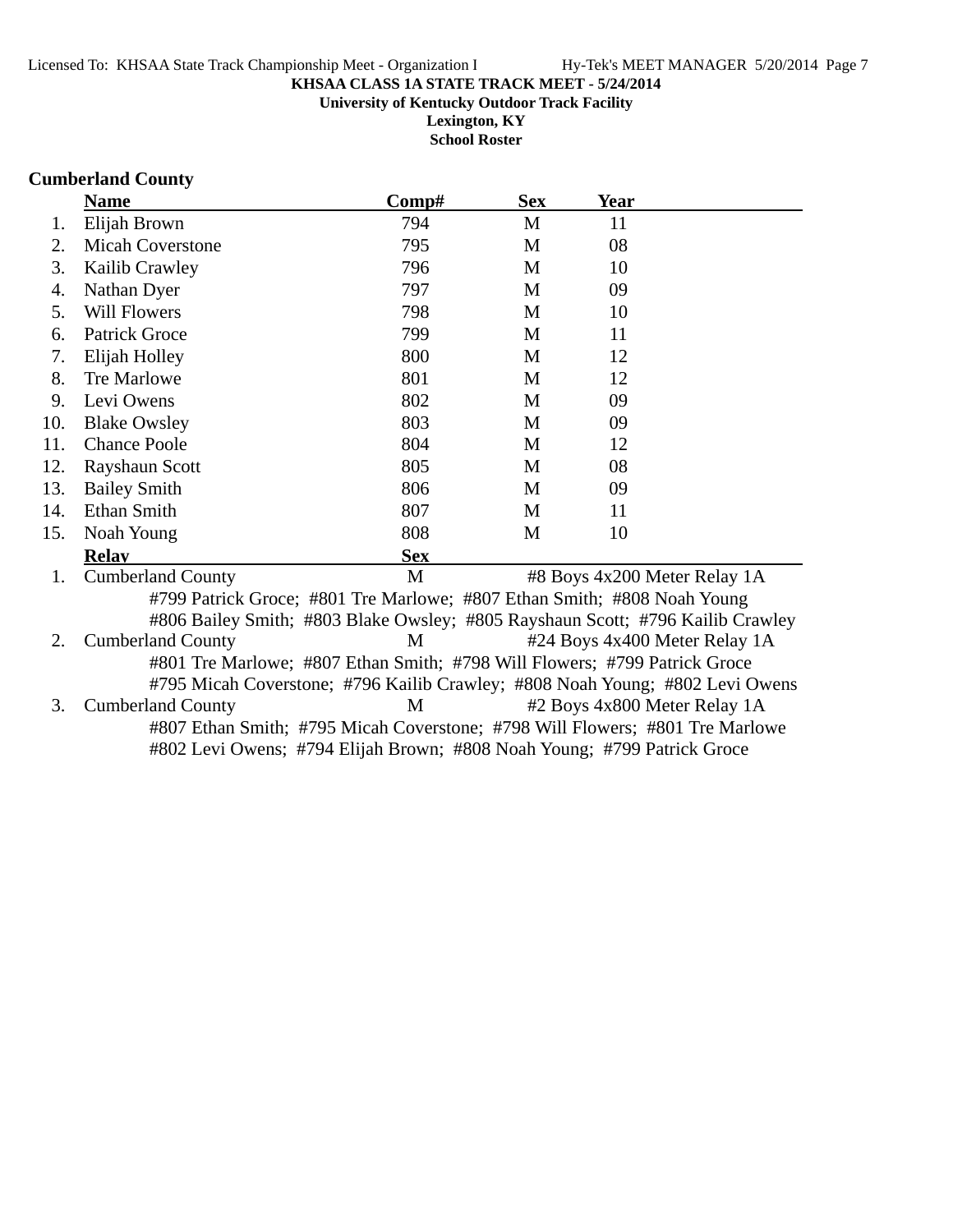**Lexington, KY School Roster**

### **Danville**

|     | <b>Name</b>                                                             | Comp#      | <b>Sex</b>   | Year                                                                                      |
|-----|-------------------------------------------------------------------------|------------|--------------|-------------------------------------------------------------------------------------------|
| 1.  | Hayden Boyd                                                             | 809        | $\mathbf{M}$ | 10                                                                                        |
| 2.  | <b>Stephanie Cisneros</b>                                               | 149        | W            | 12                                                                                        |
| 3.  | <b>Anrique Ellery</b>                                                   | 810        | M            | 11                                                                                        |
| 4.  | <b>Aricel Gonzalez</b>                                                  | 150        | W            | 12                                                                                        |
| 5.  | Jawan Grey                                                              | 811        | M            | 12                                                                                        |
| 6.  | Alexis Hendren                                                          | 151        | W            | 12                                                                                        |
| 7.  | Daitorcha Johnson                                                       | 152        | W            | 12                                                                                        |
| 8.  | <b>Trenton Johnson</b>                                                  | 812        | M            | 11                                                                                        |
| 9.  | <b>Haley McCowan</b>                                                    | 153        | W            | 12                                                                                        |
| 10. | Ace Ray                                                                 | 813        | M            | 12                                                                                        |
| 11. | Hibbah Siddiqui                                                         | 154        | W            | 11                                                                                        |
| 12. | Josh Singleton                                                          | 814        | M            | 12                                                                                        |
| 13. | Meagan Smith                                                            | 155        | W            | 12                                                                                        |
| 14. | Nolan Spann                                                             | 815        | M            | 12                                                                                        |
| 15. | Jakobi Turner                                                           | 816        | M            | 10                                                                                        |
| 16. | Cole Verhoven                                                           | 817        | M            | 09                                                                                        |
| 17. | Matt Wagner                                                             | 818        | M            | 11                                                                                        |
| 18. | Taylor Walker-Smith                                                     | 156        | W            | 12                                                                                        |
| 19. | Kyron Warren                                                            | 819        | M            | 10                                                                                        |
| 20. | Jeremiah Wheat                                                          | 820        | $\mathbf{M}$ | 09                                                                                        |
| 21. | Destiny Young                                                           | 157        | W            | 12                                                                                        |
|     | <b>Relav</b>                                                            | <b>Sex</b> |              |                                                                                           |
| 1.  | Danville                                                                | W          |              | #11 Girls 4x100 Meter Relay 1A                                                            |
|     |                                                                         |            |              | #151 Alexis Hendren; #153 Haley McCowan; #157 Destiny Young; #152 Daitorcha Johnson       |
|     |                                                                         |            |              | #154 Hibbah Siddiqui; #156 Taylor Walker-Smith; #150 Aricel Gonzalez; #149 Stephanie Cisi |
| 2.  | Danville                                                                | M          |              | #12 Boys 4x100 Meter Relay 1A                                                             |
|     | #812 Trenton Johnson; #816 Jakobi Turner; #813 Ace Ray; #811 Jawan Grey |            |              |                                                                                           |
|     |                                                                         |            |              | #810 Anrique Ellery; #814 Josh Singleton; #815 Nolan Spann; #819 Kyron Warren             |
| 3.  | Danville                                                                | M          |              | #8 Boys 4x200 Meter Relay 1A                                                              |
|     | #812 Trenton Johnson; #816 Jakobi Turner; #813 Ace Ray; #811 Jawan Grey |            |              |                                                                                           |
|     |                                                                         |            |              | #810 Anrique Ellery; #814 Josh Singleton; #815 Nolan Spann; #819 Kyron Warren             |
| 4.  | Danville                                                                | M          |              | #24 Boys 4x400 Meter Relay 1A                                                             |

#809 Hayden Boyd; #818 Matt Wagner; #815 Nolan Spann; #812 Trenton Johnson #820 Jeremiah Wheat; #817 Cole Verhoven; #816 Jakobi Turner; #814 Josh Singleton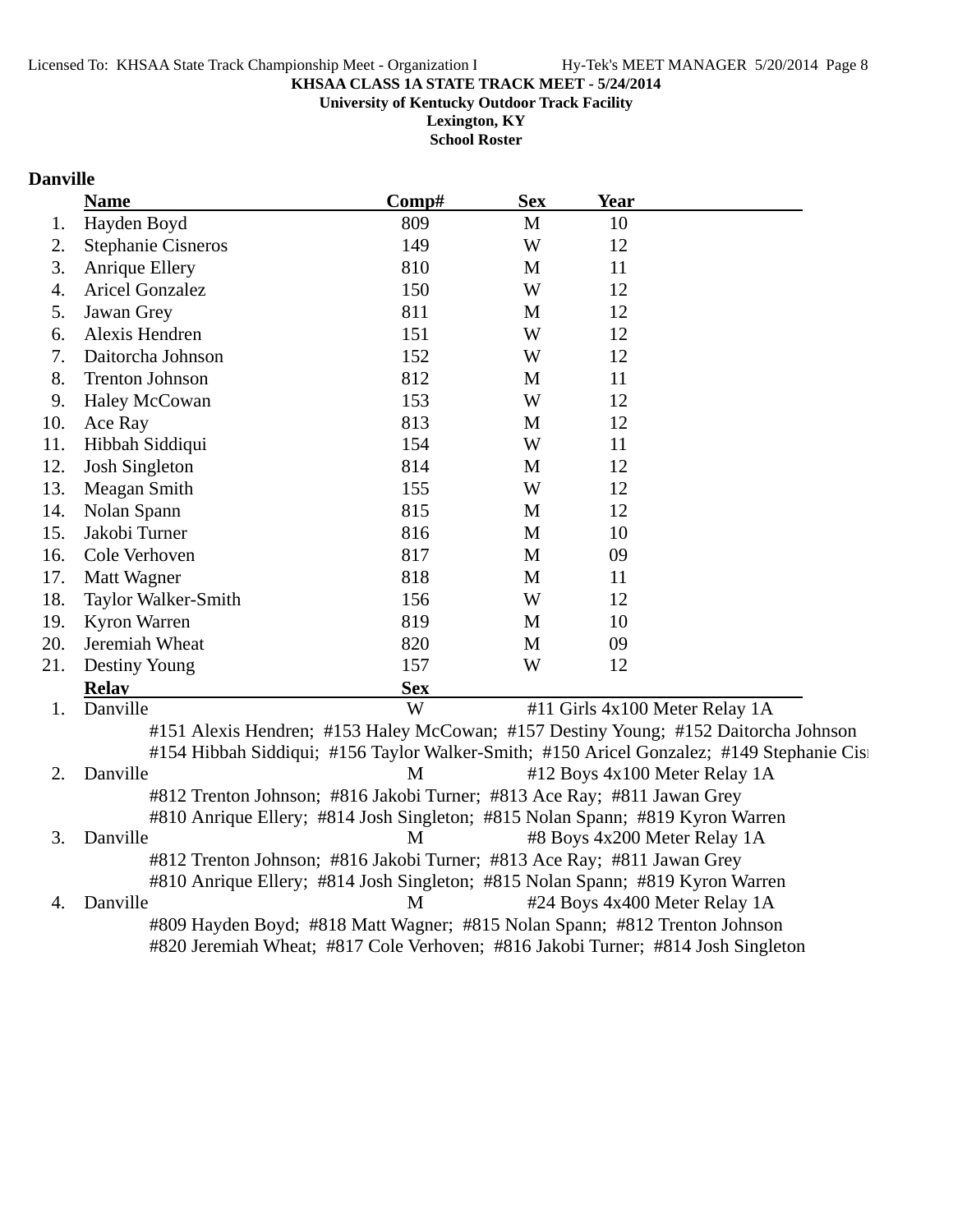**School Roster**

### **Dawson Springs**

|    | <b>Name</b>         | Comp#      | <b>Sex</b> | Year |  |
|----|---------------------|------------|------------|------|--|
| 1. | <b>Austin Bruce</b> | 821        | M          | 10   |  |
| 2. | Halyn Burden        | 158        | W          | 12   |  |
|    | 3. Brooklyn Cotton  | 159        | W          | 08   |  |
| 4. | Kristian Ford       | 160        | W          | 09   |  |
|    | 5. Cameron Riley    | 161        | W          | 10   |  |
| 6. | Kaylee Simpson      | 162        | W          | 07   |  |
| 7. | Jon Williams        | 822        | M          | 10   |  |
|    | <b>Relav</b>        | <b>Sex</b> |            |      |  |

1. Dawson Springs W #1 Girls 4x800 Meter Relay 1A

#162 Kaylee Simpson; #161 Cameron Riley; #160 Kristian Ford; #159 Brooklyn Cotton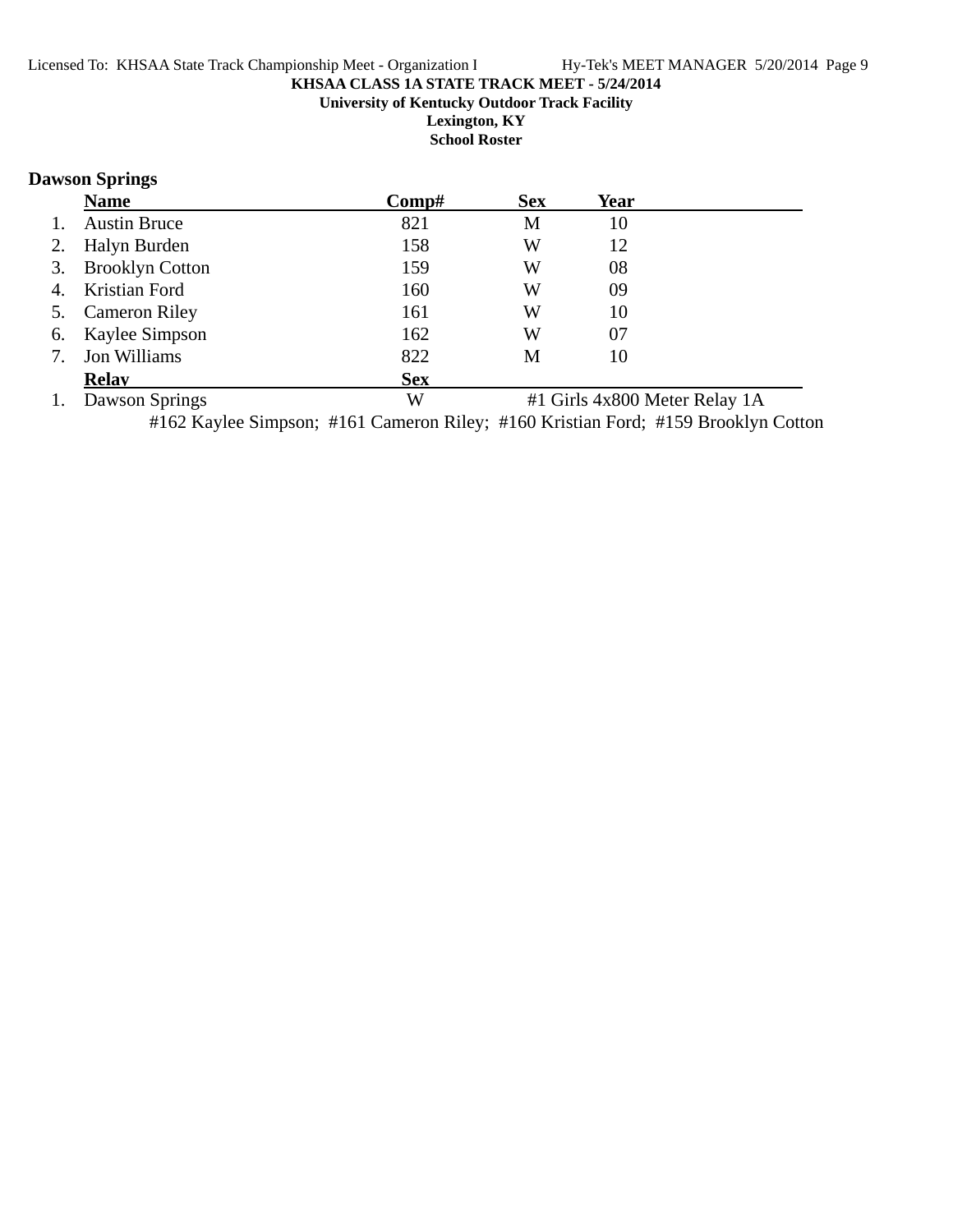**University of Kentucky Outdoor Track Facility**

**Lexington, KY School Roster**

### **Dayton**

|     | <b>Name</b>                                                                            | Comp#      | <b>Sex</b> | Year                           |  |
|-----|----------------------------------------------------------------------------------------|------------|------------|--------------------------------|--|
| 1.  | <b>Brianna Albers</b>                                                                  | 163        | W          | 09                             |  |
| 2.  | Kelsey Buemi                                                                           | 164        | W          | 08                             |  |
| 3.  | <b>Eddie Combs</b>                                                                     | 823        | M          | 12                             |  |
| 4.  | Megan Downard                                                                          | 165        | W          | 08                             |  |
| 5.  | <b>Matt Grimme</b>                                                                     | 824        | M          | 11                             |  |
| 6.  | Zach Grimme                                                                            | 825        | M          | 08                             |  |
| 7.  | Chris Johnson                                                                          | 826        | M          | 12                             |  |
| 8.  | Elijah Johnson                                                                         | 827        | M          | 09                             |  |
| 9.  | <b>Gary Lukens</b>                                                                     | 828        | M          | 09                             |  |
| 10. | Libby Lukens                                                                           | 166        | W          | 07                             |  |
| 11. | Christina Marlow                                                                       | 167        | W          | 08                             |  |
| 12. | Ryan Meyer                                                                             | 829        | M          | 12                             |  |
| 13. | Priscilla Michaels                                                                     | 168        | W          | 09                             |  |
| 14. | Tieisha Moore                                                                          | 169        | W          | 07                             |  |
| 15. | <b>Gabe Roberts</b>                                                                    | 830        | M          | 08                             |  |
| 16. | Marquelle Spencer                                                                      | 170        | W          | 09                             |  |
| 17. | Katie Tillman                                                                          | 171        | W          | 11                             |  |
| 18. | Maranda Walling                                                                        | 172        | W          | 12                             |  |
| 19. | Cole Young                                                                             | 831        | M          | 09                             |  |
|     | <b>Relay</b>                                                                           | <b>Sex</b> |            |                                |  |
| 1.  | Dayton                                                                                 | W          |            | #7 Girls 4x200 Meter Relay 1A  |  |
|     | #168 Priscilla Michaels; #169 Tieisha Moore; #165 Megan Downard; #172 Maranda Walling  |            |            |                                |  |
|     | #163 Brianna Albers; #164 Kelsey Buemi; #170 Marquelle Spencer; #166 Libby Lukens      |            |            |                                |  |
| 2.  | Dayton                                                                                 | W          |            | #23 Girls 4x400 Meter Relay 1A |  |
|     | #169 Tieisha Moore; #165 Megan Downard; #170 Marquelle Spencer; #172 Maranda Walling   |            |            |                                |  |
|     | #168 Priscilla Michaels; #163 Brianna Albers; #164 Kelsey Buemi; #166 Libby Lukens     |            |            |                                |  |
| 3.  | Dayton                                                                                 | W          |            | #1 Girls 4x800 Meter Relay 1A  |  |
|     | #170 Marquelle Spencer; #172 Maranda Walling; #165 Megan Downard; #168 Priscilla Micha |            |            |                                |  |
|     | #169 Tieisha Moore; #163 Brianna Albers; #171 Katie Tillman; #164 Kelsey Buemi         |            |            |                                |  |
| 4.  | Dayton                                                                                 | M          |            | #8 Boys 4x200 Meter Relay 1A   |  |
|     | #824 Matt Grimme; #825 Zach Grimme; #826 Chris Johnson; #829 Ryan Meyer                |            |            |                                |  |
|     | #830 Gabe Roberts; #827 Elijah Johnson; #828 Gary Lukens; #831 Cole Young              |            |            |                                |  |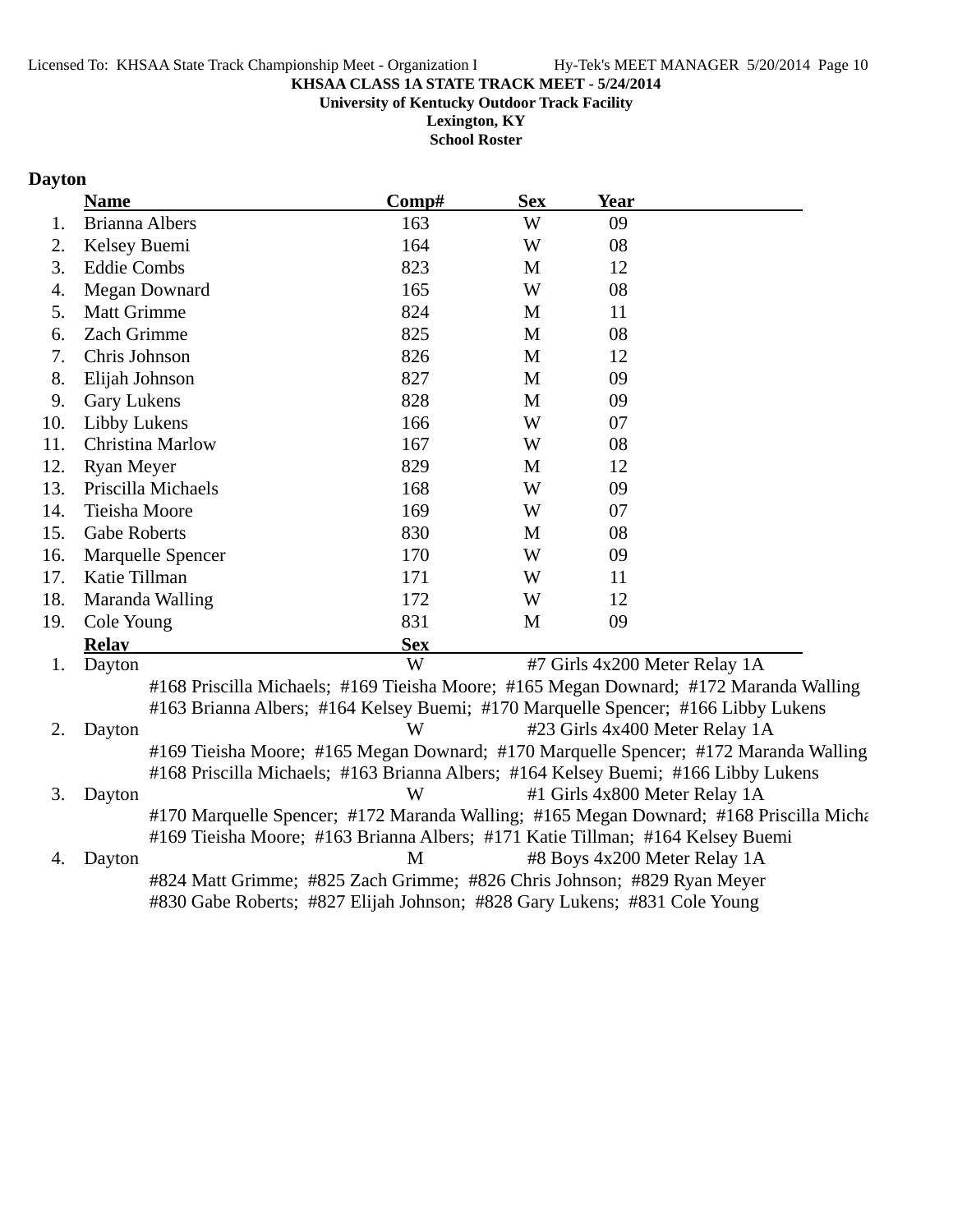**Lexington, KY**

**School Roster**

### **Elliott County**

|     | <b>Name</b>                                            | Comp#        | <b>Sex</b>   | Year       |  |
|-----|--------------------------------------------------------|--------------|--------------|------------|--|
|     | Gavin Fannin                                           | 832          | M            | 08         |  |
| 2.  | Kyle Fields                                            | 833          | M            | 12         |  |
| 3.  | Isaiah Griffith                                        | 834          | M            | 11         |  |
| 4.  | Haden Harper                                           | 835          | M            | 09         |  |
| 5.  | Chris Leadford                                         | 836          | M            | 12         |  |
| 6.  | <b>Chelsey Mayse</b>                                   | 173          | W            | 10         |  |
| 7.  | Eugene Mofford                                         | 837          | M            | 12         |  |
| 8.  | <b>Jonathon Sloas</b>                                  | 838          | M            | 11         |  |
| 9.  | <b>Charles Sprouse</b>                                 | 839          | M            | 11         |  |
| 10. | <b>Brandon White</b>                                   | 840          | M            | 09         |  |
|     | <b>Relav</b>                                           | <b>Sex</b>   |              |            |  |
|     | T111.7.7<br><b>Contract Contract Contract Contract</b> | $\mathbf{r}$ | $\mathbf{a}$ | $\sqrt{2}$ |  |

1. Elliott County **1. Elliott County** 1. #832 Gavin Fannin; #838 Jonathon Sloas; #840 Brandon White; #835 Haden Harper #837 Eugene Mofford; #833 Kyle Fields; #839 Charles Sprouse; #834 Isaiah Griffith

| <b>Fairview</b> |                                                                              |            |            |                                |  |
|-----------------|------------------------------------------------------------------------------|------------|------------|--------------------------------|--|
|                 | <b>Name</b>                                                                  | Comp#      | <b>Sex</b> | Year                           |  |
|                 | <b>Lyndsey Burke</b>                                                         | 174        | W          | 10                             |  |
|                 | MacKenzie Humphrey                                                           | 175        | W          | 09                             |  |
| 3.              | <b>Madison Humphrey</b>                                                      | 176        | W          | 11                             |  |
| 4.              | <b>Haley Layne</b>                                                           | 177        | W          | 11                             |  |
|                 | Morgan McIntyre                                                              | 178        | W          | 12                             |  |
| 6.              | Katie Richard                                                                | 179        | W          | 10                             |  |
|                 | Maddy Rymer                                                                  | 180        | W          | 12                             |  |
|                 | <b>Relav</b>                                                                 | <b>Sex</b> |            |                                |  |
|                 | Fairview                                                                     | W          |            | #23 Girls 4x400 Meter Relay 1A |  |
|                 | #178 Morgan McIntyre: #177 Haley Layne: #176 Madison Humphrey: #180 Maddy Ry |            |            |                                |  |

#178 Morgan McIntyre; #177 Haley Layne; #176 Madison Humphrey; #180 Maddy Rymer #179 Katie Richard; #175 MacKenzie Humphrey; #174 Lyndsey Burke;

2. Fairview W #1 Girls 4x800 Meter Relay 1A #180 Maddy Rymer; #177 Haley Layne; #175 MacKenzie Humphrey; #174 Lyndsey Burke #176 Madison Humphrey; #179 Katie Richard;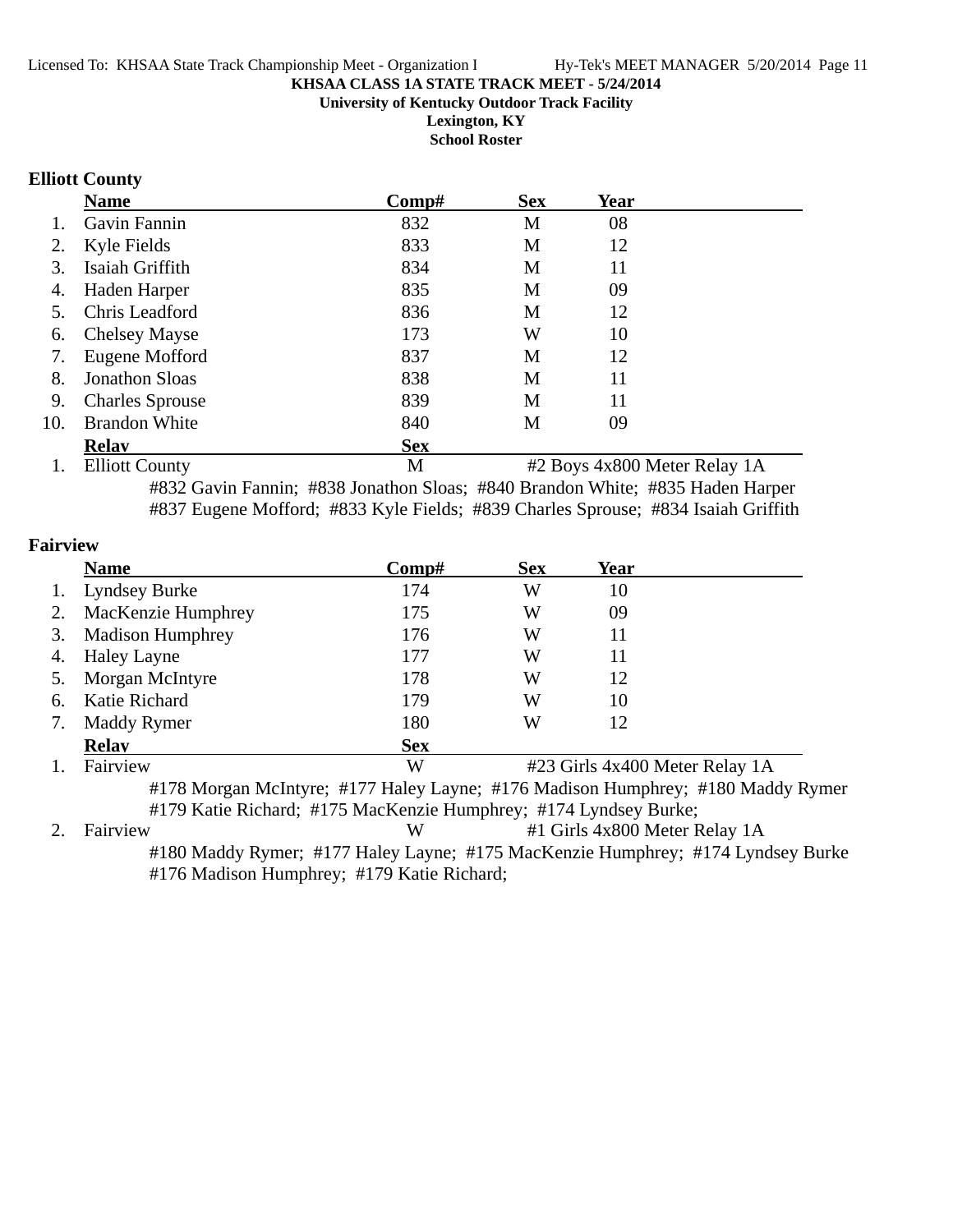**University of Kentucky Outdoor Track Facility**

**Lexington, KY School Roster**

### **Fort Knox**

|     | <b>Name</b>                                                                                            | Comp#      | <b>Sex</b>  | <b>Year</b> |                                                                                      |
|-----|--------------------------------------------------------------------------------------------------------|------------|-------------|-------------|--------------------------------------------------------------------------------------|
| 1.  | Tier Blanco                                                                                            | 841        | M           | 12          |                                                                                      |
| 2.  | Aaliyah Braham                                                                                         | 181        | W           | 10          |                                                                                      |
| 3.  | Kasha Bryant                                                                                           | 182        | W           | 08          |                                                                                      |
| 4.  | Taya Drummer-Chaney                                                                                    | 183        | W           | 11          |                                                                                      |
| 5.  | Larry Felder                                                                                           | 842        | M           | 12          |                                                                                      |
| 6.  | Michael Haddix                                                                                         | 843        | M           | 10          |                                                                                      |
| 7.  | Kalin Her                                                                                              | 184        | W           | 11          |                                                                                      |
| 8.  | Vannessa Jackson                                                                                       | 185        | W           | 10          |                                                                                      |
| 9.  | <b>Kasaun James</b>                                                                                    | 844        | M           | 10          |                                                                                      |
| 10. | Redmond Johnson                                                                                        | 845        | $\mathbf M$ | 12          |                                                                                      |
| 11. | Adam Kiphuth                                                                                           | 846        | M           | 12          |                                                                                      |
| 12. | Emily Kiphuth                                                                                          | 186        | W           | 11          |                                                                                      |
| 13. | Will May                                                                                               | 847        | M           | 12          |                                                                                      |
| 14. | Joanna McCray                                                                                          | 187        | W           | 11          |                                                                                      |
| 15. | D'Andre Mitchell                                                                                       | 848        | M           | 12          |                                                                                      |
| 16. | George Rodriguez                                                                                       | 849        | M           | 11          |                                                                                      |
| 17. | Alhec Santiago                                                                                         | 850        | M           | 09          |                                                                                      |
| 18. | Khari Saunders                                                                                         | 851        | M           | 11          |                                                                                      |
| 19. | Miriam Smith                                                                                           | 188        | W           | 10          |                                                                                      |
| 20. | Monica Smith                                                                                           | 189        | W           | 11          |                                                                                      |
| 21. | <b>Tatiana Smith</b>                                                                                   | 190        | W           | 08          |                                                                                      |
| 22. | <b>Richard Thackrey</b>                                                                                | 852        | M           | 12          |                                                                                      |
| 23. | Alonzo Turner                                                                                          | 853        | M           | 11          |                                                                                      |
| 24. | Dominique Williams                                                                                     | 191        | W           | 09          |                                                                                      |
|     | <b>Relav</b>                                                                                           | <b>Sex</b> |             |             |                                                                                      |
| 1.  | Fort Knox                                                                                              | W          |             |             | #11 Girls 4x100 Meter Relay 1A                                                       |
|     |                                                                                                        |            |             |             | #181 Aaliyah Braham; #182 Kasha Bryant; #191 Dominique Williams; #183 Taya Drummer-C |
| 2.  | Fort Knox                                                                                              | W          |             |             | #23 Girls 4x400 Meter Relay 1A                                                       |
|     | #189 Monica Smith; #186 Emily Kiphuth; #185 Vannessa Jackson; #187 Joanna McCray<br>#188 Miriam Smith; |            |             |             |                                                                                      |
| 3.  | Fort Knox                                                                                              | W          |             |             | #1 Girls 4x800 Meter Relay 1A                                                        |
|     | #189 Monica Smith; #190 Tatiana Smith; #186 Emily Kiphuth; #185 Vannessa Jackson                       |            |             |             |                                                                                      |
| 4.  | Fort Knox                                                                                              | M          |             |             | #12 Boys 4x100 Meter Relay 1A                                                        |
|     | #847 Will May; #842 Larry Felder; #849 George Rodriguez; #844 Kasaun James                             |            |             |             |                                                                                      |
| 5.  | Fort Knox                                                                                              | M          |             |             | #8 Boys 4x200 Meter Relay 1A                                                         |
|     | #847 Will May; #848 D'Andre Mitchell; #849 George Rodriguez; #851 Khari Saunders<br>#844 Kasaun James; |            |             |             |                                                                                      |
| 6.  | Fort Knox                                                                                              | M          |             |             | #24 Boys 4x400 Meter Relay 1A                                                        |
|     | #846 Adam Kiphuth; #852 Richard Thackrey; #841 Tier Blanco; #845 Redmond Johnson                       |            |             |             |                                                                                      |
| 7.  | Fort Knox                                                                                              | M          |             |             | #2 Boys 4x800 Meter Relay 1A                                                         |
|     |                                                                                                        |            |             |             | #846 Adam Kiphuth; #852 Richard Thackrey; #843 Michael Haddix; #845 Redmond Johnson  |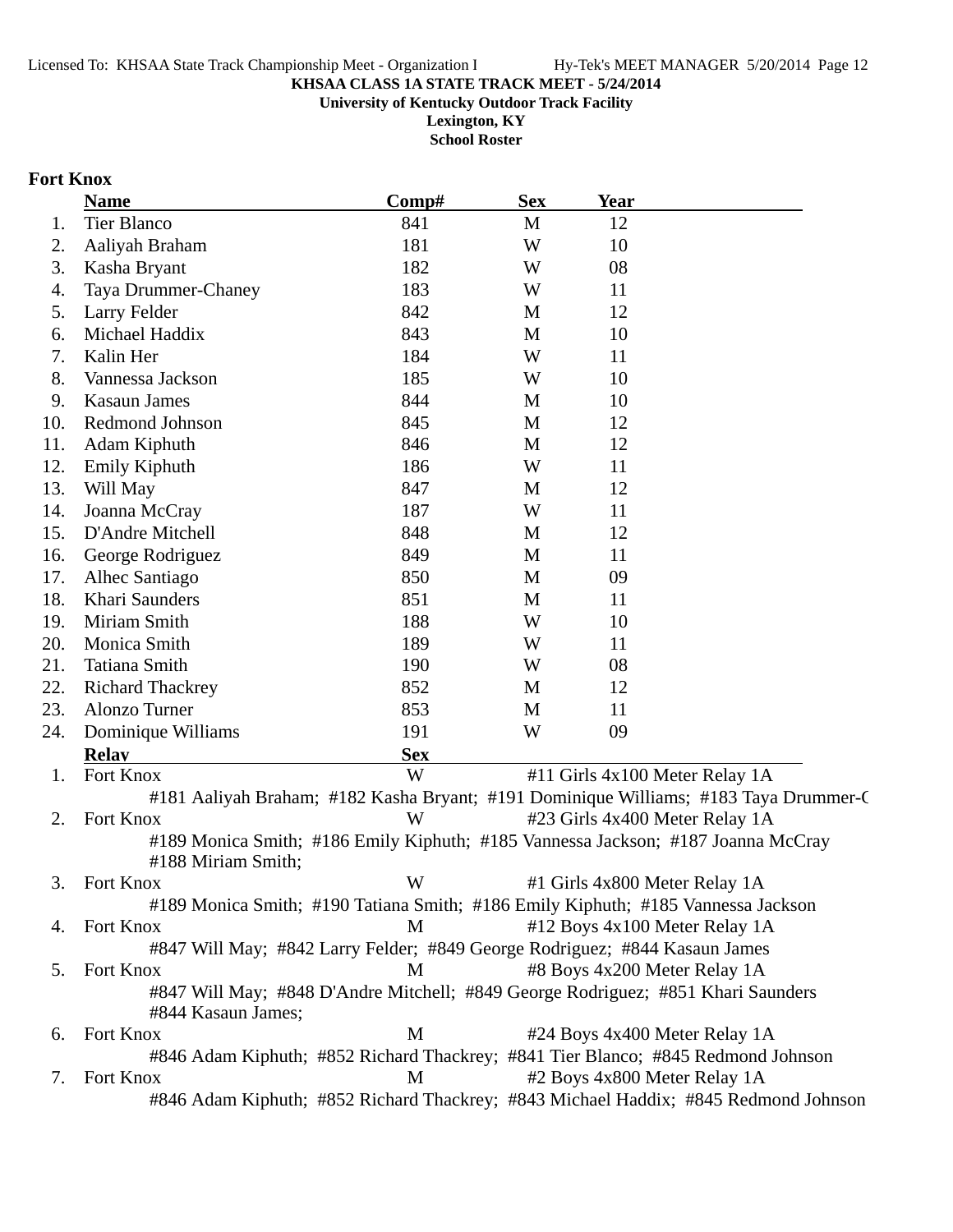**Lexington, KY**

**School Roster**

### **Frankfort**

| <b>Name</b>      | C <b>omp#</b> | Sex | Year |  |
|------------------|---------------|-----|------|--|
| 1. Jalen Acree   | 854           |     |      |  |
| 2. Shantiqa Shaw | 192           | W   |      |  |

### **Fulton County**

|     | <b>Name</b>                                                                         | Comp#      | <b>Sex</b> | Year |                                |
|-----|-------------------------------------------------------------------------------------|------------|------------|------|--------------------------------|
| 1.  | <b>Akilias Abbott</b>                                                               | 855        | M          | 10   |                                |
| 2.  | Aaron Allen                                                                         | 856        | M          | 10   |                                |
| 3.  | Zaria Ervin                                                                         | 193        | W          | 08   |                                |
| 4.  | <b>Tanner Ford</b>                                                                  | 857        | M          | 09   |                                |
| 5.  | Detyja Giles                                                                        | 194        | W          | 08   |                                |
| 6.  | Joe Holman                                                                          | 858        | M          | 10   |                                |
| 7.  | Kemon Isbell                                                                        | 859        | M          | 10   |                                |
| 8.  | Leslie Beth Jackson                                                                 | 195        | W          | 09   |                                |
| 9.  | Amy Langford                                                                        | 196        | W          | 11   |                                |
| 10. | Daisy Major                                                                         | 197        | W          | 08   |                                |
| 11. | Quinn Nolan                                                                         | 860        | M          | 12   |                                |
| 12. | <b>Steven Roberson</b>                                                              | 861        | M          | 11   |                                |
| 13. | <b>Lindy Sipes</b>                                                                  | 198        | W          | 08   |                                |
| 14. | Dre Smith                                                                           | 862        | M          | 08   |                                |
| 15. | Ladaija Smith                                                                       | 199        | W          | 10   |                                |
| 16. | <b>Halley Stewart</b>                                                               | 200        | W          | 09   |                                |
| 17. | Samantha Ward                                                                       | 201        | W          | 11   |                                |
| 18. | Leah Weatherly                                                                      | 202        | W          | 09   |                                |
| 19. | Kylira Williams                                                                     | 203        | W          | 09   |                                |
|     | <b>Relav</b>                                                                        | <b>Sex</b> |            |      |                                |
| 1.  | <b>Fulton County</b>                                                                | W          |            |      | #11 Girls 4x100 Meter Relay 1A |
|     | #203 Kylira Williams; #199 Ladaija Smith; #196 Amy Langford; #201 Samantha Ward     |            |            |      |                                |
|     | #193 Zaria Ervin; #194 Detyja Giles; #195 Leslie Beth Jackson; #198 Lindy Sipes     |            |            |      |                                |
| 2.  | <b>Fulton County</b>                                                                | W          |            |      | #7 Girls 4x200 Meter Relay 1A  |
|     | #203 Kylira Williams; #199 Ladaija Smith; #196 Amy Langford; #201 Samantha Ward     |            |            |      |                                |
|     | #193 Zaria Ervin; #194 Detyja Giles; #195 Leslie Beth Jackson; #198 Lindy Sipes     |            |            |      |                                |
| 3.  | <b>Fulton County</b>                                                                | W          |            |      | #23 Girls 4x400 Meter Relay 1A |
|     | #194 Detyja Giles; #195 Leslie Beth Jackson; #198 Lindy Sipes; #203 Kylira Williams |            |            |      |                                |

#200 Halley Stewart; #196 Amy Langford; #199 Ladaija Smith; #197 Daisy Major 4. Fulton County **M**  $\#12$  Boys 4x100 Meter Relay 1A #856 Aaron Allen; #862 Dre Smith; #858 Joe Holman; #861 Steven Roberson #860 Quinn Nolan; #855 Akilias Abbott; #857 Tanner Ford; #859 Kemon Isbell 5. Fulton County M #8 Boys 4x200 Meter Relay 1A

#856 Aaron Allen; #860 Quinn Nolan; #858 Joe Holman; #861 Steven Roberson #862 Dre Smith; #855 Akilias Abbott; #857 Tanner Ford; #859 Kemon Isbell

### **Gallatin County**

|     | Name         | $\mathsf{Comp}\#$ | Sex | <b>Year</b>    |  |
|-----|--------------|-------------------|-----|----------------|--|
| . . | Maggie Morse | 204               | W   | 1 <sub>0</sub> |  |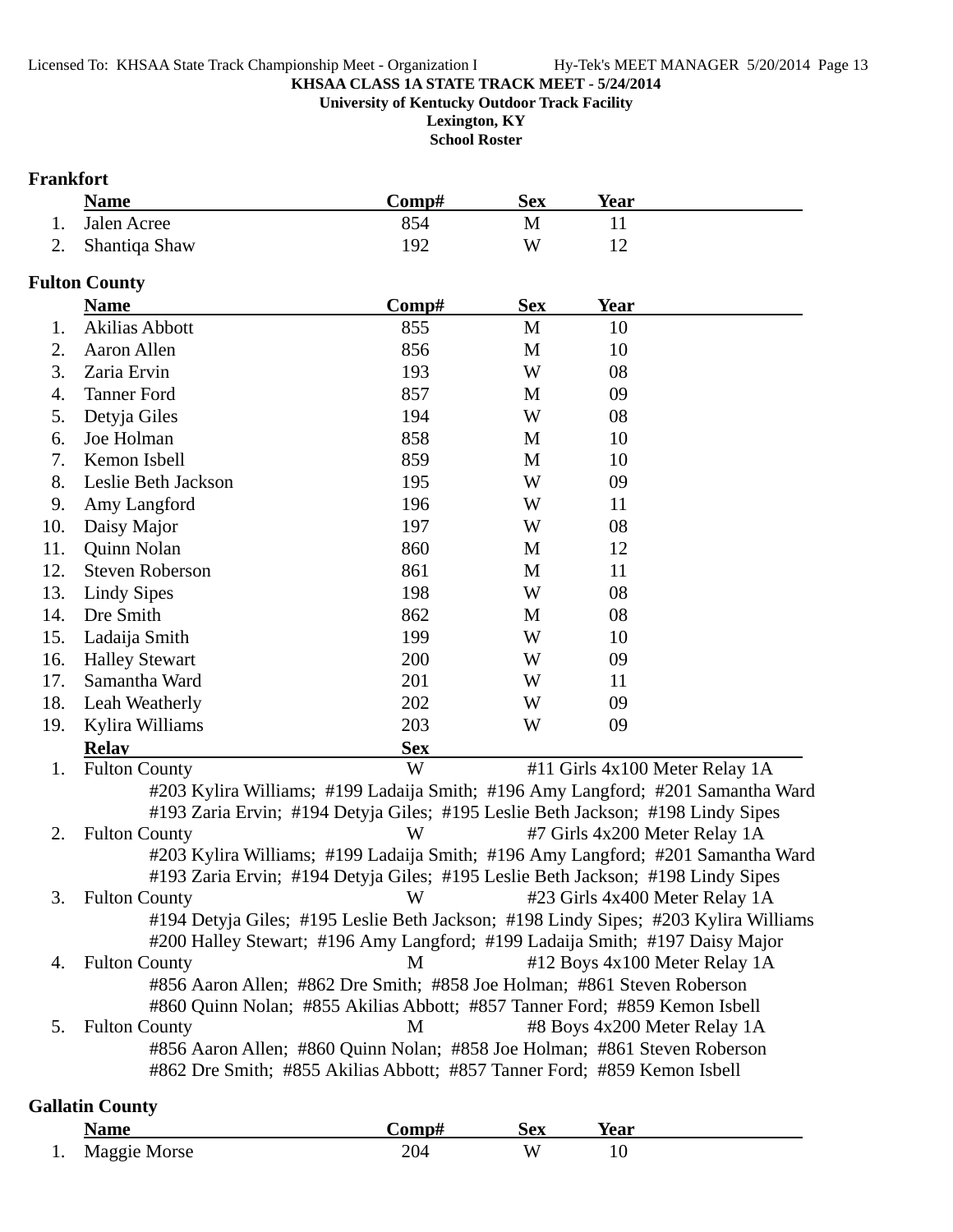#866 Karim Kimble;

## **KHSAA CLASS 1A STATE TRACK MEET - 5/24/2014**

**University of Kentucky Outdoor Track Facility**

**Lexington, KY School Roster**

### **Glasgow**

|     | <b>Name</b>                                                                         | Comp#      | <b>Sex</b> | <b>Year</b>                    |  |
|-----|-------------------------------------------------------------------------------------|------------|------------|--------------------------------|--|
| 1.  | Karrissia Bradley                                                                   | 205        | W          | 09                             |  |
| 2.  | Skyler Burd                                                                         | 206        | W          | 09                             |  |
| 3.  | Hydeia Depp                                                                         | 207        | W          | 12                             |  |
| 4.  | <b>Cortez Doakes</b>                                                                | 863        | M          | 10                             |  |
| 5.  | Leonnie Douglas                                                                     | 208        | W          | 10                             |  |
| 6.  | <b>Austin Ellis</b>                                                                 | 864        | M          | 12                             |  |
| 7.  | Brianna Glover                                                                      | 209        | W          | 10                             |  |
| 8.  | Haven Huff                                                                          | 210        | W          | 10                             |  |
| 9.  | <b>Terrion Johnson</b>                                                              | 865        | M          | 10                             |  |
| 10. | Karim Kimble                                                                        | 866        | M          | 10                             |  |
| 11. | Marisa Moore                                                                        | 211        | W          | 12                             |  |
| 12. | <b>Milas Norris</b>                                                                 | 867        | M          | 12                             |  |
| 13. | Abrianna Page                                                                       | 212        | W          | 10                             |  |
| 14. | <b>Chasity Roberts</b>                                                              | 213        | W          | 09                             |  |
| 15. | Derrick Sells                                                                       | 868        | M          | 11                             |  |
| 16. | Julius Shirley                                                                      | 869        | M          | 12                             |  |
| 17. | Saige Stone                                                                         | 214        | W          | 12                             |  |
| 18. | Taya Tamminga                                                                       | 215        | W          | 10                             |  |
| 19. | <b>Andrew Thomerson</b>                                                             | 870        | M          | 11                             |  |
| 20. | Marquez Trigg                                                                       | 871        | M          | 11                             |  |
| 21. | <b>Anthony Walker</b>                                                               | 872        | M          | 12                             |  |
| 22. | Zachary Wheeler                                                                     | 873        | M          | 12                             |  |
|     | <b>Relav</b>                                                                        | <b>Sex</b> |            |                                |  |
| 1.  | Glasgow                                                                             | W          |            | #11 Girls 4x100 Meter Relay 1A |  |
|     | #207 Hydeia Depp; #209 Brianna Glover; #206 Skyler Burd; #214 Saige Stone           |            |            |                                |  |
|     | #208 Leonnie Douglas; #213 Chasity Roberts; #215 Taya Tamminga; #210 Haven Huff     |            |            |                                |  |
| 2.  | Glasgow                                                                             | W          |            | #7 Girls 4x200 Meter Relay 1A  |  |
|     | #212 Abrianna Page; #215 Taya Tamminga; #210 Haven Huff; #213 Chasity Roberts       |            |            |                                |  |
|     | #214 Saige Stone; #209 Brianna Glover; #207 Hydeia Depp; #206 Skyler Burd           |            |            |                                |  |
| 3.  | Glasgow                                                                             | W          |            | #23 Girls 4x400 Meter Relay 1A |  |
|     | #207 Hydeia Depp; #215 Taya Tamminga; #210 Haven Huff; #212 Abrianna Page           |            |            |                                |  |
|     | #205 Karrissia Bradley; #206 Skyler Burd;                                           |            |            |                                |  |
| 4.  | Glasgow                                                                             | M          |            | #12 Boys 4x100 Meter Relay 1A  |  |
|     | #871 Marquez Trigg; #867 Milas Norris; #869 Julius Shirley; #873 Zachary Wheeler    |            |            |                                |  |
|     | #872 Anthony Walker; #866 Karim Kimble; #863 Cortez Doakes;                         |            |            |                                |  |
| 5.  | Glasgow                                                                             | M          |            | #8 Boys 4x200 Meter Relay 1A   |  |
|     | #871 Marquez Trigg; #869 Julius Shirley; #867 Milas Norris; #873 Zachary Wheeler    |            |            |                                |  |
|     | #872 Anthony Walker; #866 Karim Kimble; #863 Cortez Doakes;                         |            |            |                                |  |
| 6.  | Glasgow                                                                             | M          |            | #24 Boys 4x400 Meter Relay 1A  |  |
|     | #872 Anthony Walker; #870 Andrew Thomerson; #867 Milas Norris; #873 Zachary Wheeler |            |            |                                |  |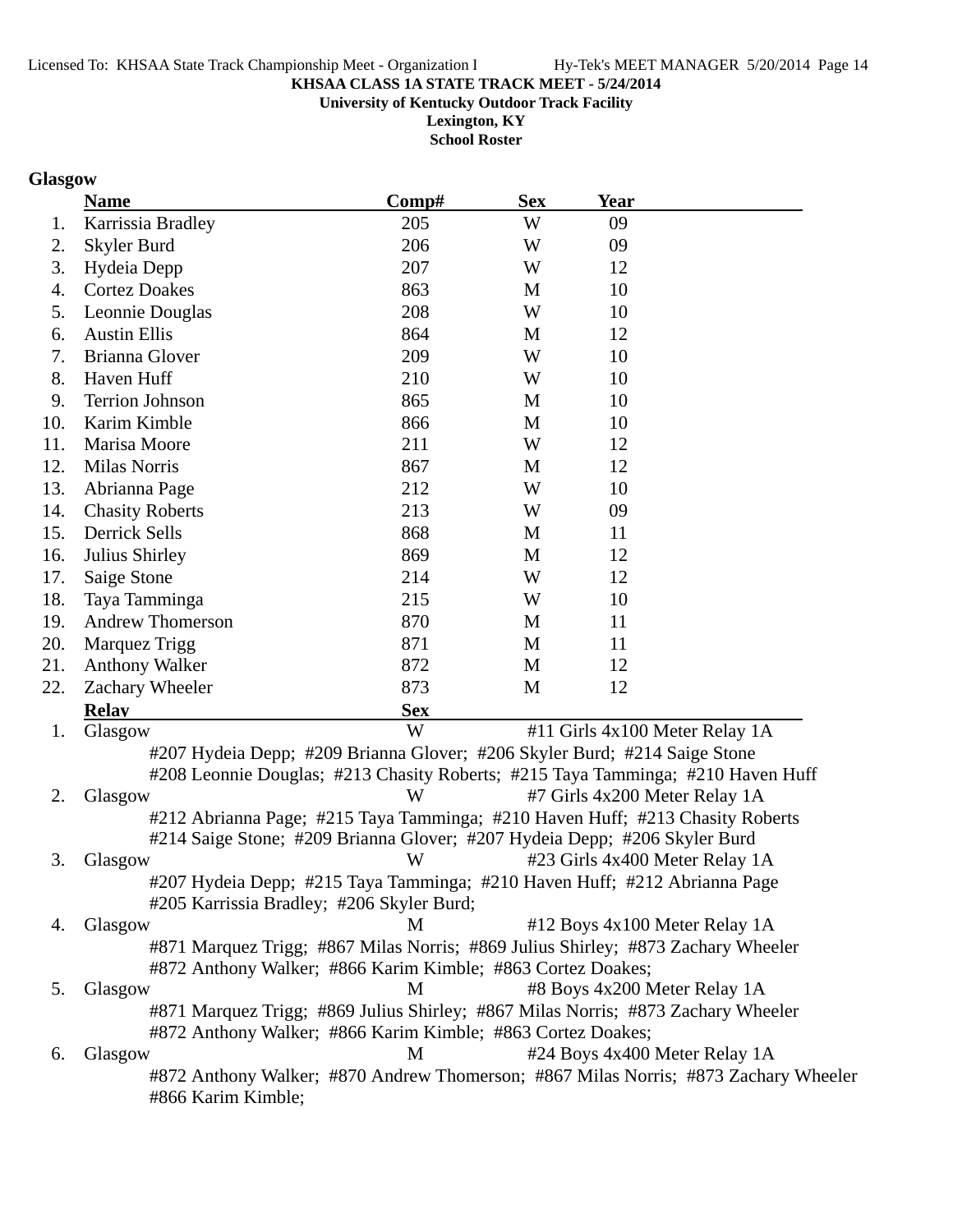**University of Kentucky Outdoor Track Facility**

**Lexington, KY School Roster**

# **Green County**

|     | <b>Name</b>                                                                | Comp#      | <b>Sex</b>   | <u>Year</u>                                                                          |
|-----|----------------------------------------------------------------------------|------------|--------------|--------------------------------------------------------------------------------------|
| 1.  | Jordan Abell                                                               | 874        | $\mathbf M$  | 11                                                                                   |
| 2.  | <b>Kenny Banks</b>                                                         | 875        | M            | 12                                                                                   |
| 3.  | <b>Genson Bayless</b>                                                      | 216        | W            | 11                                                                                   |
| 4.  | Chynna Bloyd                                                               | 217        | W            | 10                                                                                   |
| 5.  | Dominique Compton                                                          | 876        | M            | 10                                                                                   |
| 6.  | Hannah Goodin                                                              | 218        | W            | 08                                                                                   |
| 7.  | Andrew Hedgespeth                                                          | 877        | M            | 11                                                                                   |
| 8.  | Seth Houchens                                                              | 878        | M            | 10                                                                                   |
| 9.  | Zeth Houk                                                                  | 879        | M            | 10                                                                                   |
| 10. | Allie Howell                                                               | 219        | W            | 08                                                                                   |
| 11. | Shelby Howell                                                              | 220        | W            | 08                                                                                   |
| 12. | John Ingram                                                                | 880        | M            | 10                                                                                   |
| 13. | Erin Jaggers                                                               | 221        | W            | 11                                                                                   |
| 14. | Evan Jaggers                                                               | 881        | M            | 12                                                                                   |
| 15. | Lucus Judd                                                                 | 882        | M            | 10                                                                                   |
| 16. | William Keith                                                              | 883        | M            | 10                                                                                   |
| 17. | <b>Cheyenne Price</b>                                                      | 222        | W            | 08                                                                                   |
| 18. | Tj Ribarich                                                                | 884        | M            | 09                                                                                   |
| 19. | Chris Sallee                                                               | 885        | M            | 09                                                                                   |
| 20. | <b>Baylee Shepherd</b>                                                     | 223        | W            | 12                                                                                   |
| 21. | Noah Slinker                                                               | 886        | M            | 11                                                                                   |
| 22. | <b>Corbin Suratt</b>                                                       | 887        | M            | 10                                                                                   |
| 23. | <b>Riley Suratt</b>                                                        | 888        | $\mathbf{M}$ | 09                                                                                   |
| 24. | Mikayla Talbott                                                            | 224        | W            | 10                                                                                   |
| 25. | <b>Brittany Taylor</b>                                                     | 225        | W            | 10                                                                                   |
| 26. | Jeron Thornton                                                             | 889        | M            | 12                                                                                   |
| 27. | Ariel Wakefield                                                            | 226        | W            | 10                                                                                   |
| 28. | Katelynn Williams                                                          | 227        | W            | 09                                                                                   |
| 29. | <b>Trevor Wright</b>                                                       | 890        | M            | 11                                                                                   |
|     | <b>Relay</b>                                                               | <b>Sex</b> |              |                                                                                      |
|     | 1. Green County                                                            | W          |              | #1 Girls 4x800 Meter Relay 1A                                                        |
|     |                                                                            |            |              | #223 Baylee Shepherd; #227 Katelynn Williams; #217 Chynna Bloyd; #222 Cheyenne Price |
|     |                                                                            |            |              | #216 Genson Bayless; #218 Hannah Goodin; #219 Allie Howell; #220 Shelby Howell       |
| 2.  | <b>Green County</b>                                                        | M          |              | #12 Boys 4x100 Meter Relay 1A                                                        |
|     |                                                                            |            |              | #887 Corbin Suratt; #889 Jeron Thornton; #876 Dominique Compton; #875 Kenny Banks    |
|     | #879 Zeth Houk; #885 Chris Sallee; #881 Evan Jaggers; #884 Tj Ribarich     |            |              |                                                                                      |
| 3.  | <b>Green County</b>                                                        | M          |              | #24 Boys 4x400 Meter Relay 1A                                                        |
|     | #886 Noah Slinker; #885 Chris Sallee; #875 Kenny Banks; #890 Trevor Wright |            |              |                                                                                      |
|     |                                                                            |            |              | #887 Corbin Suratt; #882 Lucus Judd; #881 Evan Jaggers; #876 Dominique Compton       |
| 4.  | <b>Green County</b>                                                        | M          |              | #2 Boys 4x800 Meter Relay 1A                                                         |
|     | #882 Lucus Judd; #885 Chris Sallee; #874 Jordan Abell; #890 Trevor Wright  |            |              |                                                                                      |
|     | #880 John Ingram; #879 Zeth Houk; #888 Riley Suratt; #883 William Keith    |            |              |                                                                                      |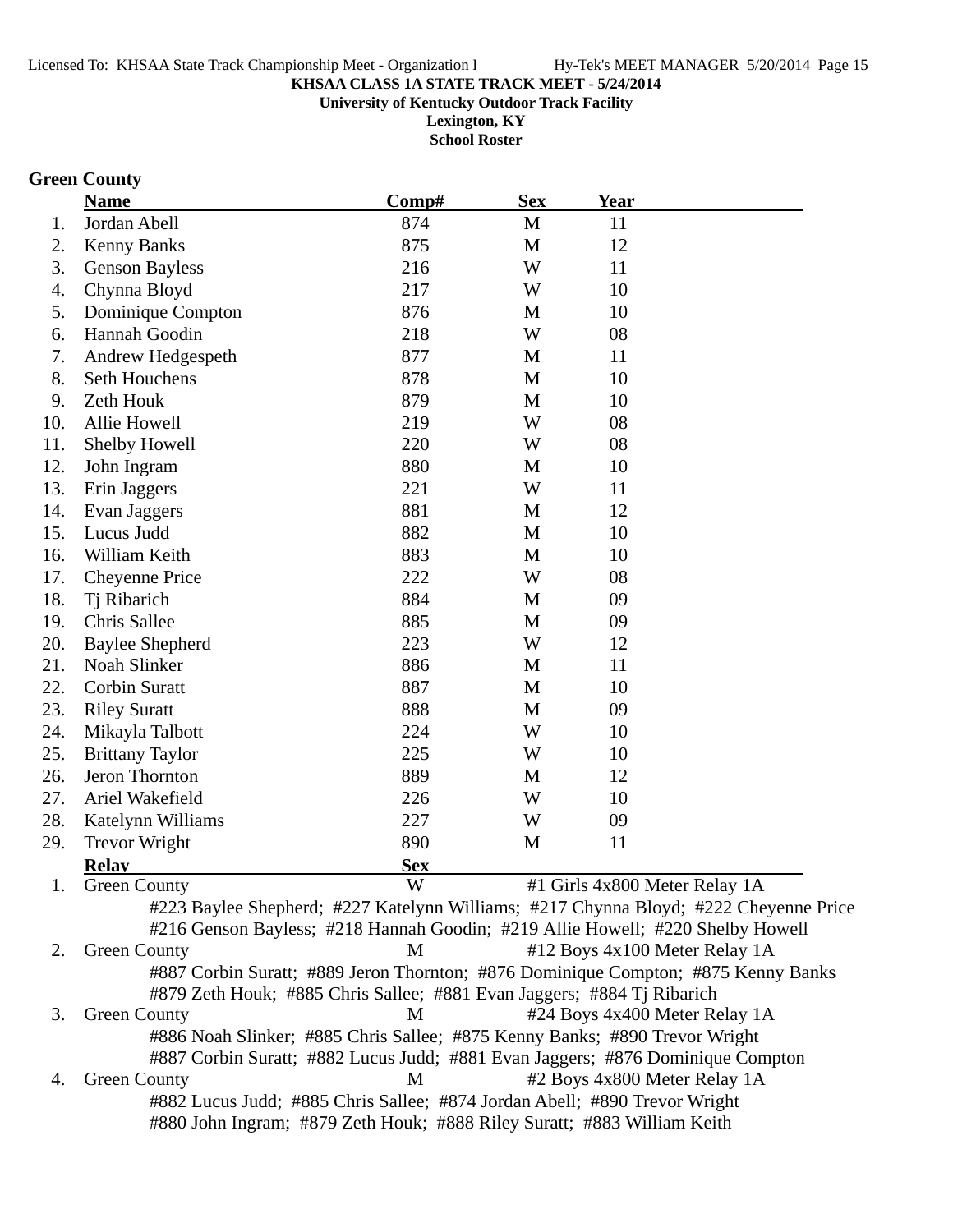**University of Kentucky Outdoor Track Facility**

**Lexington, KY School Roster**

### **Hancock County**

|     | <b>Name</b>                                                                                                                                             | Comp#      | <b>Sex</b> | <b>Year</b>                    |  |
|-----|---------------------------------------------------------------------------------------------------------------------------------------------------------|------------|------------|--------------------------------|--|
| 1.  | <b>Noel Altstad</b>                                                                                                                                     | 891        | M          | 08                             |  |
| 2.  | Cami Beaver                                                                                                                                             | 228        | W          | 12                             |  |
| 3.  | Hailey Chappell                                                                                                                                         | 229        | W          | 07                             |  |
| 4.  | Corey Edge                                                                                                                                              | 892        | M          | 12                             |  |
| 5.  | Jessi Glover                                                                                                                                            | 230        | W          | 10                             |  |
| 6.  | <b>Austin Haaff</b>                                                                                                                                     | 893        | M          | 12                             |  |
| 7.  | Anna Hamilton                                                                                                                                           | 231        | W          | 09                             |  |
| 8.  | <b>Kelsey Hamilton</b>                                                                                                                                  | 232        | W          | 11                             |  |
| 9.  | Aaron Haycraft                                                                                                                                          | 894        | M          | 12                             |  |
| 10. | <b>Tyler Hays</b>                                                                                                                                       | 895        | M          | 08                             |  |
| 11. | Macey Johnson                                                                                                                                           | 233        | W          | 12                             |  |
| 12. | George Marsch                                                                                                                                           | 896        | M          | 09                             |  |
| 13. | <b>Austin McManaway</b>                                                                                                                                 | 897        | M          | 10                             |  |
| 14. | <b>Wesley Nevitt</b>                                                                                                                                    | 898        | M          | 10                             |  |
| 15. | Lexi Nicholas                                                                                                                                           | 234        | W          | 08                             |  |
| 16. | <b>Grace Pate</b>                                                                                                                                       | 235        | W          | 08                             |  |
| 17. | Rene Paul                                                                                                                                               | 236        | W          | 11                             |  |
| 18. | <b>Dalton Richards</b>                                                                                                                                  | 899        | M          | 08                             |  |
| 19. | <b>Justin Rogers</b>                                                                                                                                    | 900        | M          | 11                             |  |
| 20. | <b>Austin Schadler</b>                                                                                                                                  | 901        | M          | 10                             |  |
| 21. | Cody Schroader                                                                                                                                          | 902        | M          | 11                             |  |
| 22. | <b>Michael Scott</b>                                                                                                                                    | 903        | M          | 10                             |  |
| 23. | <b>Carson Wheatley</b>                                                                                                                                  | 237        | W          | 07                             |  |
| 24. | Emily Woodward                                                                                                                                          | 238        | W          | 08                             |  |
| 25. | Jacob Young                                                                                                                                             | 904        | M          | 08                             |  |
| 26. | <b>Sydney Young</b>                                                                                                                                     | 239        | W          | 10                             |  |
|     | <b>Relay</b>                                                                                                                                            | <b>Sex</b> |            |                                |  |
| 1.  | <b>Hancock County</b>                                                                                                                                   | W          |            | #23 Girls 4x400 Meter Relay 1A |  |
|     | #234 Lexi Nicholas; #233 Macey Johnson; #230 Jessi Glover; #228 Cami Beaver<br>#229 Hailey Chappell; #235 Grace Pate; #236 Rene Paul; #239 Sydney Young |            |            |                                |  |
| 2.  | <b>Hancock County</b>                                                                                                                                   | W          |            | #1 Girls 4x800 Meter Relay 1A  |  |
|     | #234 Lexi Nicholas; #230 Jessi Glover; #237 Carson Wheatley; #238 Emily Woodward                                                                        |            |            |                                |  |
|     | #236 Rene Paul; #239 Sydney Young; #229 Hailey Chappell;                                                                                                |            |            |                                |  |
| 3.  | <b>Hancock County</b>                                                                                                                                   | M          |            | #24 Boys 4x400 Meter Relay 1A  |  |
|     | #900 Justin Rogers; #892 Corey Edge; #903 Michael Scott; #902 Cody Schroader                                                                            |            |            |                                |  |
|     | #891 Noel Altstad; #893 Austin Haaff; #894 Aaron Haycraft; #898 Wesley Nevitt                                                                           |            |            |                                |  |
| 4.  | <b>Hancock County</b>                                                                                                                                   | M          |            | #2 Boys 4x800 Meter Relay 1A   |  |
|     | #901 Austin Schadler; #903 Michael Scott; #898 Wesley Nevitt; #896 George Marsch                                                                        |            |            |                                |  |
|     | #895 Tyler Hays; #904 Jacob Young; #897 Austin McManaway; #899 Dalton Richards                                                                          |            |            |                                |  |
|     |                                                                                                                                                         |            |            |                                |  |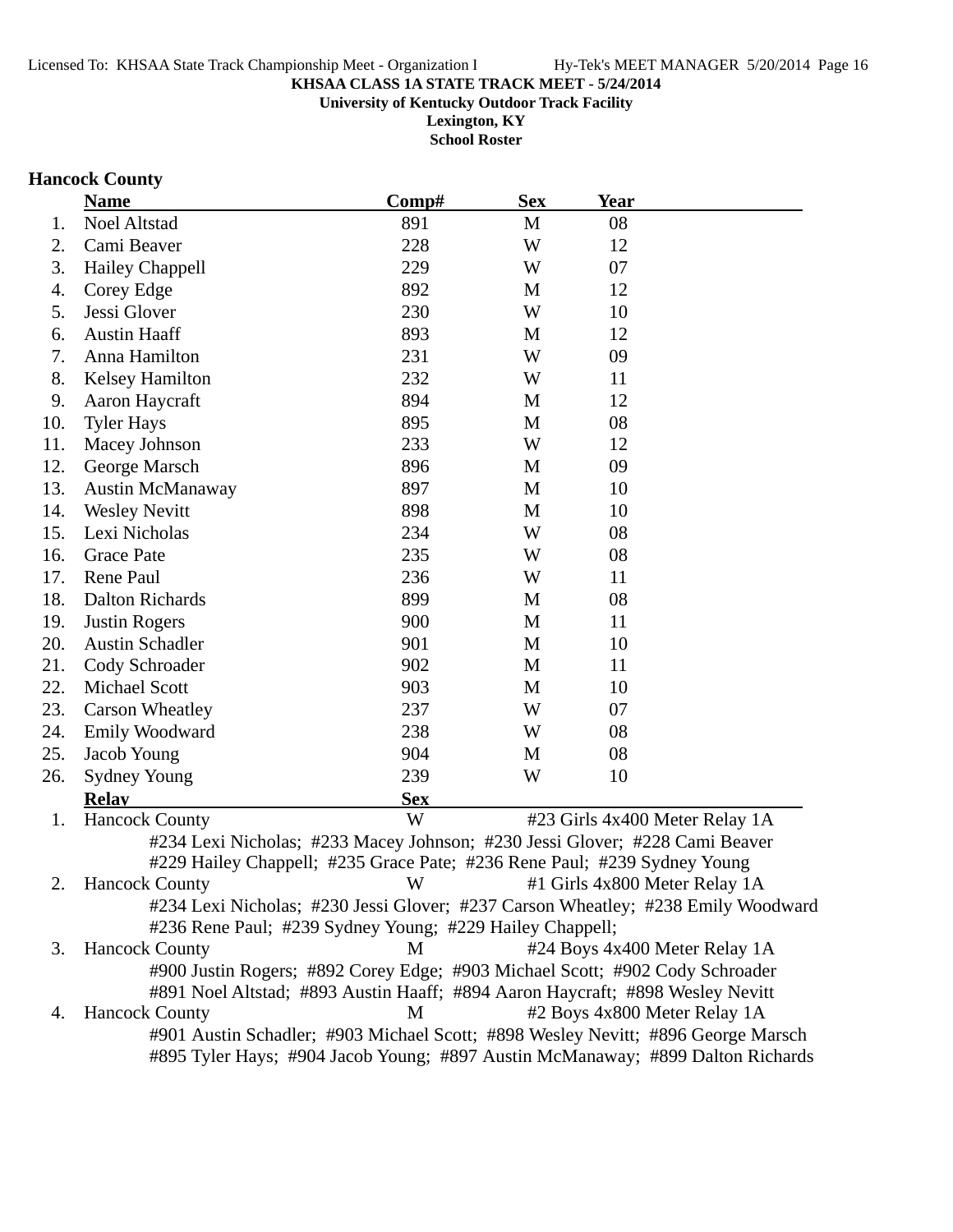**University of Kentucky Outdoor Track Facility**

**Lexington, KY School Roster**

### **Harlan**

|    | <b>Name</b>                                                                 | Comp#      | <b>Sex</b> | Year                           |  |
|----|-----------------------------------------------------------------------------|------------|------------|--------------------------------|--|
|    | Emma Bianchi                                                                | 240        | W          | 09                             |  |
| 2. | <b>Trent McKenzie</b>                                                       | 905        | M          | 09                             |  |
| 3. | <b>Tanner Morris</b>                                                        | 906        | M          | 11                             |  |
|    | <b>Holy Cross (Covington)</b>                                               |            |            |                                |  |
|    | <b>Name</b>                                                                 | Comp#      | <b>Sex</b> | Year                           |  |
| 1. | Celeste Bergman                                                             | 241        | W          | 10                             |  |
| 2. | Gabrielle Bergman                                                           | 242        | W          | 12                             |  |
| 3. | Sarah Cox                                                                   | 243        | W          | 11                             |  |
| 4. | <b>Kate Dreas</b>                                                           | 244        | W          | 09                             |  |
| 5. | Katherine Frantz                                                            | 245        | W          | 08                             |  |
| 6. | Lillian Frantz                                                              | 246        | W          | 12                             |  |
| 7. | Sydney Robke                                                                | 247        | W          | 10                             |  |
| 8. | <b>Tim Woeste</b>                                                           | 907        | M          | 12                             |  |
|    | <b>Relav</b>                                                                | <b>Sex</b> |            |                                |  |
| 1. | Holy Cross (Covington)                                                      | W          |            | #23 Girls 4x400 Meter Relay 1A |  |
|    | #245 Katherine Frantz; #246 Lillian Frantz; #243 Sarah Cox; #244 Kate Dreas |            |            |                                |  |

#241 Celeste Bergman;<br>2. Holy Cross (Covington)

W #1 Girls 4x800 Meter Relay 1A

#241 Celeste Bergman; #246 Lillian Frantz; #244 Kate Dreas; #242 Gabrielle Bergman #247 Sydney Robke;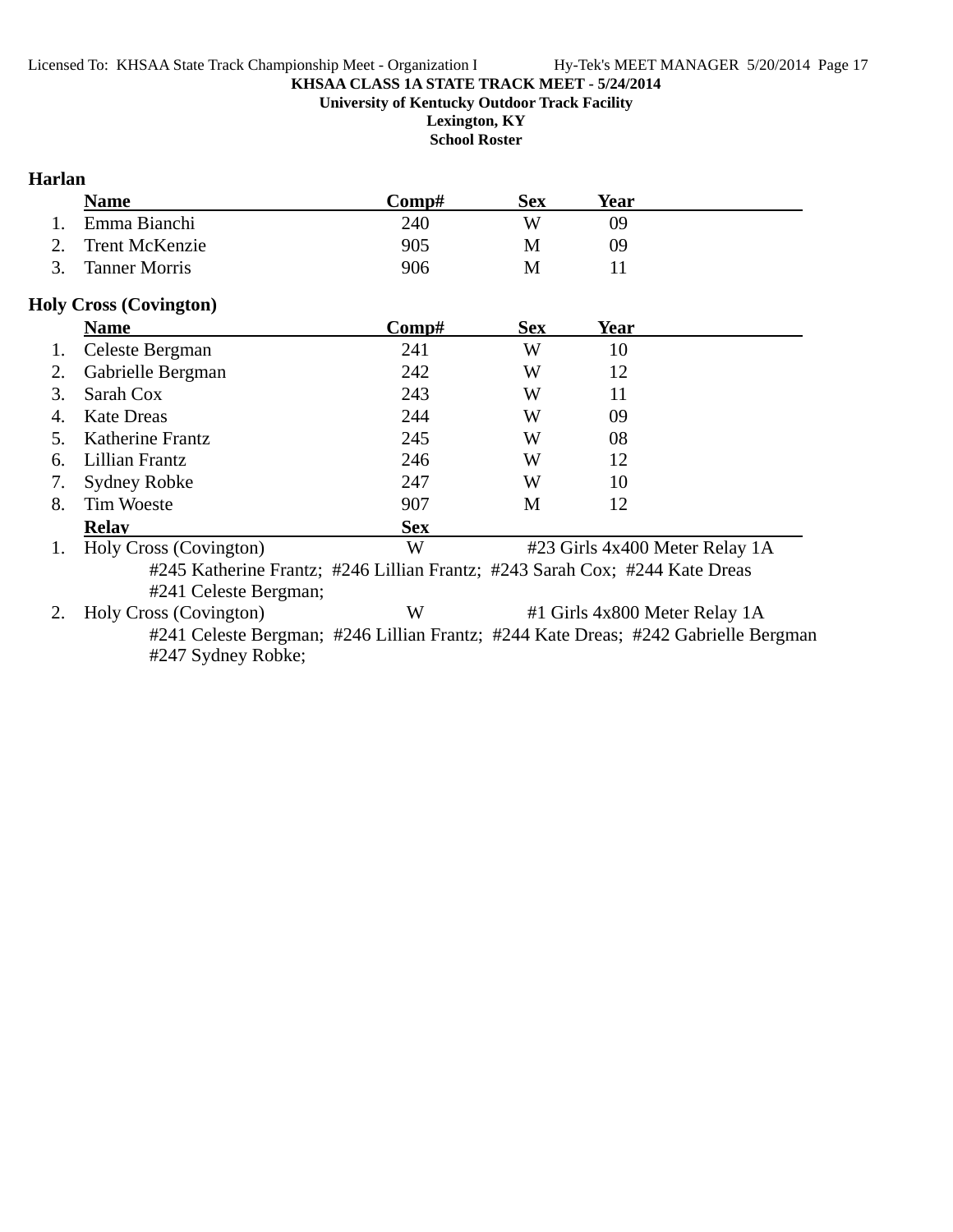**Lexington, KY**

**School Roster**

### **Holy Cross (Louisville)**

|     | <b>Name</b>                              | Comp#      | <b>Sex</b> | Year                                                                               |  |
|-----|------------------------------------------|------------|------------|------------------------------------------------------------------------------------|--|
| 1.  | Makenzie Bolus                           | 248        | W          | 11                                                                                 |  |
| 2.  | Ally Brutscher                           | 249        | W          | 11                                                                                 |  |
| 3.  | Christa Brutscher                        | 250        | W          | 11                                                                                 |  |
| 4.  | Ashby Eggers                             | 251        | W          | 11                                                                                 |  |
| 5.  | Alec Ferguson                            | 908        | M          | 11                                                                                 |  |
| 6.  | Karly Gawarecki                          | 252        | W          | 11                                                                                 |  |
| 7.  | Caitlynn Hale                            | 253        | W          | 11                                                                                 |  |
| 8.  | Maddie Jacobi                            | 254        | W          | 11                                                                                 |  |
| 9.  | Zoe Jessie                               | 255        | W          | 10                                                                                 |  |
| 10. | Jenna Johnston                           | 256        | W          | 12                                                                                 |  |
| 11. | Allye Kuerzi                             | 257        | W          | 12                                                                                 |  |
| 12. | <b>Chase McCauley</b>                    | 909        | M          | 12                                                                                 |  |
| 13. | <b>Hannah Pierce</b>                     | 258        | W          | 11                                                                                 |  |
| 14. | <b>Madison Riley</b>                     | 259        | W          | 11                                                                                 |  |
| 15. | Jake Ryan                                | 910        | M          | 10                                                                                 |  |
| 16. | <b>Taylor Smothers</b>                   | 260        | W          | 10                                                                                 |  |
| 17. | <b>Emily Thomson</b>                     | 261        | W          | 11                                                                                 |  |
| 18. | Kay Thornsberry                          | 262        | W          | 09                                                                                 |  |
|     | <b>Relay</b>                             | <b>Sex</b> |            |                                                                                    |  |
| 1.  | Holy Cross (Louisville)                  | W          |            | #7 Girls 4x200 Meter Relay 1A                                                      |  |
|     |                                          |            |            | #259 Madison Riley; #251 Ashby Eggers; #250 Christa Brutscher; #249 Ally Brutscher |  |
|     |                                          |            |            | #254 Maddie Jacobi; #255 Zoe Jessie; #258 Hannah Pierce; #253 Caitlynn Hale        |  |
| 2.  | Holy Cross (Louisville)                  | W          |            | #23 Girls 4x400 Meter Relay 1A                                                     |  |
|     |                                          |            |            | #256 Jenna Johnston; #259 Madison Riley; #255 Zoe Jessie; #250 Christa Brutscher   |  |
|     |                                          |            |            | #252 Karly Gawarecki; #257 Allye Kuerzi; #251 Ashby Eggers; #261 Emily Thomson     |  |
| 3.  | Holy Cross (Louisville)                  | W          |            | #1 Girls 4x800 Meter Relay 1A                                                      |  |
|     |                                          |            |            | #256 Jenna Johnston; #248 Makenzie Bolus; #261 Emily Thomson; #252 Karly Gawarecki |  |
|     | #257 Allye Kuerzi; #262 Kay Thornsberry; |            |            |                                                                                    |  |
|     |                                          |            |            |                                                                                    |  |

### **Jackson**

|                | <b>Name</b>             | Comp#      | <b>Sex</b> | Year                          |  |
|----------------|-------------------------|------------|------------|-------------------------------|--|
| $\mathbf{1}$ . | <b>Ashlee Combs</b>     | 263        | W          | 11                            |  |
| 2.             | <b>Cassidy Griffith</b> | 264        | W          | 11                            |  |
|                | 3. Kelsey Taulbee       | 265        | W          | 10                            |  |
|                | 4. Heather Thompson     | 266        | W          | 11                            |  |
| 5.             | <b>Shey Trent</b>       | 267        | W          | 10                            |  |
|                | <b>Relay</b>            | <b>Sex</b> |            |                               |  |
|                | Jackson                 | W          |            | #7 Girls 4x200 Meter Relay 1A |  |

#266 Heather Thompson; #265 Kelsey Taulbee; #263 Ashlee Combs; #267 Shey Trent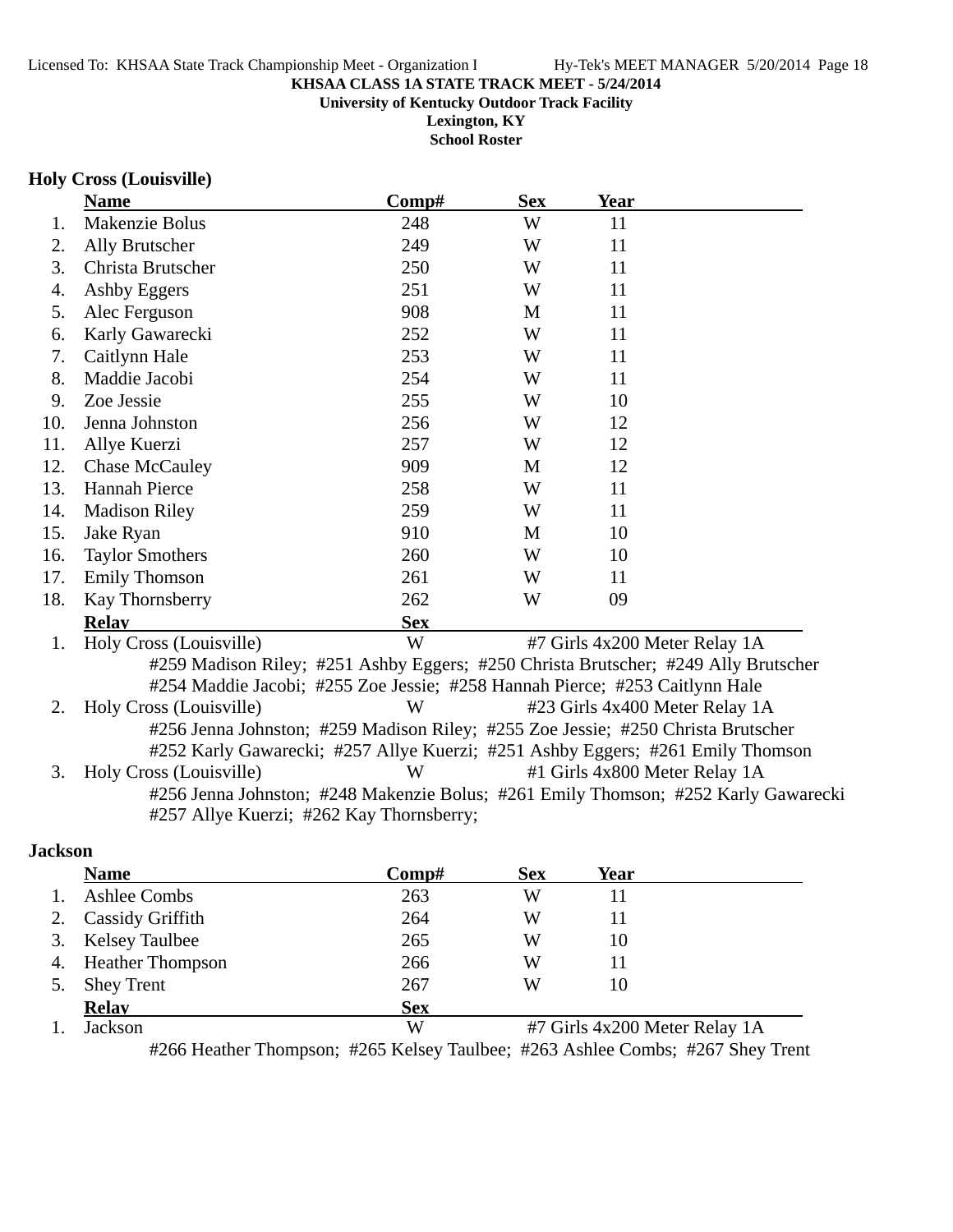**University of Kentucky Outdoor Track Facility**

**Lexington, KY School Roster**

### **Jenkins**

|     | <b>Name</b>                 | Comp#                                                                              | <b>Sex</b> | <b>Year</b>                    |                                                                                         |
|-----|-----------------------------|------------------------------------------------------------------------------------|------------|--------------------------------|-----------------------------------------------------------------------------------------|
| 1.  | Reanna Elswick              | 268                                                                                | W          | 11                             |                                                                                         |
| 2.  | <b>Audie Fields</b>         | 911                                                                                | M          | 09                             |                                                                                         |
| 3.  | <b>Tanner Goff</b>          | 912                                                                                | M          | 11                             |                                                                                         |
|     | <b>Kentucky Country Day</b> |                                                                                    |            |                                |                                                                                         |
|     | <b>Name</b>                 | Comp#                                                                              | <b>Sex</b> | <b>Year</b>                    |                                                                                         |
| 1.  | Kendall Beache              | 269                                                                                | W          | 09                             |                                                                                         |
| 2.  | Gabie Brewer                | 270                                                                                | W          | 09                             |                                                                                         |
| 3.  | Samantha Dabney             | 271                                                                                | W          | 11                             |                                                                                         |
| 4.  | Morgan Harler               | 272                                                                                | W          | 09                             |                                                                                         |
| 5.  | Annie Harrison              | 273                                                                                | W          | 10                             |                                                                                         |
| 6.  | Brigitta Hendren            | 274                                                                                | W          | 11                             |                                                                                         |
| 7.  | <b>Mallory Jennings</b>     | 275                                                                                | W          | 12                             |                                                                                         |
| 8.  | Rachel Jennings             | 276                                                                                | W          | 09                             |                                                                                         |
| 9.  | Isabella Tacogue            | 277                                                                                | W          | 09                             |                                                                                         |
| 10. | Emilio Zayas                | 913                                                                                | M          | 12                             |                                                                                         |
|     | <b>Relav</b>                | <b>Sex</b>                                                                         |            |                                |                                                                                         |
| 1.  | <b>Kentucky Country Day</b> | W                                                                                  |            | #23 Girls 4x400 Meter Relay 1A |                                                                                         |
|     |                             |                                                                                    |            |                                | #274 Brigitta Hendren; #269 Kendall Beache; #276 Rachel Jennings; #275 Mallory Jennings |
|     |                             | #270 Gabie Brewer; #272 Morgan Harler; #271 Samantha Dabney; #277 Isabella Tacogue |            |                                |                                                                                         |

**Lee County**

| <b>Name</b>     | -`omp# | <b>Sex</b> | Year |  |
|-----------------|--------|------------|------|--|
| 1. Cody Johnson | 914    | М          |      |  |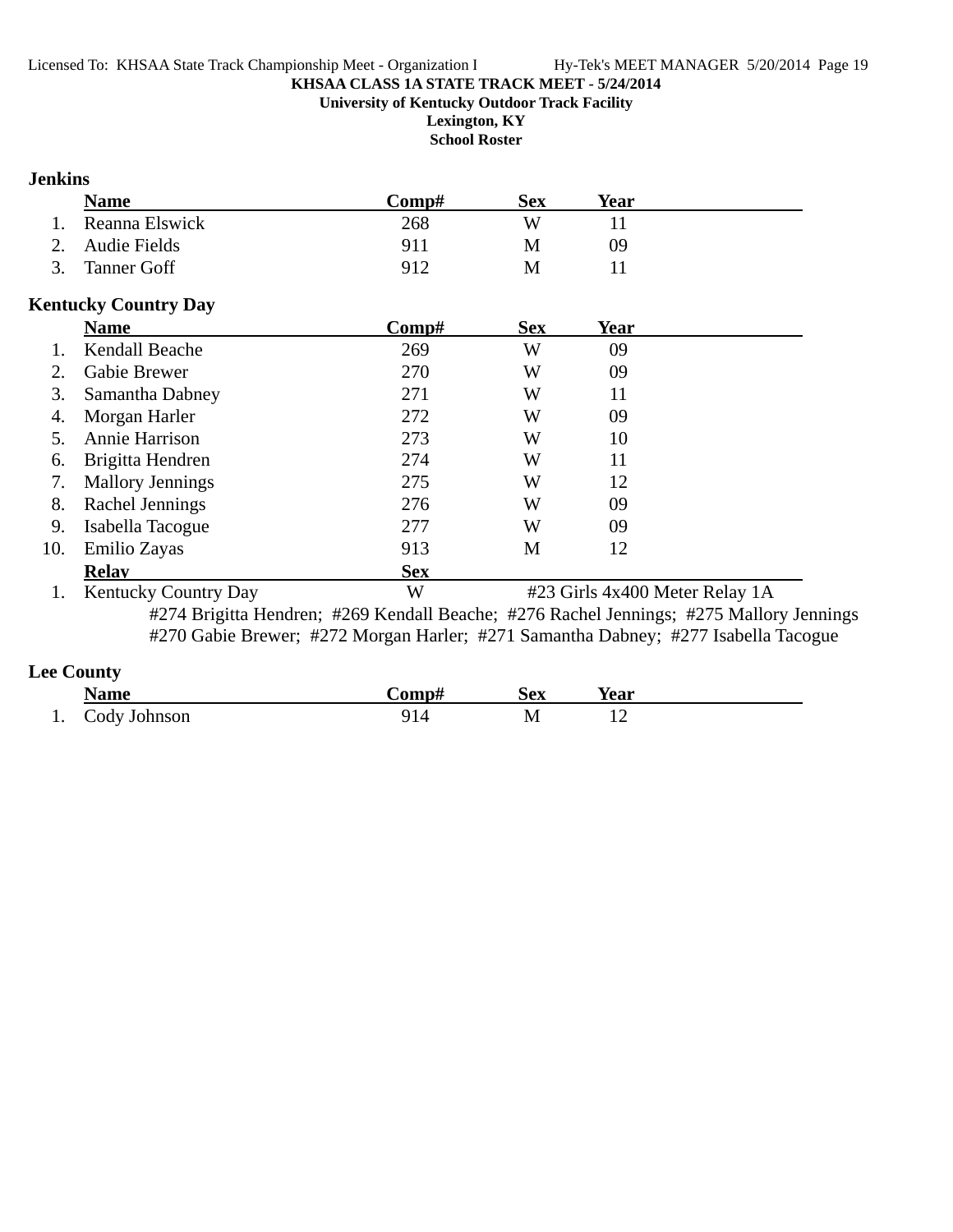**University of Kentucky Outdoor Track Facility**

**Lexington, KY School Roster**

### **Lexington Christian**

|     | <b>Name</b>                                                 | Comp#      | <b>Sex</b>  | <b>Year</b>                                                                           |
|-----|-------------------------------------------------------------|------------|-------------|---------------------------------------------------------------------------------------|
| 1.  | <b>Sydney Berry</b>                                         | 278        | W           | 12                                                                                    |
| 2.  | Nathan Brittain                                             | 915        | M           | 12                                                                                    |
| 3.  | <b>Taylor Campbell</b>                                      | 279        | W           | 10                                                                                    |
| 4.  | <b>Shelby Craig</b>                                         | 280        | W           | 10                                                                                    |
| 5.  | <b>Brian Davis</b>                                          | 916        | M           | 10                                                                                    |
| 6.  | John Diehl                                                  | 917        | M           | 08                                                                                    |
| 7.  | <b>Molly Dragoo</b>                                         | 281        | W           | 09                                                                                    |
| 8.  | Lauren Fugmann                                              | 282        | W           | 10                                                                                    |
| 9.  | <b>Audrey Grace Hacker</b>                                  | 283        | W           | 10                                                                                    |
| 10. | <b>Bethany Hamilton</b>                                     | 284        | W           | 09                                                                                    |
| 11. | <b>Graften Hamilton</b>                                     | 918        | M           | 12                                                                                    |
| 12. | Ryan Harris                                                 | 919        | M           | 11                                                                                    |
| 13. | Adam Huff                                                   | 920        | M           | 09                                                                                    |
| 14. | <b>Andrew Madden</b>                                        | 921        | M           | 07                                                                                    |
| 15. | <b>Erick Mills</b>                                          | 922        | $\mathbf M$ | 12                                                                                    |
| 16. | Mikayla Mitchell                                            | 285        | W           | 10                                                                                    |
| 17. | Sophia Mitchell                                             | 286        | W           | 08                                                                                    |
| 18. | <b>Skyler Palmer</b>                                        | 287        | W           | 09                                                                                    |
| 19. | <b>Bekah Parks</b>                                          | 288        | W           | 10                                                                                    |
| 20. | Logan Potter                                                | 923        | M           | 09                                                                                    |
| 21. | <b>Andrew Preston</b>                                       | 924        | M           | 12                                                                                    |
| 22. | Madeline Pulliam                                            | 289        | W           | 07                                                                                    |
| 23. | Neil Rose                                                   | 925        | M           | 12                                                                                    |
| 24. | Wyatt Sabad                                                 | 926        | M           | 09                                                                                    |
| 25. | Gracie Sapp                                                 | 290        | W           | 10                                                                                    |
| 26. | Jasen Sonday                                                | 927        | M           | 12                                                                                    |
| 27. | <b>Shannon West</b>                                         | 291        | W           | 09                                                                                    |
| 28. | Aaron Wier                                                  | 928        | M           | 10                                                                                    |
|     | <b>Relay</b>                                                | <b>Sex</b> |             |                                                                                       |
| 1.  | Lexington Christian                                         | W          |             | #11 Girls 4x100 Meter Relay 1A                                                        |
|     |                                                             |            |             | #282 Lauren Fugmann; #279 Taylor Campbell; #287 Skyler Palmer; #288 Bekah Parks       |
|     | #290 Gracie Sapp; #291 Shannon West;                        |            |             |                                                                                       |
| 2.  | Lexington Christian                                         | W          |             | #7 Girls 4x200 Meter Relay 1A                                                         |
|     |                                                             |            |             | #282 Lauren Fugmann; #283 Audrey Grace Hacker; #286 Sophia Mitchell; #288 Bekah Parks |
|     | #287 Skyler Palmer; #279 Taylor Campbell; #290 Gracie Sapp; |            |             |                                                                                       |
| 3.  | Lexington Christian                                         | W          |             | #23 Girls 4x400 Meter Relay 1A                                                        |
|     |                                                             |            |             | #290 Gracie Sapp; #283 Audrey Grace Hacker; #287 Skyler Palmer; #286 Sophia Mitchell  |
|     | #281 Molly Dragoo; #278 Sydney Berry; #279 Taylor Campbell; |            |             |                                                                                       |
| 4.  | Lexington Christian                                         | W          |             | #1 Girls 4x800 Meter Relay 1A                                                         |
|     | #285 Mikayla Mitchell; #287 Skyler Palmer;                  |            |             | #281 Molly Dragoo; #284 Bethany Hamilton; #278 Sydney Berry; #289 Madeline Pulliam    |
| 5.  | Lexington Christian                                         | M          |             | #12 Boys 4x100 Meter Relay 1A                                                         |
|     |                                                             |            |             | #917 John Diehl; #924 Andrew Preston; #915 Nathan Brittain; #927 Jasen Sonday         |
|     | #916 Brian Davis; #926 Wyatt Sabad;                         |            |             |                                                                                       |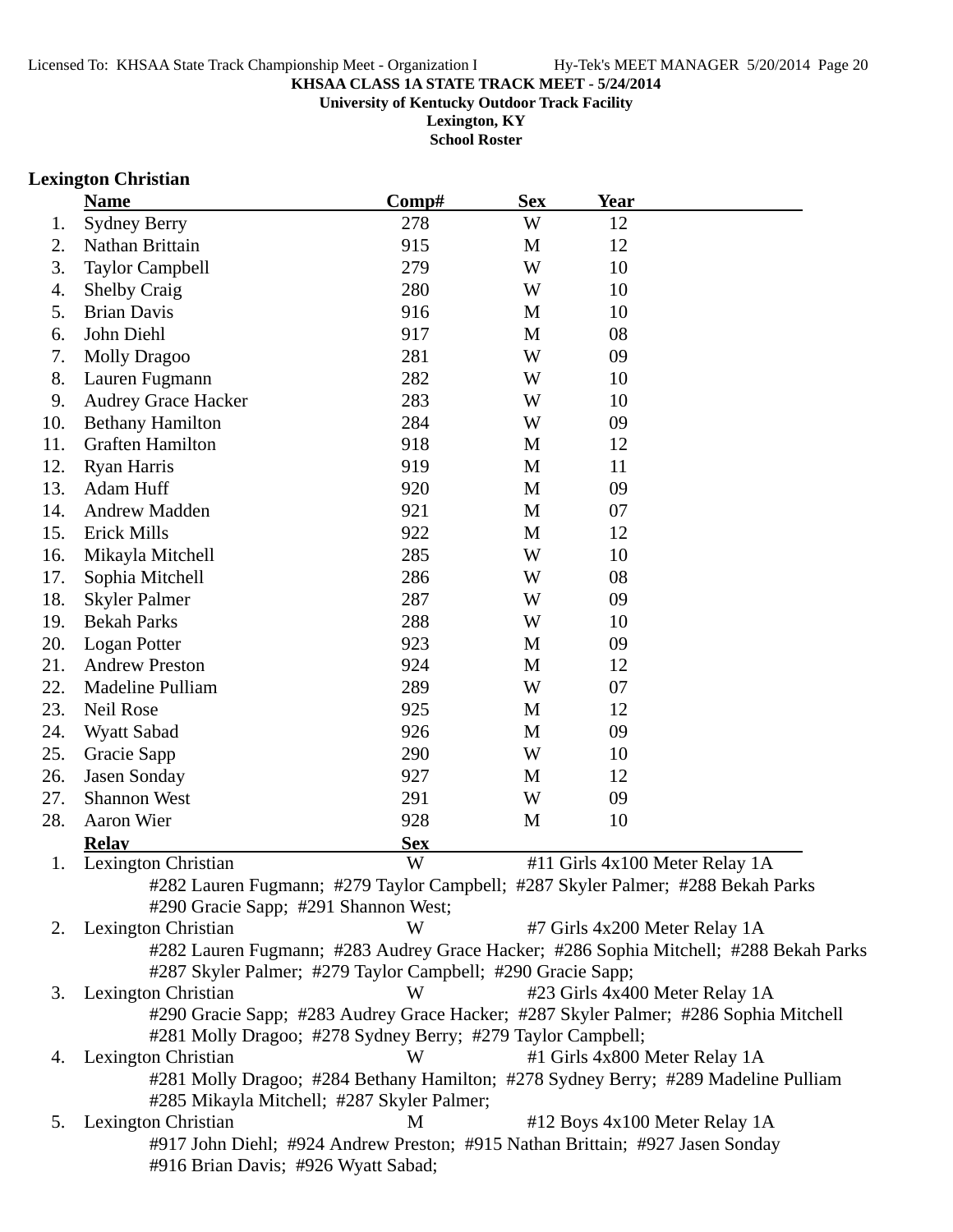#### **University of Kentucky Outdoor Track Facility**

**Lexington, KY School Roster**

### **Lexington Christian**

|    | <b>Relay</b>                                             |   | <b>Sex</b>                                                                       |
|----|----------------------------------------------------------|---|----------------------------------------------------------------------------------|
| 6. | <b>Lexington Christian</b>                               | M | #8 Boys 4x200 Meter Relay 1A                                                     |
|    |                                                          |   | #918 Graften Hamilton; #915 Nathan Brittain; #922 Erick Mills; #923 Logan Potter |
|    | #924 Andrew Preston; #927 Jasen Sonday; #917 John Diehl; |   |                                                                                  |
|    | Lexington Christian                                      | M | #24 Boys 4x400 Meter Relay 1A                                                    |
|    |                                                          |   | #923 Logan Potter; #918 Graften Hamilton; #927 Jasen Sonday; #922 Erick Mills    |
|    |                                                          |   | #917 John Diehl; #919 Ryan Harris; #928 Aaron Wier; #915 Nathan Brittain         |
| 8. | Lexington Christian                                      | M | #2 Boys 4x800 Meter Relay 1A                                                     |
|    |                                                          |   | #919 Ryan Harris; #928 Aaron Wier; #922 Erick Mills; #927 Jasen Sonday           |
|    | #920 Adam Huff; #921 Andrew Madden;                      |   |                                                                                  |

### **Livingston Central**

| <b>Name</b>       | Comp# | Sex | Year |  |
|-------------------|-------|-----|------|--|
| 1. Laken Givens   | 292   | W   | Ng   |  |
| 2. Tanner Rodgers | 929   | M   |      |  |
| 3. Maciej Sloma   | 930   | M   |      |  |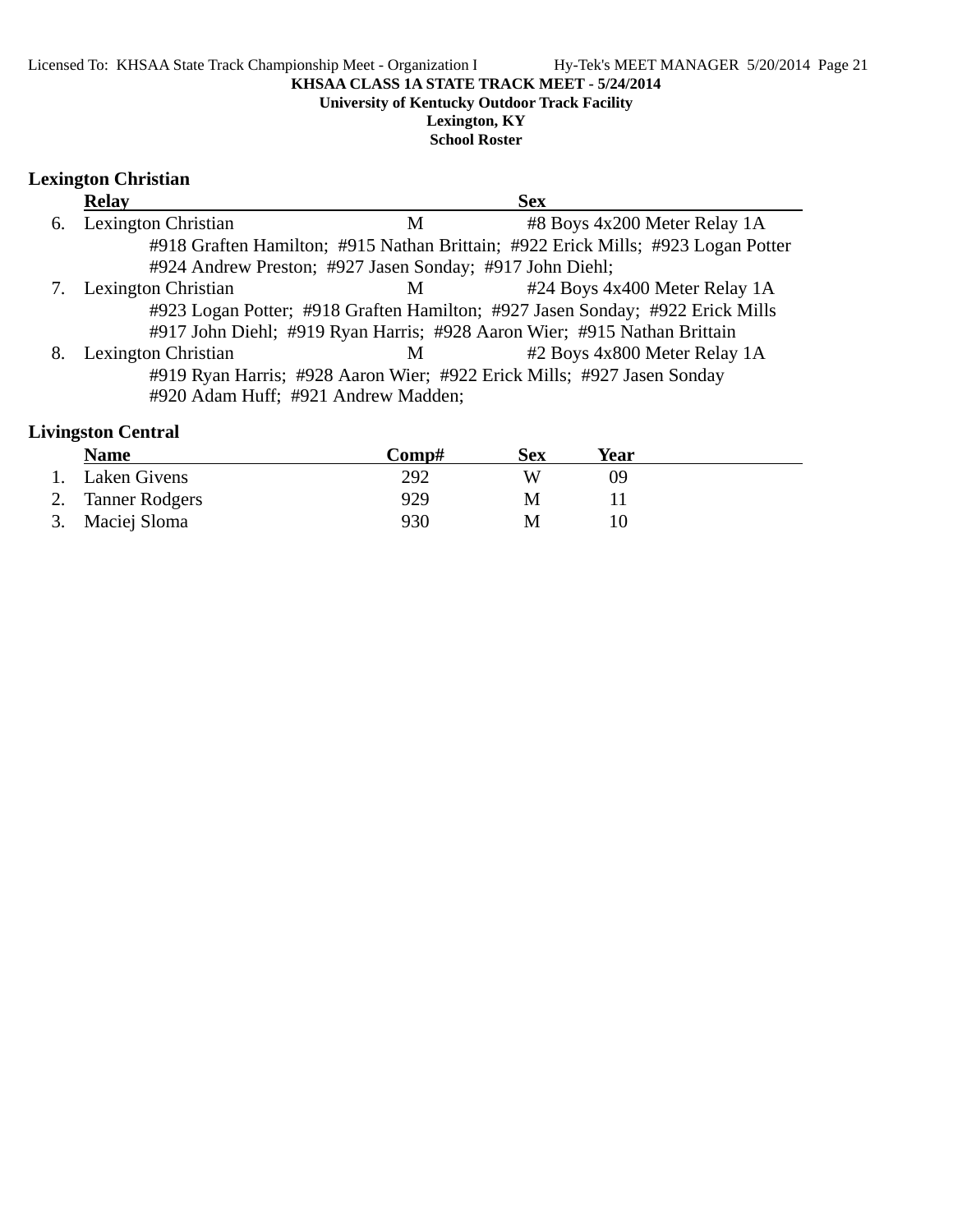**University of Kentucky Outdoor Track Facility**

**Lexington, KY School Roster**

### **Lloyd Memorial**

|     | <b>Name</b>                                                                 | Comp#      | <b>Sex</b> | Year |                                                                                       |
|-----|-----------------------------------------------------------------------------|------------|------------|------|---------------------------------------------------------------------------------------|
| 1.  | <b>Trevor Butts</b>                                                         | 931        | M          | 11   |                                                                                       |
| 2.  | Taj Carter                                                                  | 932        | M          | 09   |                                                                                       |
| 3.  | Sarah Duncan                                                                | 293        | W          | 12   |                                                                                       |
| 4.  | Justin Durham                                                               | 933        | M          | 09   |                                                                                       |
| 5.  | Jaquan Evans                                                                | 934        | M          | 11   |                                                                                       |
| 6.  | Mike Fifer                                                                  | 935        | M          | 11   |                                                                                       |
| 7.  | <b>Ryan Goeke</b>                                                           | 936        | M          | 12   |                                                                                       |
| 8.  | <b>Shelby Green</b>                                                         | 294        | W          | 12   |                                                                                       |
| 9.  | Stella Homecilla                                                            | 295        | W          | 09   |                                                                                       |
| 10. | Shalena Houston                                                             | 296        | W          | 10   |                                                                                       |
| 11. | <b>Jasmine Huntley</b>                                                      | 297        | W          | 10   |                                                                                       |
| 12. | Ben Lehman                                                                  | 937        | M          | 10   |                                                                                       |
| 13. | Micaela Marshall                                                            | 298        | W          | 10   |                                                                                       |
| 14. | <b>Candice Meredith</b>                                                     | 299        | W          | 09   |                                                                                       |
| 15. | Megan Monaco                                                                | 300        | W          | 12   |                                                                                       |
| 16. | <b>Nick Nieporte</b>                                                        | 938        | M          | 12   |                                                                                       |
| 17. | Jackie Oshon                                                                | 301        | W          | 09   |                                                                                       |
| 18. | Katie Plageman                                                              | 302        | W          | 12   |                                                                                       |
| 19. | Zack Riddle                                                                 | 939        | M          | 11   |                                                                                       |
| 20. | Yarina Rodriguez                                                            | 303        | W          | 10   |                                                                                       |
| 21. | Joany Santana                                                               | 304        | W          | 10   |                                                                                       |
| 22. | Michael Slusher                                                             | 940        | M          | 12   |                                                                                       |
| 23. | <b>Ricky Torres</b>                                                         | 941        | M          | 12   |                                                                                       |
| 24. | <b>Charles Vance</b>                                                        | 942        | M          | 10   |                                                                                       |
| 25. | Gwendolyn Watson                                                            | 305        | W          | 10   |                                                                                       |
| 26. | <b>Dylan Withers</b>                                                        | 943        | M          | 12   |                                                                                       |
| 27. | Amadou Yero                                                                 | 944        | M          | 10   |                                                                                       |
|     | <b>Relay</b>                                                                | <b>Sex</b> |            |      |                                                                                       |
| 1.  | Lloyd Memorial                                                              | W          |            |      | #11 Girls 4x100 Meter Relay 1A                                                        |
|     |                                                                             |            |            |      | #294 Shelby Green; #303 Yarina Rodriguez; #305 Gwendolyn Watson; #297 Jasmine Huntley |
|     |                                                                             |            |            |      | #300 Megan Monaco; #295 Stella Homecilla; #304 Joany Santana; #296 Shalena Houston    |
| 2.  | Lloyd Memorial                                                              | W          |            |      | #1 Girls 4x800 Meter Relay 1A                                                         |
|     |                                                                             |            |            |      | #294 Shelby Green; #295 Stella Homecilla; #299 Candice Meredith; #293 Sarah Duncan    |
|     |                                                                             |            |            |      | #298 Micaela Marshall; #301 Jackie Oshon; #300 Megan Monaco; #296 Shalena Houston     |
| 3.  | Lloyd Memorial                                                              | M          |            |      | #12 Boys 4x100 Meter Relay 1A                                                         |
|     | #935 Mike Fifer; #942 Charles Vance; #933 Justin Durham; #943 Dylan Withers |            |            |      |                                                                                       |
|     | #931 Trevor Butts; #932 Taj Carter; #934 Jaquan Evans; #941 Ricky Torres    |            |            |      |                                                                                       |
| 4.  | Lloyd Memorial                                                              | M          |            |      | #24 Boys 4x400 Meter Relay 1A                                                         |
|     | #938 Nick Nieporte; #943 Dylan Withers; #939 Zack Riddle; #944 Amadou Yero  |            |            |      |                                                                                       |
|     | #933 Justin Durham; #932 Taj Carter; #942 Charles Vance; #937 Ben Lehman    |            |            |      |                                                                                       |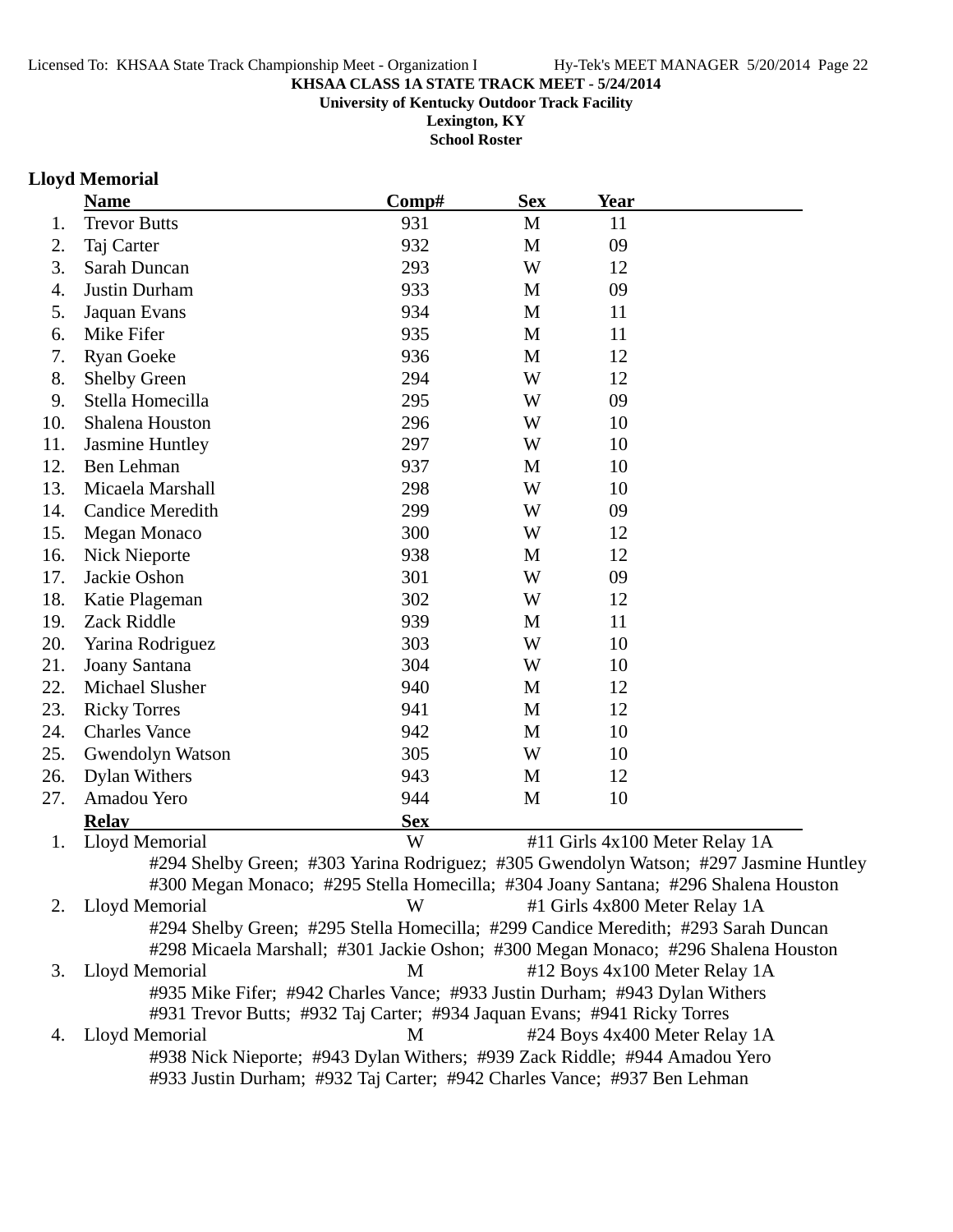**University of Kentucky Outdoor Track Facility**

**Lexington, KY School Roster**

### **Louisville Collegiate**

|     | <b>Name</b>                                                                          | Comp#      | <b>Sex</b> | <b>Year</b> |                                |
|-----|--------------------------------------------------------------------------------------|------------|------------|-------------|--------------------------------|
| 1.  | Sydney Adkisson                                                                      | 306        | W          | 10          |                                |
| 2.  | Sofia Benito                                                                         | 307        | W          | 11          |                                |
| 3.  | Maya Berkley                                                                         | 308        | W          | 12          |                                |
| 4.  | Jake Blieden                                                                         | 945        | M          | 10          |                                |
| 5.  | <b>Matthew Bode</b>                                                                  | 946        | M          | 11          |                                |
| 6.  | Felicius Bucyukundi                                                                  | 947        | M          | 11          |                                |
| 7.  | Hallie Burke                                                                         | 309        | W          | 08          |                                |
| 8.  | Alisha Gordon                                                                        | 310        | W          | 10          |                                |
| 9.  | Ezra Griffith                                                                        | 948        | M          | 12          |                                |
| 10. | <b>Charlotte Happel</b>                                                              | 311        | W          | 10          |                                |
| 11. | Hank Hendrix                                                                         | 949        | M          | 10          |                                |
| 12. | Will Hunter                                                                          | 950        | M          | 09          |                                |
| 13. | Anna Hurst                                                                           | 312        | W          | 08          |                                |
| 14. | Dakota Jones                                                                         | 951        | M          | 11          |                                |
| 15. | Regan Kommor                                                                         | 313        | W          | 09          |                                |
| 16. | Christelle Mutombo                                                                   | 314        | W          | 11          |                                |
| 17. | Elizabeth Orr                                                                        | 315        | W          | 10          |                                |
| 18. | <b>Jack Parker</b>                                                                   | 952        | M          | 11          |                                |
| 19. | <b>Natalie Sams</b>                                                                  | 316        | W          | 12          |                                |
| 20. | <b>Sam Stevens</b>                                                                   | 953        | M          | 12          |                                |
| 21. | <b>Stephen Stivers</b>                                                               | 954        | M          | 12          |                                |
| 22. | Michael Webb                                                                         | 955        | M          | 10          |                                |
| 23. | <b>Charlie Yager</b>                                                                 | 956        | M          | 11          |                                |
| 24. | Owen Yager                                                                           | 957        | M          | 12          |                                |
|     | <b>Relay</b>                                                                         | <b>Sex</b> |            |             |                                |
| 1.  | Louisville Collegiate                                                                | W          |            |             | #11 Girls 4x100 Meter Relay 1A |
|     | #311 Charlotte Happel; #307 Sofia Benito; #312 Anna Hurst; #313 Regan Kommor         |            |            |             |                                |
|     | #315 Elizabeth Orr; #308 Maya Berkley; #306 Sydney Adkisson; #314 Christelle Mutombo |            |            |             |                                |
| 2.  | Louisville Collegiate                                                                | W          |            |             | #7 Girls 4x200 Meter Relay 1A  |
|     | #311 Charlotte Happel; #313 Regan Kommor; #312 Anna Hurst; #307 Sofia Benito         |            |            |             |                                |
|     | #315 Elizabeth Orr; #308 Maya Berkley; #310 Alisha Gordon; #309 Hallie Burke         |            |            |             |                                |
|     | 3. Louisville Collegiate                                                             | W          |            |             | #23 Girls 4x400 Meter Relay 1A |
|     | #307 Sofia Benito; #311 Charlotte Happel; #309 Hallie Burke; #310 Alisha Gordon      |            |            |             |                                |
|     | #315 Elizabeth Orr; #316 Natalie Sams; #313 Regan Kommor; #312 Anna Hurst            |            |            |             |                                |
|     | 4. Louisville Collegiate                                                             | M          |            |             | #12 Boys 4x100 Meter Relay 1A  |
|     | #948 Ezra Griffith; #957 Owen Yager; #951 Dakota Jones; #954 Stephen Stivers         |            |            |             |                                |
|     | #953 Sam Stevens; #956 Charlie Yager;                                                |            |            |             |                                |
| 5.  | Louisville Collegiate                                                                | М          |            |             | #24 Boys 4x400 Meter Relay 1A  |
|     | #948 Ezra Griffith; #957 Owen Yager; #949 Hank Hendrix; #954 Stephen Stivers         |            |            |             |                                |
|     | #952 Jack Parker; #951 Dakota Jones; #947 Felicius Bucyukundi; #946 Matthew Bode     |            |            |             |                                |
| 6.  | Louisville Collegiate                                                                | M          |            |             | #2 Boys 4x800 Meter Relay 1A   |
|     | #949 Hank Hendrix; #947 Felicius Bucyukundi; #952 Jack Parker; #946 Matthew Bode     |            |            |             |                                |
|     | #950 Will Hunter; #954 Stephen Stivers; #955 Michael Webb; #948 Ezra Griffith        |            |            |             |                                |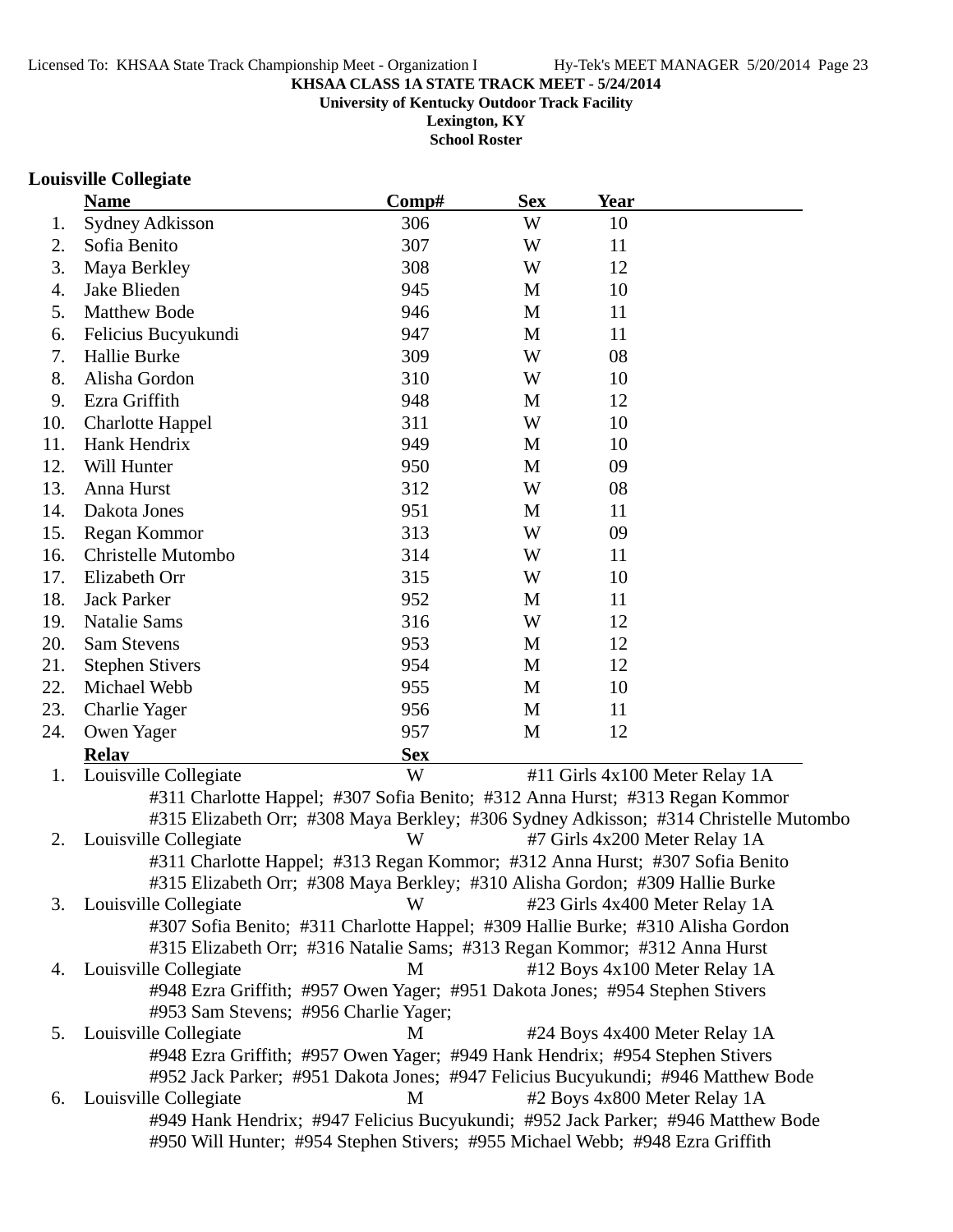**University of Kentucky Outdoor Track Facility**

**Lexington, KY School Roster**

### **Ludlow**

|     | <b>Name</b>                                                                       | Comp#      | <b>Sex</b> | <b>Year</b> |                                |
|-----|-----------------------------------------------------------------------------------|------------|------------|-------------|--------------------------------|
| 1.  | <b>Breeann Bailey</b>                                                             | 317        | W          | 12          |                                |
| 2.  | Rebecca Bailey                                                                    | 318        | W          | 09          |                                |
| 3.  | Nate Butcher                                                                      | 958        | M          | 09          |                                |
| 4.  | Jacob Clary                                                                       | 959        | M          | 09          |                                |
| 5.  | Zach Cole                                                                         | 960        | M          | 12          |                                |
| 6.  | Tj Deller                                                                         | 961        | M          | 11          |                                |
| 7.  | Byni Dugan                                                                        | 319        | W          | 10          |                                |
| 8.  | Chesie Dugan                                                                      | 320        | W          | 10          |                                |
| 9.  | Jessica Dysert                                                                    | 321        | W          | 10          |                                |
| 10. | Derek Gaiser                                                                      | 962        | M          | 12          |                                |
| 11. | <b>Ryan Helton</b>                                                                | 963        | M          | 11          |                                |
| 12. | Kylie Howell                                                                      | 322        | W          | 09          |                                |
| 13. | Nicole Lemker                                                                     | 323        | W          | 12          |                                |
| 14. | Alex Lewis                                                                        | 964        | M          | 12          |                                |
| 15. | Jerry Martin                                                                      | 965        | M          | 10          |                                |
| 16. | <b>Charles Mounce</b>                                                             | 966        | M          | 12          |                                |
| 17. | <b>Carmen Shworles</b>                                                            | 324        | W          | 12          |                                |
| 18. | <b>Matthew Springer</b>                                                           | 967        | M          | 11          |                                |
| 19. | Kyle Trimpe                                                                       | 968        | M          | 09          |                                |
| 20. | <b>Cameron Van Huss</b>                                                           | 969        | M          | 10          |                                |
| 21. | Amber Victor                                                                      | 325        | W          | 10          |                                |
| 22. | <b>Tiffany Victor</b>                                                             | 326        | W          | 09          |                                |
| 23. | Haley Warndorf                                                                    | 327        | W          | 09          |                                |
| 24. | Jayden Washington                                                                 | 328        | W          | 10          |                                |
| 25. | Chris Welbers                                                                     | 970        | M          | 09          |                                |
| 26. | Alexis Wyrick                                                                     | 329        | W          | 07          |                                |
|     | <b>Relay</b>                                                                      | <b>Sex</b> |            |             |                                |
| 1.  | Ludlow                                                                            | W          |            |             | #23 Girls 4x400 Meter Relay 1A |
|     | #317 Breeann Bailey; #324 Carmen Shworles; #325 Amber Victor; #326 Tiffany Victor |            |            |             |                                |
|     | #323 Nicole Lemker; #318 Rebecca Bailey; #319 Byni Dugan; #320 Chesie Dugan       |            |            |             |                                |
| 2.  | Ludlow                                                                            | W          |            |             | #1 Girls 4x800 Meter Relay 1A  |
|     | #324 Carmen Shworles; #319 Byni Dugan; #320 Chesie Dugan; #325 Amber Victor       |            |            |             |                                |
|     | #317 Breeann Bailey; #321 Jessica Dysert; #326 Tiffany Victor; #329 Alexis Wyrick |            |            |             |                                |
| 3.  | Ludlow                                                                            | M          |            |             | #12 Boys 4x100 Meter Relay 1A  |
|     | #965 Jerry Martin; #960 Zach Cole; #961 Tj Deller; #963 Ryan Helton               |            |            |             |                                |
|     | #959 Jacob Clary; #966 Charles Mounce; #967 Matthew Springer; #968 Kyle Trimpe    |            |            |             |                                |
| 4.  | Ludlow                                                                            | М          |            |             | #24 Boys 4x400 Meter Relay 1A  |
|     | #963 Ryan Helton; #960 Zach Cole; #969 Cameron Van Huss; #962 Derek Gaiser        |            |            |             |                                |
|     | #959 Jacob Clary; #964 Alex Lewis; #961 Tj Deller; #966 Charles Mounce            |            |            |             |                                |
| 5.  | Ludlow                                                                            | M          |            |             | #2 Boys 4x800 Meter Relay 1A   |
|     | #958 Nate Butcher; #969 Cameron Van Huss; #960 Zach Cole; #970 Chris Welbers      |            |            |             |                                |
|     | #963 Ryan Helton; #964 Alex Lewis; #959 Jacob Clary; #962 Derek Gaiser            |            |            |             |                                |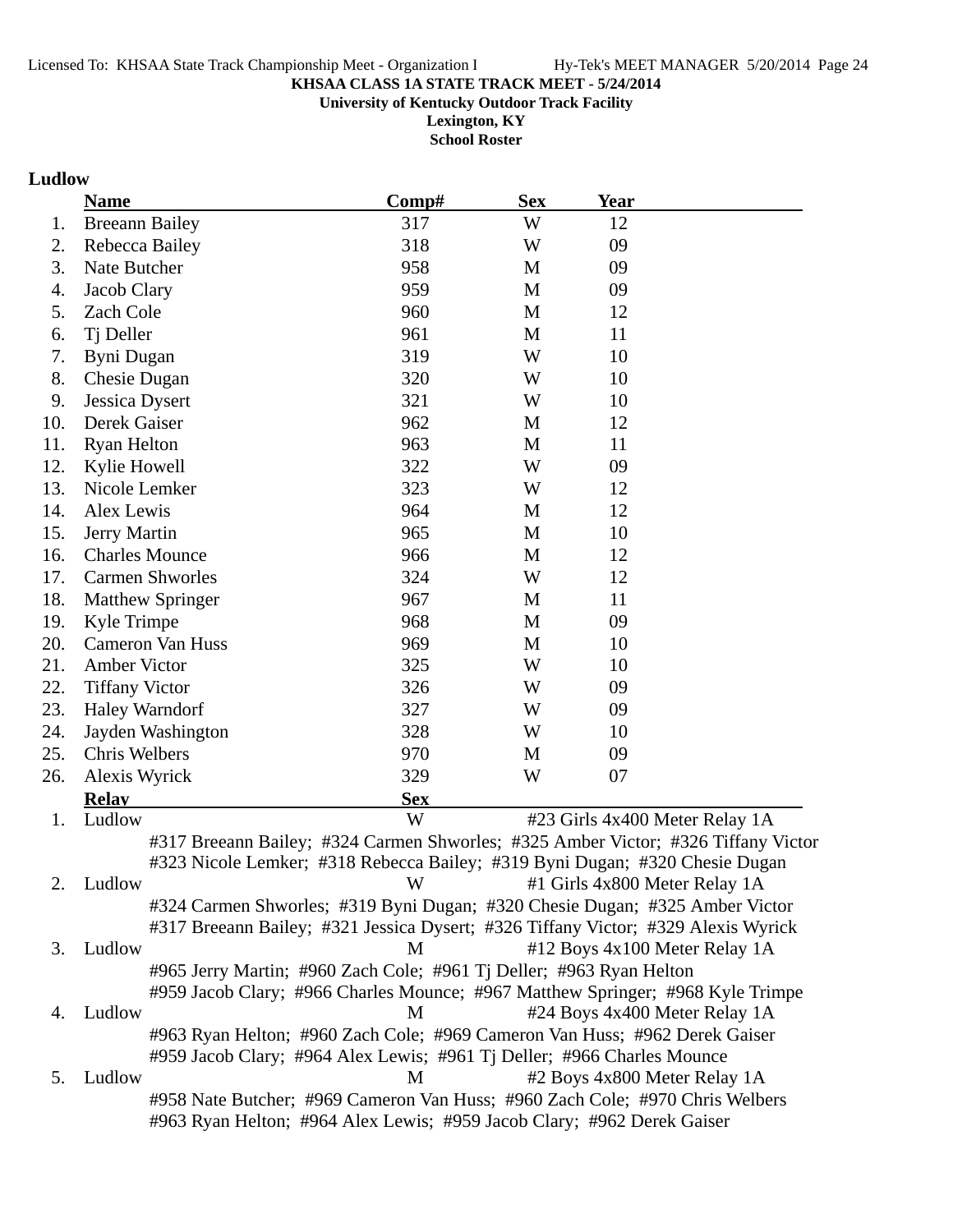**Lexington, KY**

## **School Roster**

## **Lyon County**

|                 | <b>Name</b>            | Comp#                                                                      | <b>Sex</b> | <b>Year</b>                   |  |
|-----------------|------------------------|----------------------------------------------------------------------------|------------|-------------------------------|--|
| 1.              | Jake Cannon            | 971                                                                        | M          | 11                            |  |
| 2.              | Phoebe McLaughlin      | 330                                                                        | W          | 09                            |  |
|                 | <b>Magoffin County</b> |                                                                            |            |                               |  |
|                 | <b>Name</b>            | Comp#                                                                      | <b>Sex</b> | <b>Year</b>                   |  |
| 1.              | <b>Josh Poe</b>        | 972                                                                        | M          | 11                            |  |
| <b>Mayfield</b> |                        |                                                                            |            |                               |  |
|                 | <b>Name</b>            | Comp#                                                                      | <b>Sex</b> | <b>Year</b>                   |  |
| 1.              | <b>Landon Arnett</b>   | 973                                                                        | M          | 09                            |  |
| 2.              | Kel Carmen             | 974                                                                        | M          | 11                            |  |
| 3.              | <b>Travon Coney</b>    | 975                                                                        | M          | 11                            |  |
| 4.              | <b>Austin Crouse</b>   | 976                                                                        | M          | 12                            |  |
| 5.              | Tayo Crumble           | 977                                                                        | M          | 12                            |  |
| 6.              | Alexis Hurd            | 331                                                                        | W          | 11                            |  |
| 7.              | <b>Artey Kirby</b>     | 978                                                                        | M          | 10                            |  |
| 8.              | Keelan Murphy          | 979                                                                        | M          | 10                            |  |
| 9.              | Noel Roman             | 980                                                                        | M          | 10                            |  |
| 10.             | <b>Colby Tucker</b>    | 981                                                                        | M          | 10                            |  |
| 11.             | Raquell Verri          | 332                                                                        | W          | 12                            |  |
| 12.             | Jaden Whitehead        | 333                                                                        | W          | 07                            |  |
| 13.             | J'Il Wimbley           | 982                                                                        | M          | 10                            |  |
|                 | <b>Relav</b>           | <b>Sex</b>                                                                 |            |                               |  |
| 1.              | Mayfield               | M                                                                          |            | #8 Boys 4x200 Meter Relay 1A  |  |
|                 |                        | #975 Travon Coney; #976 Austin Crouse; #980 Noel Roman; #982 J'Il Wimbley  |            |                               |  |
| 2.              | Mayfield               | M                                                                          |            | #24 Boys 4x400 Meter Relay 1A |  |
|                 |                        | #072 Lenden Ametty #079 Autor Kirky: #070 Keelen Mumby: #091 Celby Tuelsen |            |                               |  |

#973 Landon Arnett; #978 Artey Kirby; #979 Keelan Murphy; #981 Colby Tucker #980 Noel Roman;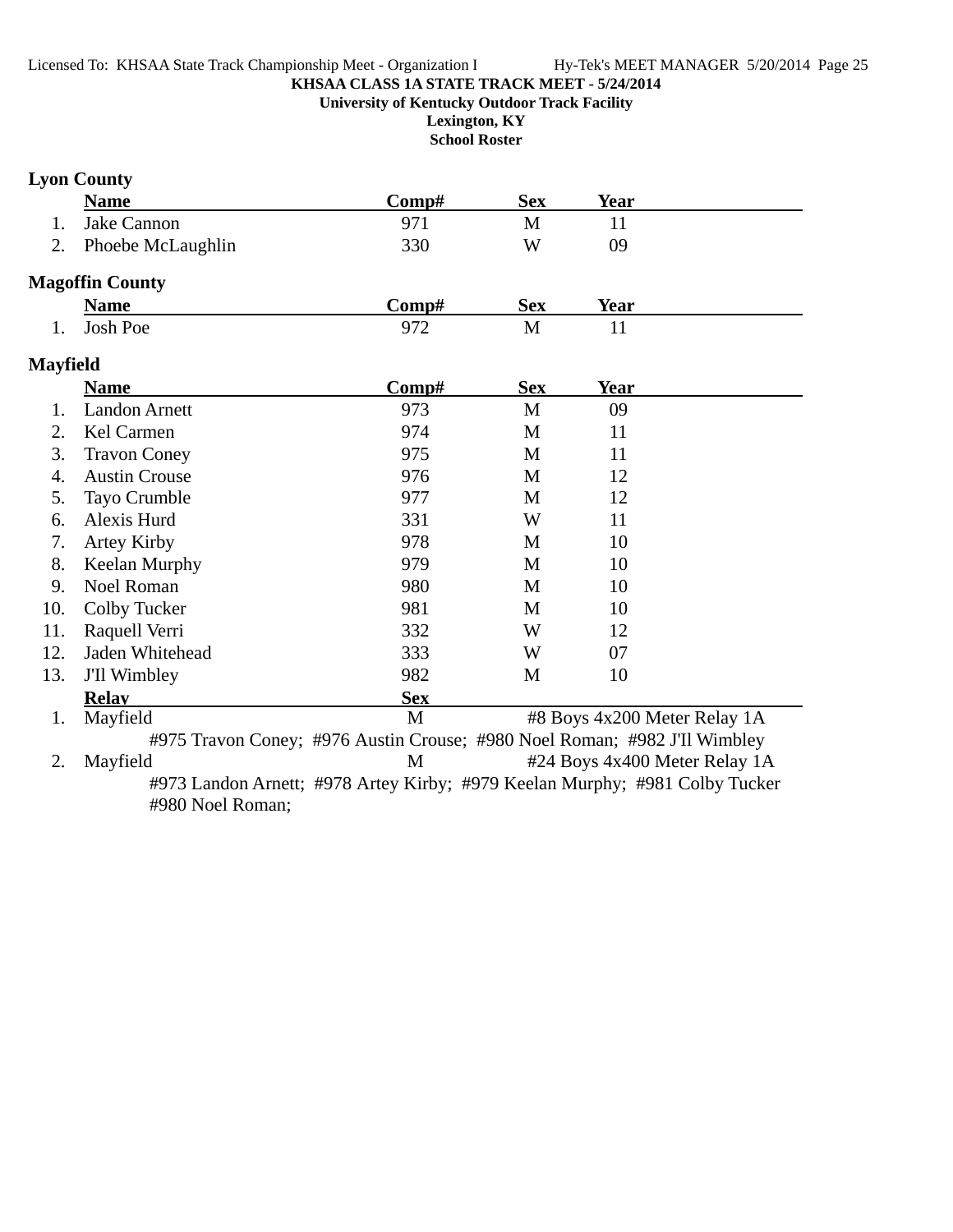**University of Kentucky Outdoor Track Facility**

**Lexington, KY School Roster**

### **McLean County**

|     | <b>Name</b>                                            | Comp#      | <b>Sex</b> | <b>Year</b>                   |  |  |
|-----|--------------------------------------------------------|------------|------------|-------------------------------|--|--|
|     | <b>Shelby Burden</b>                                   | 334        | W          | 11                            |  |  |
| 2.  | <b>Chloe Dempsey</b>                                   | 335        | W          | 12                            |  |  |
| 3.  | Cori Floyd                                             | 336        | W          | 09                            |  |  |
| 4.  | Julie Green                                            | 337        | W          | 11                            |  |  |
| 5.  | <b>Brooke Hall</b>                                     | 338        | W          | 09                            |  |  |
| 6.  | Lauren Hall                                            | 339        | W          | 12                            |  |  |
| 7.  | <b>Brook Kassinger</b>                                 | 340        | W          | 11                            |  |  |
| 8.  | Allie Logsdon                                          | 341        | W          | 12                            |  |  |
| 9.  | <b>Ashley Miller</b>                                   | 342        | W          | 12                            |  |  |
| 10. | Rachel Neal                                            | 343        | W          | 12                            |  |  |
| 11. | <b>Haley Sams</b>                                      | 344        | W          | 10                            |  |  |
| 12. | <b>Morgan Scott</b>                                    | 345        | W          | 12                            |  |  |
| 13. | Hannah Trogden                                         | 346        | W          | 11                            |  |  |
|     | <b>Relav</b>                                           | <b>Sex</b> |            |                               |  |  |
|     | <b>McLean County</b>                                   | W          |            | #7 Girls 4x200 Meter Relay 1A |  |  |
|     | 42.40 D  L IZ 4220 J II. 11. 4244 II. 0 4244 A 11. . I |            |            |                               |  |  |

#340 Brook Kassinger; #339 Lauren Hall; #344 Haley Sams; #341 Allie Logsdon #338 Brooke Hall; #334 Shelby Burden; #342 Ashley Miller; #346 Hannah Trogden 2. McLean County W #23 Girls 4x400 Meter Relay 1A #336 Cori Floyd; #341 Allie Logsdon; #335 Chloe Dempsey; #344 Haley Sams #345 Morgan Scott; #339 Lauren Hall; #343 Rachel Neal; #342 Ashley Miller 3. McLean County W #1 Girls 4x800 Meter Relay 1A #337 Julie Green; #343 Rachel Neal; #345 Morgan Scott; #336 Cori Floyd #335 Chloe Dempsey; #342 Ashley Miller; #334 Shelby Burden; #339 Lauren Hall

#### **Menifee County**

|         | <b>Name</b>           | Comp#      | <b>Sex</b> | Year |  |
|---------|-----------------------|------------|------------|------|--|
| $1_{-}$ | Corie Baldwin         | 347        | W          | 11   |  |
| 2.      | Emma Hacker           | 348        | W          | 07   |  |
| 3.      | Camille Kash          | 349        | W          | 10   |  |
| 4.      | <b>Millie Sexton</b>  | 350        | W          | 11   |  |
| 5.      | Mara Walker           | 351        | W          | 08   |  |
| 6.      | <b>Ashton Woodard</b> | 352        | W          | 10   |  |
|         | <b>Relay</b>          | <b>Sex</b> |            |      |  |

1. Menifee County W #7 Girls 4x200 Meter Relay 1A #350 Millie Sexton; #347 Corie Baldwin; #349 Camille Kash; #351 Mara Walker #348 Emma Hacker; #352 Ashton Woodard;

#### **Metcalfe County**

| <b>Name</b>    | Comp# | <b>Sex</b> | Year |  |
|----------------|-------|------------|------|--|
| Makenna Greene | 353   | W          | 09   |  |
| Middlesboro    |       |            |      |  |
| <b>Name</b>    | Comp# | <b>Sex</b> | Year |  |
| Brad King      | 983   | M          |      |  |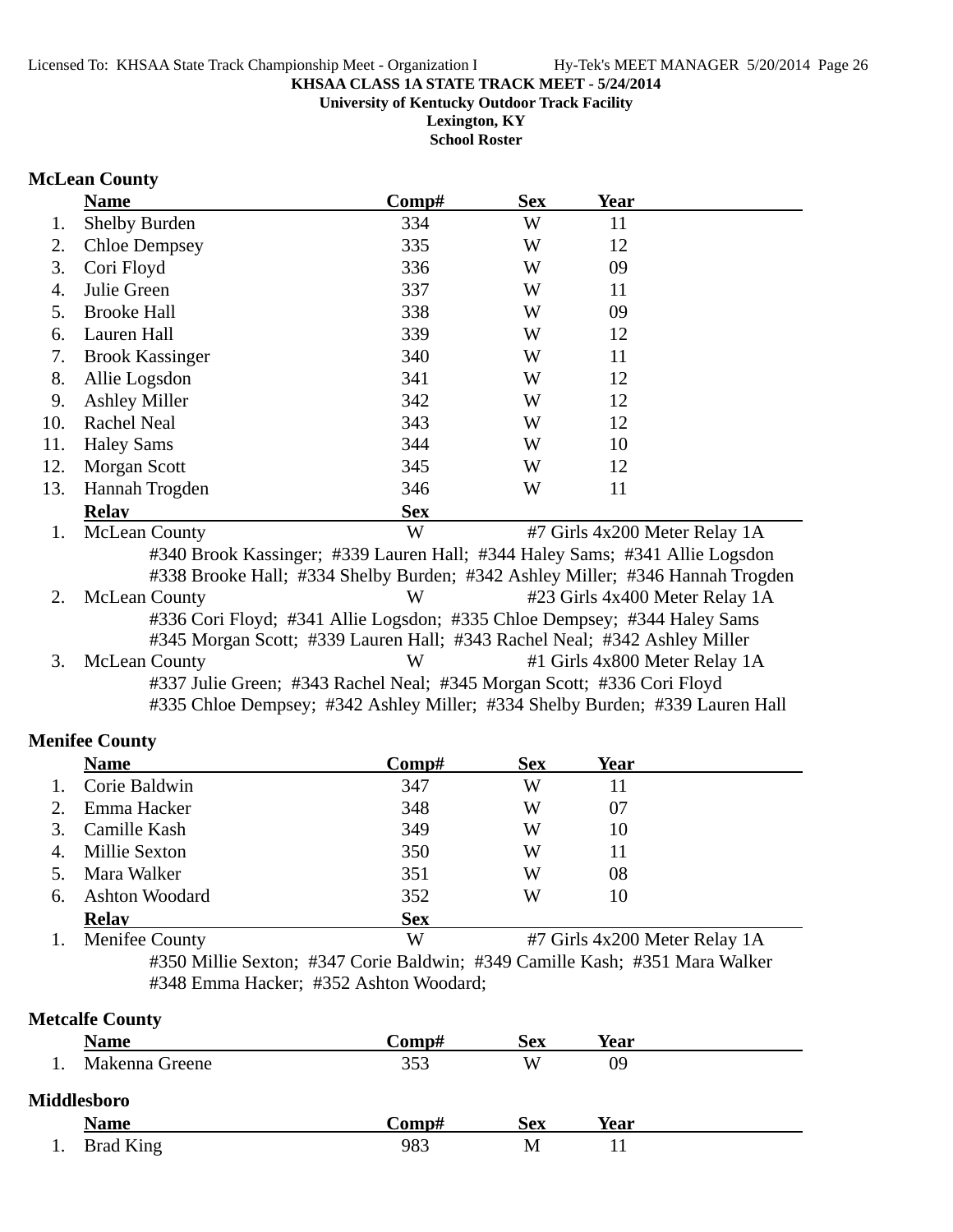**University of Kentucky Outdoor Track Facility**

**Lexington, KY School Roster**

### **Model**

|     | <b>Name</b>                            | Comp#                                                                        | <b>Sex</b> | Year                           |                                                                                          |
|-----|----------------------------------------|------------------------------------------------------------------------------|------------|--------------------------------|------------------------------------------------------------------------------------------|
| 1.  | Sophie Austin                          | 354                                                                          | W          | 08                             |                                                                                          |
| 2.  | <b>Darrian Botts</b>                   | 355                                                                          | W          | 12                             |                                                                                          |
| 3.  | Makenzie Carroll                       | 356                                                                          | W          | 08                             |                                                                                          |
| 4.  | Alex Clawson                           | 984                                                                          | M          | 10                             |                                                                                          |
| 5.  | Reagan Cole                            | 357                                                                          | W          | 10                             |                                                                                          |
| 6.  | Hannah Durbin                          | 358                                                                          | W          | 12                             |                                                                                          |
| 7.  | Sophie Gershtenson                     | 359                                                                          | W          | 08                             |                                                                                          |
| 8.  | Coco May                               | 360                                                                          | W          | 10                             |                                                                                          |
| 9.  | <b>Tanner McVey</b>                    | 985                                                                          | M          | 11                             |                                                                                          |
| 10. | <b>Ethan Miller</b>                    | 986                                                                          | M          | 08                             |                                                                                          |
| 11. | Avanti Patel                           | 361                                                                          | W          | 08                             |                                                                                          |
| 12. | Janie Ward                             | 362                                                                          | W          | 12                             |                                                                                          |
| 13. | Melanie Welsing                        | 363                                                                          | W          | 08                             |                                                                                          |
| 14. | Andrew Wylie                           | 987                                                                          | M          | 12                             |                                                                                          |
| 15. | Chris Wylie                            | 988                                                                          | M          | 12                             |                                                                                          |
| 16. | Andrew Yoder                           | 989                                                                          | M          | 11                             |                                                                                          |
| 17. | Linda Yoder                            | 364                                                                          | W          | 09                             |                                                                                          |
|     | <b>Relay</b>                           | <b>Sex</b>                                                                   |            |                                |                                                                                          |
| 1.  | Model                                  | W                                                                            |            | #11 Girls 4x100 Meter Relay 1A |                                                                                          |
|     |                                        |                                                                              |            |                                | #356 Makenzie Carroll; #359 Sophie Gershtenson; #363 Melanie Welsing; #355 Darrian Botts |
|     | #361 Avanti Patel; #354 Sophie Austin; |                                                                              |            |                                |                                                                                          |
| 2.  | Model                                  | W                                                                            |            | #7 Girls 4x200 Meter Relay 1A  |                                                                                          |
|     |                                        |                                                                              |            |                                | #359 Sophie Gershtenson; #361 Avanti Patel; #356 Makenzie Carroll; #363 Melanie Welsing  |
|     |                                        | #354 Sophie Austin; #358 Hannah Durbin; #357 Reagan Cole;                    |            |                                |                                                                                          |
| 3.  | Model                                  | W                                                                            |            | #23 Girls 4x400 Meter Relay 1A |                                                                                          |
|     |                                        | #357 Reagan Cole; #362 Janie Ward; #356 Makenzie Carroll; #358 Hannah Durbin |            |                                |                                                                                          |
|     |                                        | #361 Avanti Patel; #354 Sophie Austin; #359 Sophie Gershtenson;              |            |                                |                                                                                          |
| 4.  | Model                                  | W                                                                            |            | #1 Girls 4x800 Meter Relay 1A  |                                                                                          |
|     |                                        | #362 Janie Ward; #354 Sophie Austin; #361 Avanti Patel; #360 Coco May        |            |                                |                                                                                          |
|     | #364 Linda Yoder;                      |                                                                              |            |                                |                                                                                          |
| 5.  | Model                                  | M                                                                            |            | #24 Boys 4x400 Meter Relay 1A  |                                                                                          |
|     | #986 Ethan Miller;                     | #989 Andrew Yoder; #988 Chris Wylie; #985 Tanner McVey; #987 Andrew Wylie    |            |                                |                                                                                          |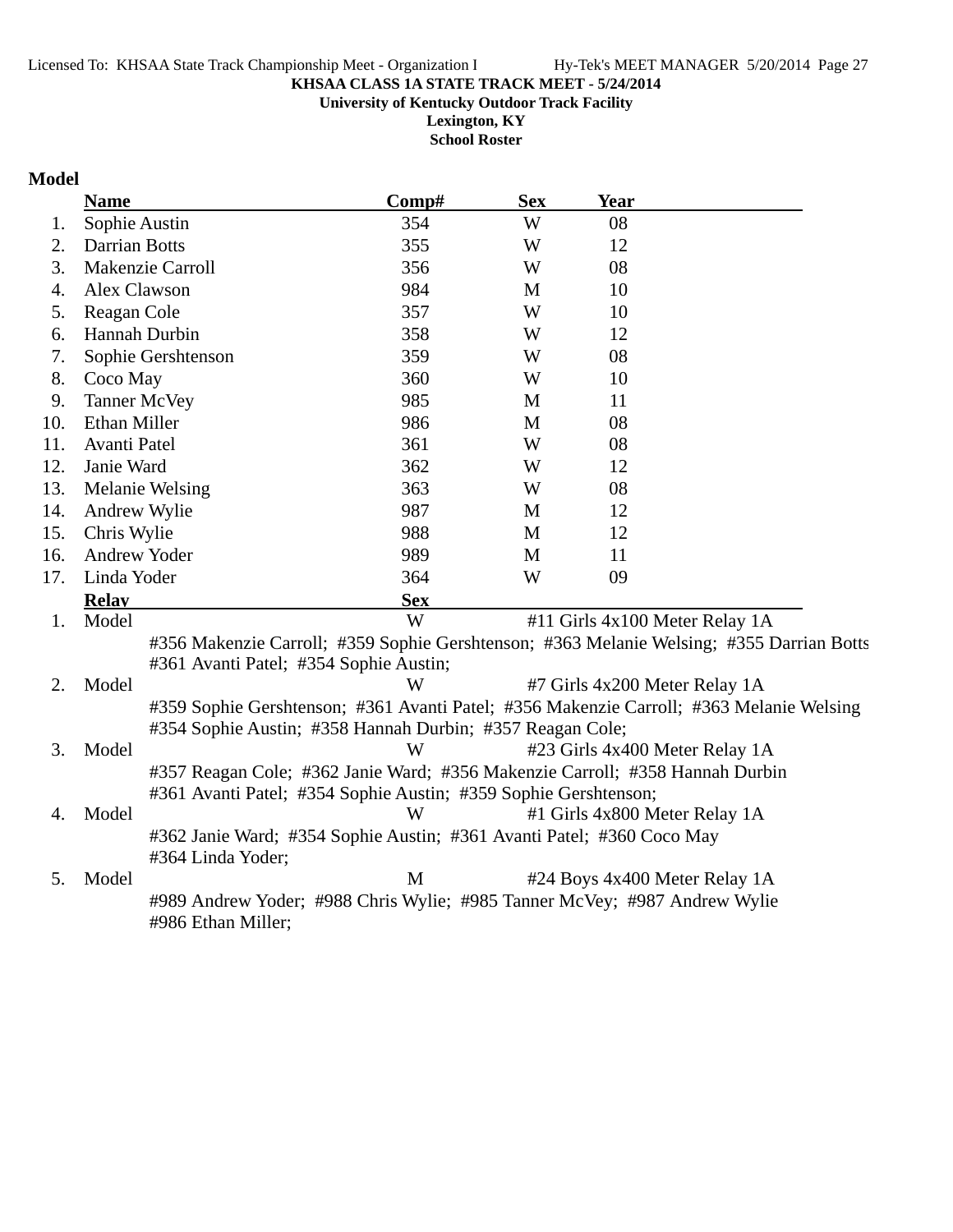**University of Kentucky Outdoor Track Facility**

**Lexington, KY School Roster**

### **Monroe County**

|     | <b>Name</b>                                                                     | $\bf Comp\#$ | <b>Sex</b> | Year |                                |
|-----|---------------------------------------------------------------------------------|--------------|------------|------|--------------------------------|
| 1.  | <b>Cassidy Carter</b>                                                           | 365          | W          | 10   |                                |
| 2.  | Payton Cloyd                                                                    | 366          | W          | 10   |                                |
| 3.  | Lakota Ethridge                                                                 | 367          | W          | 10   |                                |
| 4.  | Kyle Gay                                                                        | 990          | M          | 12   |                                |
| 5.  | Devin Gearlds                                                                   | 991          | M          | 11   |                                |
| 6.  | <b>Carlton Huff</b>                                                             | 992          | M          | 12   |                                |
| 7.  | Lincoln Keith                                                                   | 993          | M          | 10   |                                |
| 8.  | Kayla Mendez                                                                    | 368          | W          | 08   |                                |
| 9.  | <b>Tyrec Mink</b>                                                               | 994          | M          | 08   |                                |
| 10. | <b>Tia Newton</b>                                                               | 369          | W          | 10   |                                |
| 11. | Joseph Quick                                                                    | 995          | M          | 12   |                                |
| 12. | <b>Dustin Swann</b>                                                             | 996          | M          | 12   |                                |
| 13. | Lauren Turner                                                                   | 370          | W          | 12   |                                |
| 14. | Reagan Turner                                                                   | 371          | W          | 09   |                                |
| 15. | Cheyenne Walden                                                                 | 372          | W          | 10   |                                |
|     | <b>Relay</b>                                                                    | <b>Sex</b>   |            |      |                                |
| 1.  | <b>Monroe County</b>                                                            | W            |            |      | #11 Girls 4x100 Meter Relay 1A |
|     | #366 Payton Cloyd; #367 Lakota Ethridge; #370 Lauren Turner; #371 Reagan Turner |              |            |      |                                |
|     | #368 Kayla Mendez; #369 Tia Newton;                                             |              |            |      |                                |
| 2.  | <b>Monroe County</b>                                                            | W            |            |      | #7 Girls 4x200 Meter Relay 1A  |
|     | #366 Payton Cloyd; #367 Lakota Ethridge; #370 Lauren Turner; #371 Reagan Turner |              |            |      |                                |
|     | #368 Kayla Mendez; #369 Tia Newton;                                             |              |            |      |                                |
| 3.  | <b>Monroe County</b>                                                            | M            |            |      | #12 Boys 4x100 Meter Relay 1A  |
|     | #990 Kyle Gay; #992 Carlton Huff; #993 Lincoln Keith; #996 Dustin Swann         |              |            |      |                                |
|     | #995 Joseph Quick; #994 Tyrec Mink;                                             |              |            |      |                                |
| 4.  | <b>Monroe County</b>                                                            | M            |            |      | #8 Boys 4x200 Meter Relay 1A   |
|     | #990 Kyle Gay; #992 Carlton Huff; #993 Lincoln Keith; #996 Dustin Swann         |              |            |      |                                |
|     | #995 Joseph Quick; #994 Tyrec Mink;                                             |              |            |      |                                |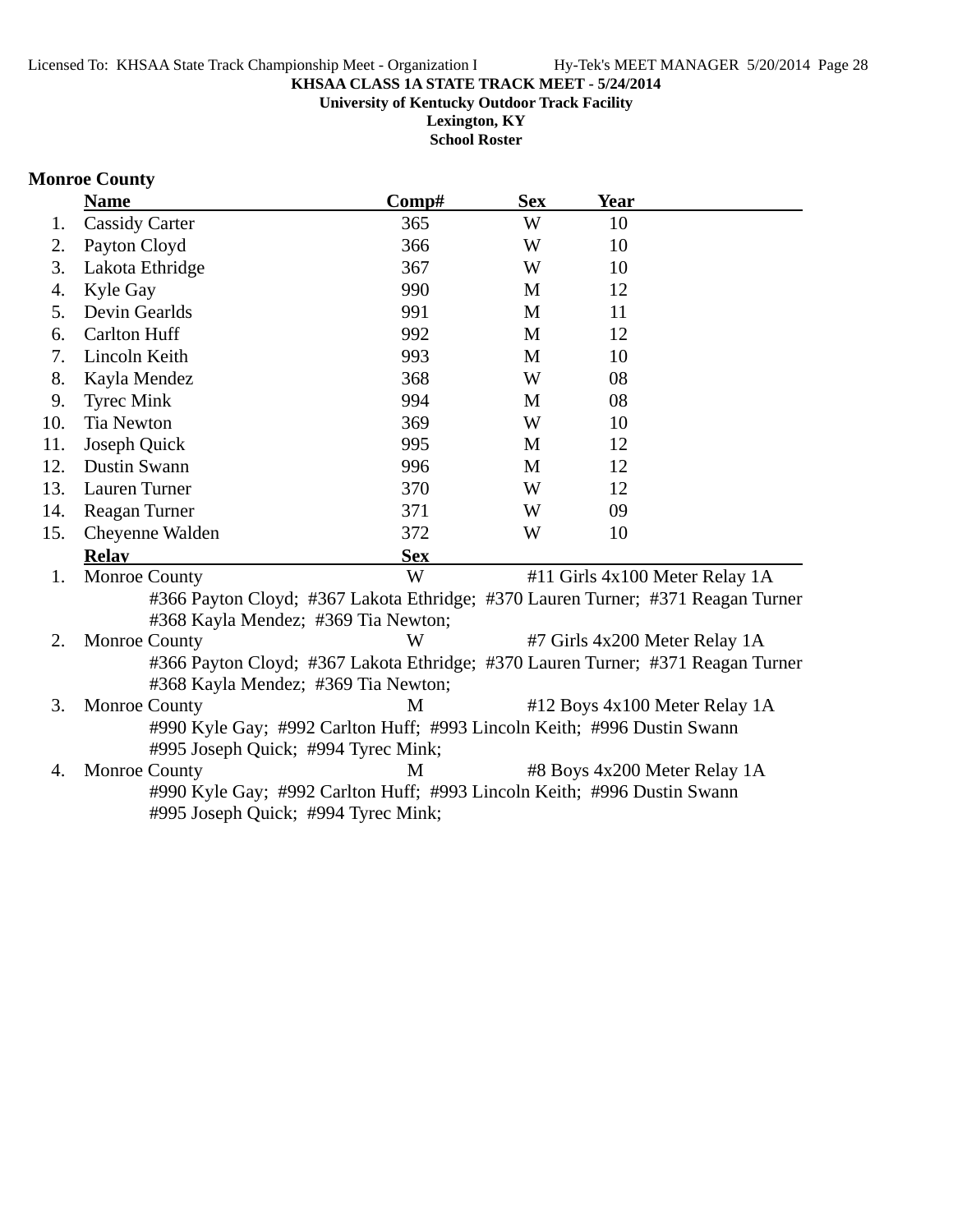**Lexington, KY School Roster**

### **Morgan County**

|     | <b>Name</b>           | Comp#                                                                             | <b>Sex</b> | <b>Year</b>                  |                               |
|-----|-----------------------|-----------------------------------------------------------------------------------|------------|------------------------------|-------------------------------|
|     | <b>Hunter Collins</b> | 997                                                                               | M          | 10                           |                               |
| 2.  | Daniel Conley         | 998                                                                               | M          | 08                           |                               |
| 3.  | Jessica Davis         | 373                                                                               | W          | 12                           |                               |
| 4.  | <b>Trevor Havens</b>  | 999                                                                               | M          | 08                           |                               |
| 5.  | Jake Henry            | 1000                                                                              | M          | 10                           |                               |
| 6.  | Sam Howard            | 1001                                                                              | M          | 11                           |                               |
| 7.  | Kailee Perry          | 374                                                                               | W          | 07                           |                               |
| 8.  | <b>Matthew Ross</b>   | 1002                                                                              | M          | 11                           |                               |
| 9.  | Kody Thornsberry      | 1003                                                                              | M          | 12                           |                               |
| 10. | Justin Vanhoose       | 1004                                                                              | M          | 11                           |                               |
| 11. | Kyle Vasquez          | 1005                                                                              | M          | 08                           |                               |
|     | <b>Relay</b>          | <b>Sex</b>                                                                        |            |                              |                               |
| 1.  | <b>Morgan County</b>  | M                                                                                 |            | #8 Boys 4x200 Meter Relay 1A |                               |
|     |                       | #997 Hunter Collins; #1002 Matthew Ross; #1003 Kody Thornsberry; #1000 Jake Henry |            |                              |                               |
|     |                       | #1001 Sam Howard; #998 Daniel Conley; #999 Trevor Havens; #1005 Kyle Vasquez      |            |                              |                               |
| 2.  | <b>Morgan County</b>  | M                                                                                 |            |                              | #24 Boys 4x400 Meter Relay 1A |
|     |                       | #997 Hunter Collins; #1002 Matthew Ross; #1003 Kody Thornsberry; #1000 Jake Henry |            |                              |                               |
|     |                       | #998 Daniel Conley; #999 Trevor Havens; #1004 Justin Vanhoose;                    |            |                              |                               |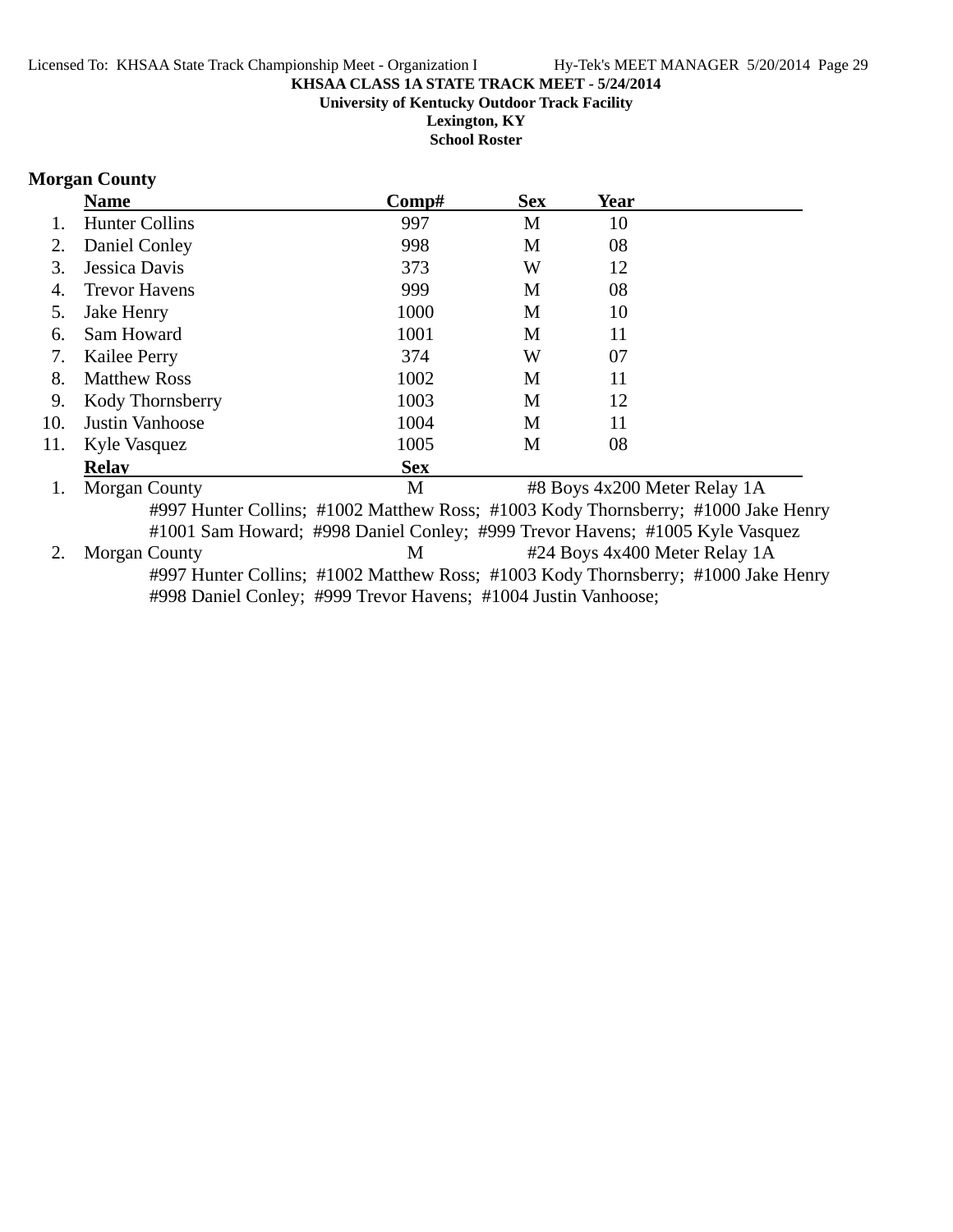**University of Kentucky Outdoor Track Facility**

**Lexington, KY School Roster**

### **Murray**

|     | <b>Name</b>           | Comp#                                                                      | <b>Sex</b>   | <b>Year</b> |                                |
|-----|-----------------------|----------------------------------------------------------------------------|--------------|-------------|--------------------------------|
| 1.  | Abongo Adongo         | 1006                                                                       | M            | 08          |                                |
| 2.  | Caleb Alverio         | 1007                                                                       | $\mathbf M$  | 09          |                                |
| 3.  | <b>Dylan Boone</b>    | 1008                                                                       | M            | 12          |                                |
| 4.  | Grace Campbell        | 375                                                                        | W            | 09          |                                |
| 5.  | Danny Chavarria       | 1009                                                                       | M            | 09          |                                |
| 6.  | <b>Ethan Clark</b>    | 1010                                                                       | M            | 10          |                                |
| 7.  | Dante Darcus          | 1011                                                                       | M            | 11          |                                |
| 8.  | Annie Futrell         | 376                                                                        | W            | 08          |                                |
| 9.  | <b>Neely Gibson</b>   | 377                                                                        | W            | 08          |                                |
| 10. | <b>Haley Glynn</b>    | 378                                                                        | W            | 09          |                                |
| 11. | Peyton Glynn          | 1012                                                                       | M            | 10          |                                |
| 12. | Lydia Grogan          | 379                                                                        | W            | 08          |                                |
| 13. | Natalie Hahs          | 380                                                                        | W            | 09          |                                |
| 14. | <b>Robert Harvey</b>  | 1013                                                                       | M            | 09          |                                |
| 15. | James Holland         | 1014                                                                       | M            | 12          |                                |
| 16. | Yasmine Homa          | 381                                                                        | W            | 10          |                                |
| 17. | Kayleigh House        | 382                                                                        | W            | 11          |                                |
| 18. | Venetia Jackson       | 383                                                                        | W            | 12          |                                |
| 19. | Kathryn James         | 384                                                                        | W            | 09          |                                |
| 20. | Adam Lamkin           | 1015                                                                       | M            | 11          |                                |
| 21. | Will Langford         | 1016                                                                       | $\mathbf{M}$ | 12          |                                |
| 22. | David Lu              | 1017                                                                       | M            | 10          |                                |
| 23. | Rachel McDonald       | 385                                                                        | W            | 11          |                                |
| 24. | Sarah McDowell        | 386                                                                        | W            | 09          |                                |
| 25. | Daniel McGee          | 1018                                                                       | M            | 12          |                                |
| 26. | Des'jahvonni Miles    | 1019                                                                       | M            | 10          |                                |
| 27. | Cyra Perry            | 387                                                                        | W            | 10          |                                |
| 28. | <b>Kenzley Sparks</b> | 388                                                                        | W            | 11          |                                |
| 29. | Tommy Speed           | 1020                                                                       | M            | 09          |                                |
| 30. | Ann Taylor            | 389                                                                        | W            | 09          |                                |
| 31. | Quinnen Taylor        | 1021                                                                       | M            | 12          |                                |
| 32. | <b>Tanner Travis</b>  | 1022                                                                       | M            | 09          |                                |
| 33. | <b>Tisha Travis</b>   | 390                                                                        | W            | 07          |                                |
| 34. | <b>Bethany Vogt</b>   | 391                                                                        | W            | 11          |                                |
| 35. | Sydney Vogt           | 392                                                                        | W            | 11          |                                |
| 36. | Claire Wilson         | 393                                                                        | W            | 10          |                                |
|     | <b>Relay</b>          | <b>Sex</b>                                                                 |              |             |                                |
| 1.  | Murray                | W                                                                          |              |             | #11 Girls 4x100 Meter Relay 1A |
|     |                       | #381 Yasmine Homa; #385 Rachel McDonald; #378 Haley Glynn; #389 Ann Taylor |              |             |                                |

#387 Cyra Perry; #375 Grace Campbell; #390 Tisha Travis; #376 Annie Futrell 2. Murray W #7 Girls 4x200 Meter Relay 1A #381 Yasmine Homa; #385 Rachel McDonald; #389 Ann Taylor; #378 Haley Glynn #375 Grace Campbell; #376 Annie Futrell; #390 Tisha Travis; #379 Lydia Grogan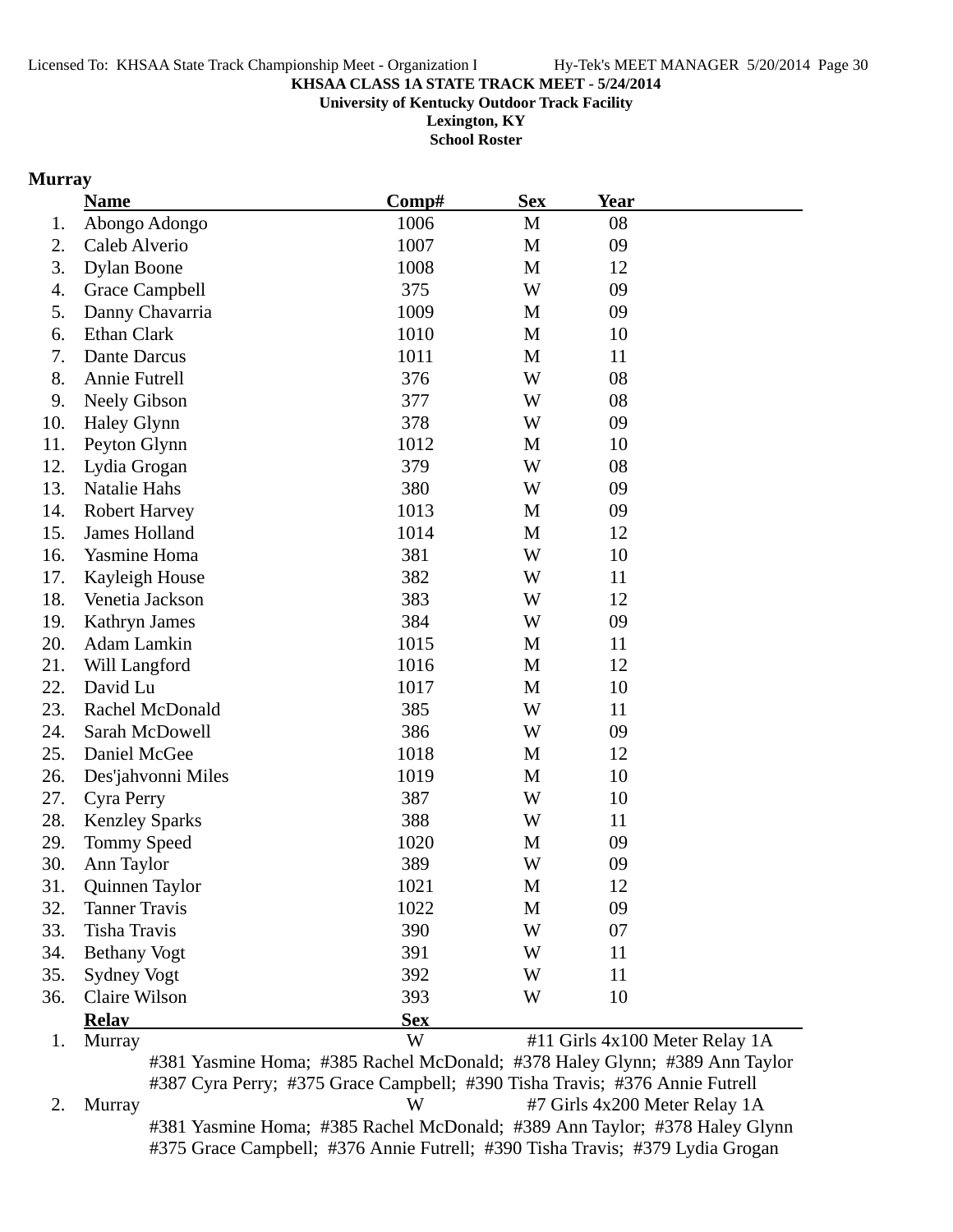#### Licensed To: KHSAA State Track Championship Meet - Organization I Hy-Tek's MEET MANAGER 5/20/2014 Page 31

#### **KHSAA CLASS 1A STATE TRACK MEET - 5/24/2014**

**University of Kentucky Outdoor Track Facility**

### **Lexington, KY**

**School Roster**

#### **Murray**

|    | <b>Relay</b> | <b>Sex</b>                                                                                          |
|----|--------------|-----------------------------------------------------------------------------------------------------|
| 3. | Murray       | W<br>#23 Girls 4x400 Meter Relay 1A                                                                 |
|    |              | #379 Lydia Grogan; #384 Kathryn James; #390 Tisha Travis; #377 Neely Gibson                         |
|    |              | #393 Claire Wilson; #381 Yasmine Homa; #378 Haley Glynn; #382 Kayleigh House                        |
| 4. | Murray       | #1 Girls 4x800 Meter Relay 1A<br>W                                                                  |
|    |              | #393 Claire Wilson; #392 Sydney Vogt; #377 Neely Gibson; #382 Kayleigh House                        |
|    |              | #380 Natalie Hahs; #384 Kathryn James; #388 Kenzley Sparks; #391 Bethany Vogt                       |
| 5. | Murray       | #12 Boys 4x100 Meter Relay 1A<br>M                                                                  |
|    |              | #1014 James Holland; #1012 Peyton Glynn; #1013 Robert Harvey; #1019 Des'jahvonni Miles              |
|    |              | #1008 Dylan Boone; #1009 Danny Chavarria; #1006 Abongo Adongo; #1022 Tanner Travis                  |
| 6. | Murray       | #8 Boys 4x200 Meter Relay 1A<br>M                                                                   |
|    |              | #1013 Robert Harvey; #1012 Peyton Glynn; #1009 Danny Chavarria; #1019 Des'jahvonni Mil              |
|    |              | #1008 Dylan Boone; #1014 James Holland; #1006 Abongo Adongo; #1022 Tanner Travis                    |
| 7. | Murray       | #24 Boys 4x400 Meter Relay 1A<br>M                                                                  |
|    |              | #1013 Robert Harvey; #1012 Peyton Glynn; #1021 Quinnen Taylor; #1018 Daniel McGee                   |
|    |              | #1015 Adam Lamkin; #1009 Danny Chavarria; #1006 Abongo Adongo; #1022 Tanner Travis                  |
| 8. | Murray       | #2 Boys 4x800 Meter Relay 1A<br>M                                                                   |
|    |              | #1015 Adam Lamkin; #1021 Quinnen Taylor; #1006 Abongo Adongo; #1018 Daniel McGee<br>#1017 David Lu; |

### **Newport**

|     | <b>Name</b>            | <u>Comp#</u>                                                                             | <b>Sex</b> | Year                          |  |
|-----|------------------------|------------------------------------------------------------------------------------------|------------|-------------------------------|--|
| 1.  | Andre Anderson         | 1023                                                                                     | M          | 11                            |  |
| 2.  | <b>Charles Bailey</b>  | 1024                                                                                     | M          | 12                            |  |
| 3.  | Tyree Bolden           | 1025                                                                                     | M          | 10                            |  |
| 4.  | Jacob Brett            | 1026                                                                                     | M          | 12                            |  |
| 5.  | D <sub>i</sub> Grey    | 394                                                                                      | W          | 10                            |  |
| 6.  | Dominick Joseph        | 1027                                                                                     | M          | 11                            |  |
| 7.  | Michael Lewis          | 1028                                                                                     | M          | 12                            |  |
| 8.  | Michael Meyer          | 1029                                                                                     | M          | 12                            |  |
| 9.  | Michael Nichols        | 1030                                                                                     | M          | 09                            |  |
| 10. | Logan Osborne          | 1031                                                                                     | M          | 08                            |  |
| 11. | <b>Jashawn Stanley</b> | 1032                                                                                     | M          | 12                            |  |
| 12. | <b>Shaunye Stanley</b> | 395                                                                                      | W          | 10                            |  |
| 13. | <b>Mason Whaley</b>    | 1033                                                                                     | M          | 12                            |  |
|     | <b>Relav</b>           | <b>Sex</b>                                                                               |            |                               |  |
|     | Newport                | M                                                                                        |            | #12 Boys 4x100 Meter Relay 1A |  |
|     |                        | #1032 Jashawn Stanley; #1033 Mason Whaley; #1025 Tyree Bolden; #1026 Jacob Brett         |            |                               |  |
|     |                        | #1029 Michael Meyer; #1031 Logan Osborne; #1023 Andre Anderson; #1024 Charles Bailey     |            |                               |  |
|     | Newport                | M                                                                                        |            | #8 Boys 4x200 Meter Relay 1A  |  |
|     |                        | $#1024$ Charles Deiley, $#1025$ Tyres Delden, $#1025$ Leech Drott, $#1029$ Michael Lewis |            |                               |  |

#1024 Charles Bailey; #1025 Tyree Bolden; #1026 Jacob Brett; #1028 Michael Lewis #1029 Michael Meyer; #1031 Logan Osborne; #1032 Jashawn Stanley; #1033 Mason Whaley

### 3. Newport M  $\#24$  Boys 4x400 Meter Relay 1A #1024 Charles Bailey; #1029 Michael Meyer; #1026 Jacob Brett; #1033 Mason Whaley #1025 Tyree Bolden; #1030 Michael Nichols; #1032 Jashawn Stanley; #1028 Michael Lewis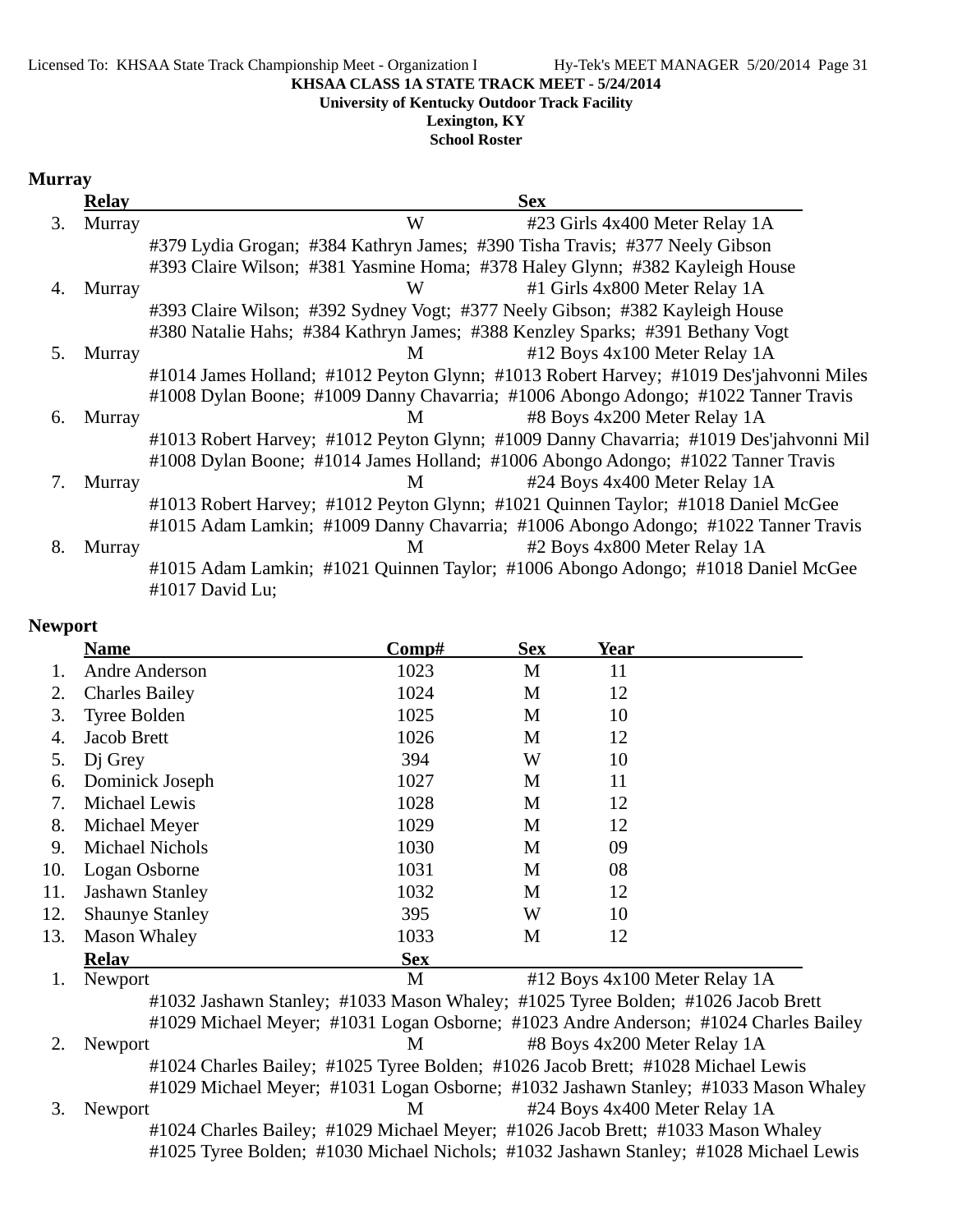**University of Kentucky Outdoor Track Facility**

**Lexington, KY School Roster**

#### **Newport Central Catholic**

|     | <b>Name</b>              | Comp#      | <b>Sex</b>   | <b>Year</b> |  |
|-----|--------------------------|------------|--------------|-------------|--|
| 1.  | <b>Brian Anderson</b>    | 1034       | M            | 10          |  |
| 2.  | Ben Barbara              | 1035       | $\mathbf{M}$ | 11          |  |
| 3.  | <b>Ruthie Barth</b>      | 396        | W            | 09          |  |
| 4.  | Logan Baxter             | 1036       | M            | 10          |  |
| 5.  | <b>Chandler Cain</b>     | 397        | W            | 12          |  |
| 6.  | <b>Ansley Davenport</b>  | 398        | W            | 10          |  |
| 7.  | Nick Hardt               | 1037       | M            | 12          |  |
| 8.  | Colin Hartman            | 1038       | M            | 11          |  |
| 9.  | Nick Huseman             | 1039       | M            | 12          |  |
| 10. | Nick Johnson             | 1040       | M            | 12          |  |
| 11. | Griffin Jordan           | 1041       | M            | 12          |  |
| 12. | <b>Caroline Kinnett</b>  | 399        | W            | 12          |  |
| 13. | <b>Brooke Kuetemeyer</b> | 400        | W            | 12          |  |
| 14. | Keyaira Lankheit         | 401        | W            | 11          |  |
| 15. | Stephanie Lewis          | 402        | W            | 12          |  |
| 16. | Abbie Lukens             | 403        | W            | 12          |  |
| 17. | Seth Martin              | 1042       | M            | 12          |  |
| 18. | Nikki Matteoli           | 404        | W            | 12          |  |
| 19. | <b>Gualt Nolan</b>       | 1043       | M            | 12          |  |
| 20. | Alli Otten               | 405        | W            | 12          |  |
| 21. | Mitchell Otten           | 1044       | M            | 09          |  |
| 22. | <b>Thomas Owens</b>      | 1045       | M            | 11          |  |
| 23. | Chelsea Schack           | 406        | W            | 12          |  |
| 24. | Olivia Schadler          | 407        | W            | 11          |  |
| 25. | Olivia Schalk            | 408        | W            | 09          |  |
| 26. | <b>Grant Schwarber</b>   | 1046       | M            | 11          |  |
| 27. | Mikayla Seibert          | 409        | W            | 11          |  |
| 28. | Zach Swope               | 1047       | M            | 10          |  |
| 29. | Matt Tolle               | 1048       | $\mathbf M$  | 12          |  |
| 30. | <b>Taylor Tolle</b>      | 410        | W            | 09          |  |
| 31. | Collin Walker            | 1049       | M            | 11          |  |
|     | <b>Relay</b>             | <b>Sex</b> |              |             |  |
|     | $\ddotsc$                |            |              |             |  |

1. Newport Central Catholic **W** #7 Girls 4x200 Meter Relay 1A #408 Olivia Schalk; #397 Chandler Cain; #398 Ansley Davenport; #409 Mikayla Seibert #405 Alli Otten; #396 Ruthie Barth; #399 Caroline Kinnett; #410 Taylor Tolle 2. Newport Central Catholic W #23 Girls 4x400 Meter Relay 1A #396 Ruthie Barth; #408 Olivia Schalk; #398 Ansley Davenport; #399 Caroline Kinnett #402 Stephanie Lewis; #405 Alli Otten; #397 Chandler Cain; #409 Mikayla Seibert 3. Newport Central Catholic W #1 Girls 4x800 Meter Relay 1A #396 Ruthie Barth; #404 Nikki Matteoli; #406 Chelsea Schack; #402 Stephanie Lewis #398 Ansley Davenport; #399 Caroline Kinnett; #408 Olivia Schalk; #410 Taylor Tolle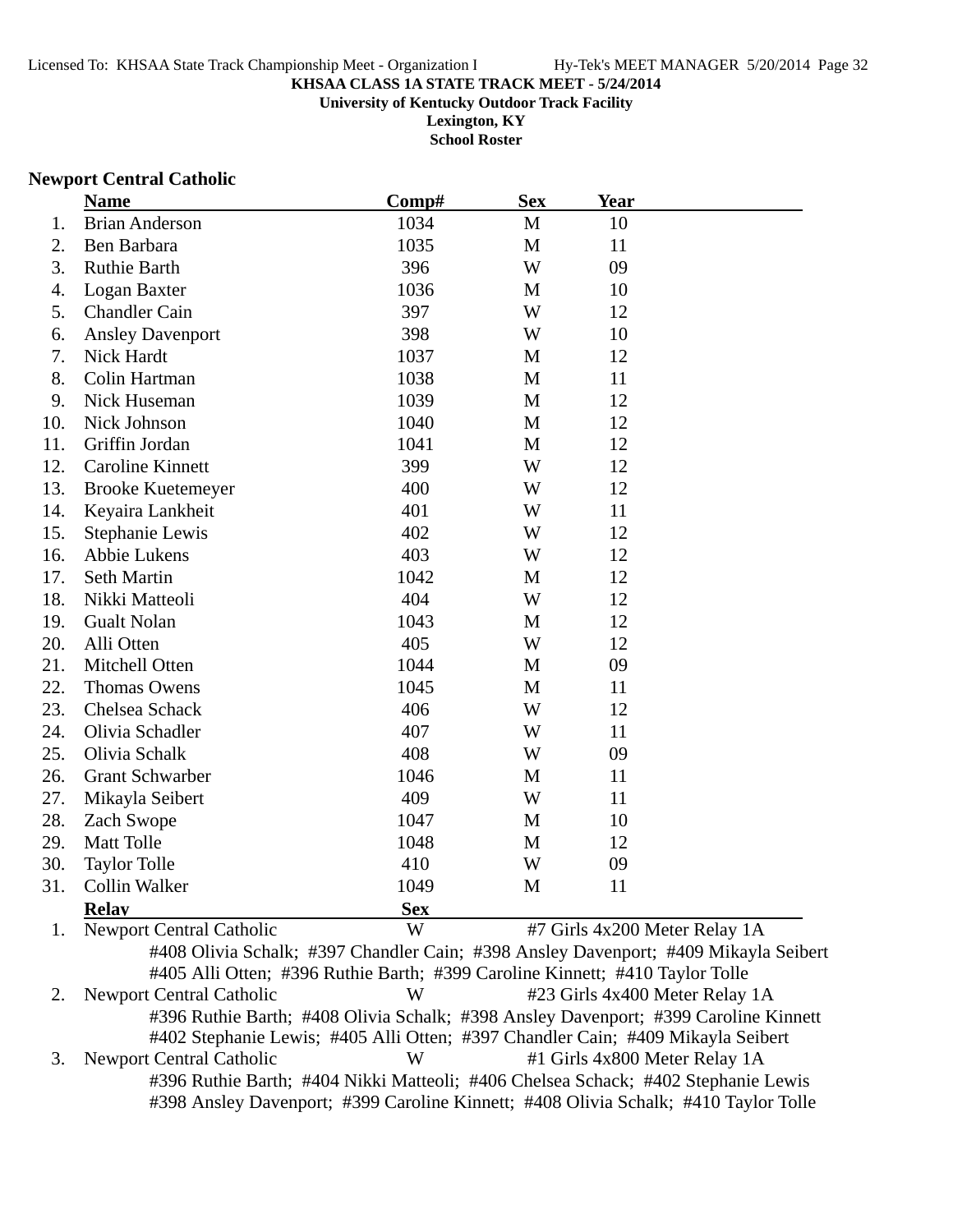**University of Kentucky Outdoor Track Facility**

**Lexington, KY School Roster**

### **Newport Central Catholic**

|    | <b>Relay</b>                    |   | <b>Sex</b>                                                                            |  |
|----|---------------------------------|---|---------------------------------------------------------------------------------------|--|
| 4. | <b>Newport Central Catholic</b> | M | #8 Boys 4x200 Meter Relay 1A                                                          |  |
|    |                                 |   | #1035 Ben Barbara; #1036 Logan Baxter; #1038 Colin Hartman; #1039 Nick Huseman        |  |
|    |                                 |   | #1043 Gualt Nolan; #1044 Mitchell Otten; #1047 Zach Swope; #1048 Matt Tolle           |  |
|    | <b>Newport Central Catholic</b> | M | #24 Boys 4x400 Meter Relay 1A                                                         |  |
|    |                                 |   | #1044 Mitchell Otten; #1039 Nick Huseman; #1046 Grant Schwarber; #1041 Griffin Jordan |  |
|    |                                 |   | #1043 Gualt Nolan; #1035 Ben Barbara; #1040 Nick Johnson; #1048 Matt Tolle            |  |
| 6. | <b>Newport Central Catholic</b> | M | #2 Boys 4x800 Meter Relay 1A                                                          |  |
|    |                                 |   | #1046 Grant Schwarber; #1049 Collin Walker; #1040 Nick Johnson; #1041 Griffin Jordan  |  |
|    |                                 |   | #1042 Seth Martin; #1034 Brian Anderson; #1036 Logan Baxter;                          |  |

### **Nicholas County**

|     | <b>Name</b>                                                                          | Comp#      | <b>Sex</b> | Year |                               |
|-----|--------------------------------------------------------------------------------------|------------|------------|------|-------------------------------|
| 1.  | <b>Aaron Conyers</b>                                                                 | 1050       | M          | 09   |                               |
| 2.  | Logan Fryman                                                                         | 1051       | M          | 12   |                               |
| 3.  | Allison Howard                                                                       | 411        | W          | 09   |                               |
| 4.  | Jillian Hughes                                                                       | 412        | W          | 09   |                               |
| 5.  | Carl Hurd                                                                            | 1052       | M          | 12   |                               |
| 6.  | Hannah Jolly                                                                         | 413        | W          | 09   |                               |
| 7.  | Jacob Jolly                                                                          | 1053       | M          | 09   |                               |
| 8.  | Grace Kiskaden                                                                       | 414        | W          | 09   |                               |
| 9.  | <b>Autumn Martin</b>                                                                 | 415        | W          | 09   |                               |
| 10. | Danial McLean                                                                        | 1054       | M          | 10   |                               |
| 11. | Zach Richardson                                                                      | 1055       | M          | 09   |                               |
| 12. | <b>Courtney Sibert</b>                                                               | 416        | W          | 07   |                               |
| 13. | Samantha Sowell                                                                      | 417        | W          | 08   |                               |
| 14. | <b>Dylan Sparks</b>                                                                  | 1056       | M          | 11   |                               |
| 15. | <b>Shelby Stafford</b>                                                               | 418        | W          | 07   |                               |
| 16. | <b>Chase Tincher</b>                                                                 | 1057       | M          | 09   |                               |
| 17. | J.P. Wagoner                                                                         | 1058       | M          | 10   |                               |
| 18. | <b>Shelby Watkins</b>                                                                | 419        | W          | 10   |                               |
|     | <b>Relav</b>                                                                         | <b>Sex</b> |            |      |                               |
| 1.  | <b>Nicholas County</b>                                                               | W          |            |      | #1 Girls 4x800 Meter Relay 1A |
|     | #413 Hannah Jolly; #415 Autumn Martin; #419 Shelby Watkins; #418 Shelby Stafford     |            |            |      |                               |
|     | #417 Samantha Sowell; #412 Jillian Hughes; #416 Courtney Sibert; #414 Grace Kiskaden |            |            |      |                               |
| 2.  | Nicholas County                                                                      | M          |            |      | #12 Boys 4x100 Meter Relay 1A |
|     | #1052 Carl Hurd; #1058 J.P. Wagoner; #1050 Aaron Conyers; #1055 Zach Richardson      |            |            |      |                               |
|     | #1057 Chase Tincher; #1051 Logan Fryman; #1054 Danial McLean; #1056 Dylan Sparks     |            |            |      |                               |
| 3.  | Nicholas County                                                                      | M          |            |      | #2 Boys 4x800 Meter Relay 1A  |
|     | #1050 Aaron Conyers; #1051 Logan Fryman; #1054 Danial McLean; #1056 Dylan Sparks     |            |            |      |                               |
|     | #1057 Chase Tincher; #1055 Zach Richardson; #1053 Jacob Jolly; #1058 J.P. Wagoner    |            |            |      |                               |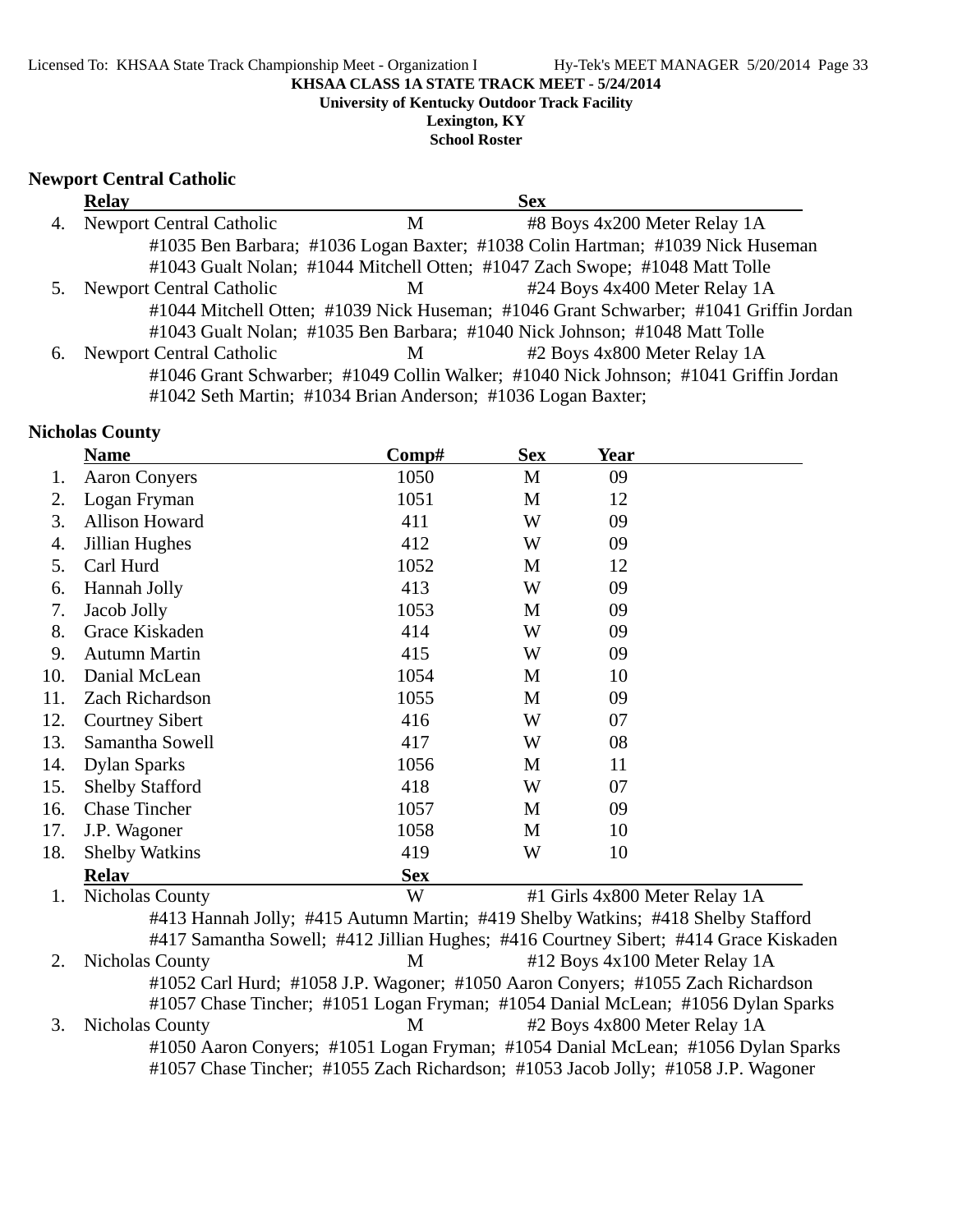**Lexington, KY**

**School Roster**

### **Oneida Baptist**

|                     | <b>Name</b>           | -Comp# | Sex | Year |  |
|---------------------|-----------------------|--------|-----|------|--|
| 1.                  | <b>Essence Wilson</b> | 420    | W   |      |  |
| $\mathcal{D}$<br>۷. | Noble Zika            | .059   | M   |      |  |

### **Owen County**

|     | <b>Name</b>           | Comp#                                                                           | <b>Sex</b> | <b>Year</b>                    |  |
|-----|-----------------------|---------------------------------------------------------------------------------|------------|--------------------------------|--|
| 1.  | <b>Emily Bibb</b>     | 421                                                                             | W          | 10                             |  |
| 2.  | Logan Bitler          | 1060                                                                            | M          | 11                             |  |
| 3.  | Andi Burford          | 422                                                                             | W          | 12                             |  |
| 4.  | Mikala Byers          | 423                                                                             | W          | 11                             |  |
| 5.  | Veronica Chisholm     | 424                                                                             | W          | 11                             |  |
| 6.  | <b>Haley Hatchett</b> | 425                                                                             | W          | 12                             |  |
| 7.  | Cory Hudnall          | 1061                                                                            | M          | 10                             |  |
| 8.  | Nicki Jacobs          | 426                                                                             | W          | 10                             |  |
| 9.  | Kyler Law             | 1062                                                                            | M          | 12                             |  |
| 10. | Daniel Lopez          | 1063                                                                            | M          | 12                             |  |
| 11. | Paula Rivera          | 427                                                                             | W          | 12                             |  |
| 12. | Seth Shafer           | 1064                                                                            | M          | 12                             |  |
| 13. | Drew Smith            | 1065                                                                            | M          | 12                             |  |
| 14. | Keith Stout           | 1066                                                                            | M          | 12                             |  |
| 15. | <b>Hunter Trenary</b> | 1067                                                                            | M          | 12                             |  |
| 16. | Spencer Wilcoxson     | 1068                                                                            | M          | 12                             |  |
| 17. | Sarah Wilhoite        | 428                                                                             | W          | 12                             |  |
|     | <b>Relav</b>          | <b>Sex</b>                                                                      |            |                                |  |
| 1.  | <b>Owen County</b>    | W                                                                               |            | #11 Girls 4x100 Meter Relay 1A |  |
|     |                       | #422 Andi Burford; #425 Haley Hatchett; #427 Paula Rivera; #426 Nicki Jacobs    |            |                                |  |
|     |                       | #428 Sarah Wilhoite; #424 Veronica Chisholm; #421 Emily Bibb; #423 Mikala Byers |            |                                |  |
| 2.  | <b>Owen County</b>    | M                                                                               |            | #2 Boys 4x800 Meter Relay 1A   |  |

#1067 Hunter Trenary; #1061 Cory Hudnall; #1063 Daniel Lopez; #1066 Keith Stout #1062 Kyler Law; #1068 Spencer Wilcoxson; #1065 Drew Smith; #1060 Logan Bitler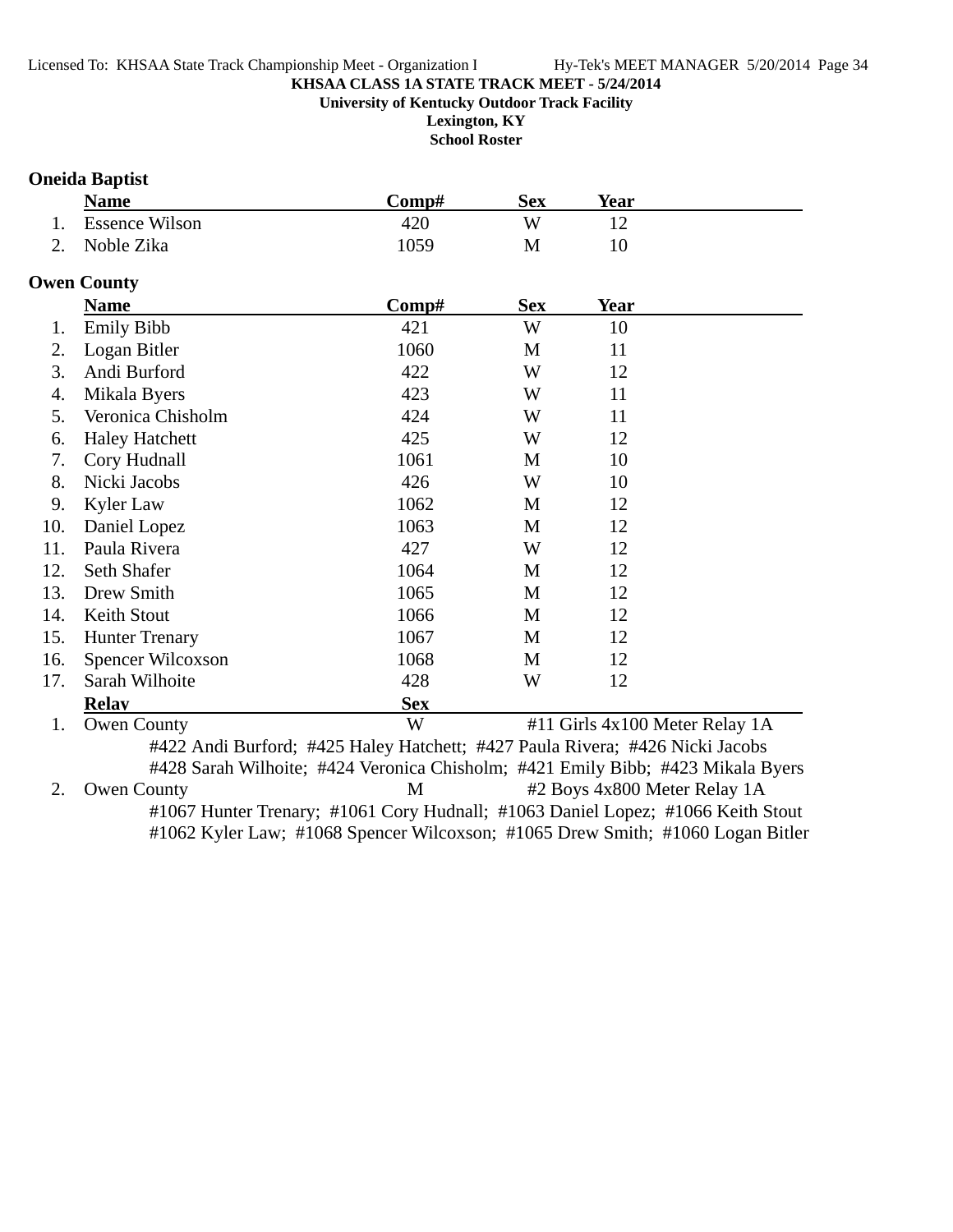**Lexington, KY School Roster**

#### **Owensboro Catholic**

|     | <b>Name</b>               | Comp#      | <b>Sex</b> | Year                           |  |
|-----|---------------------------|------------|------------|--------------------------------|--|
|     | Lauren Brown              | 429        | W          | 10                             |  |
| 2.  | <b>Chase Clouse</b>       | 1069       | M          | 11                             |  |
| 3.  | Augustus Hayden           | 1070       | M          | 11                             |  |
| 4.  | Maggie Hayden             | 430        | W          | 07                             |  |
| 5.  | Danielle Hogg             | 431        | W          | 12                             |  |
| 6.  | Faith Hogg                | 432        | W          | 07                             |  |
| 7.  | <b>Genarose Jones</b>     | 433        | W          | 07                             |  |
| 8.  | Lydia Mills               | 434        | W          | 10                             |  |
| 9.  | <b>Maddie Polston</b>     | 435        | W          | 09                             |  |
| 10. | <b>Mallorie Polston</b>   | 436        | W          | 11                             |  |
| 11. | <b>Holden Staples</b>     | 1071       | M          | 11                             |  |
| 12. | Alli Thompson             | 437        | W          | 09                             |  |
| 13. | Jamie Thompson            | 438        | W          | 10                             |  |
|     | <b>Relav</b>              | <b>Sex</b> |            |                                |  |
|     | <b>Owensboro Catholic</b> | W          |            | #11 Girls 4x100 Meter Relay 1A |  |

#429 Lauren Brown; #434 Lydia Mills; #436 Mallorie Polston; #438 Jamie Thompson #430 Maggie Hayden; #435 Maddie Polston; #432 Faith Hogg; #433 Genarose Jones

### **Owsley County**

|          | <b>Name</b>    | '∩mn‡ | <b>Sex</b> | <b>Year</b> |  |
|----------|----------------|-------|------------|-------------|--|
| $\cdots$ | Logan Campbell |       |            |             |  |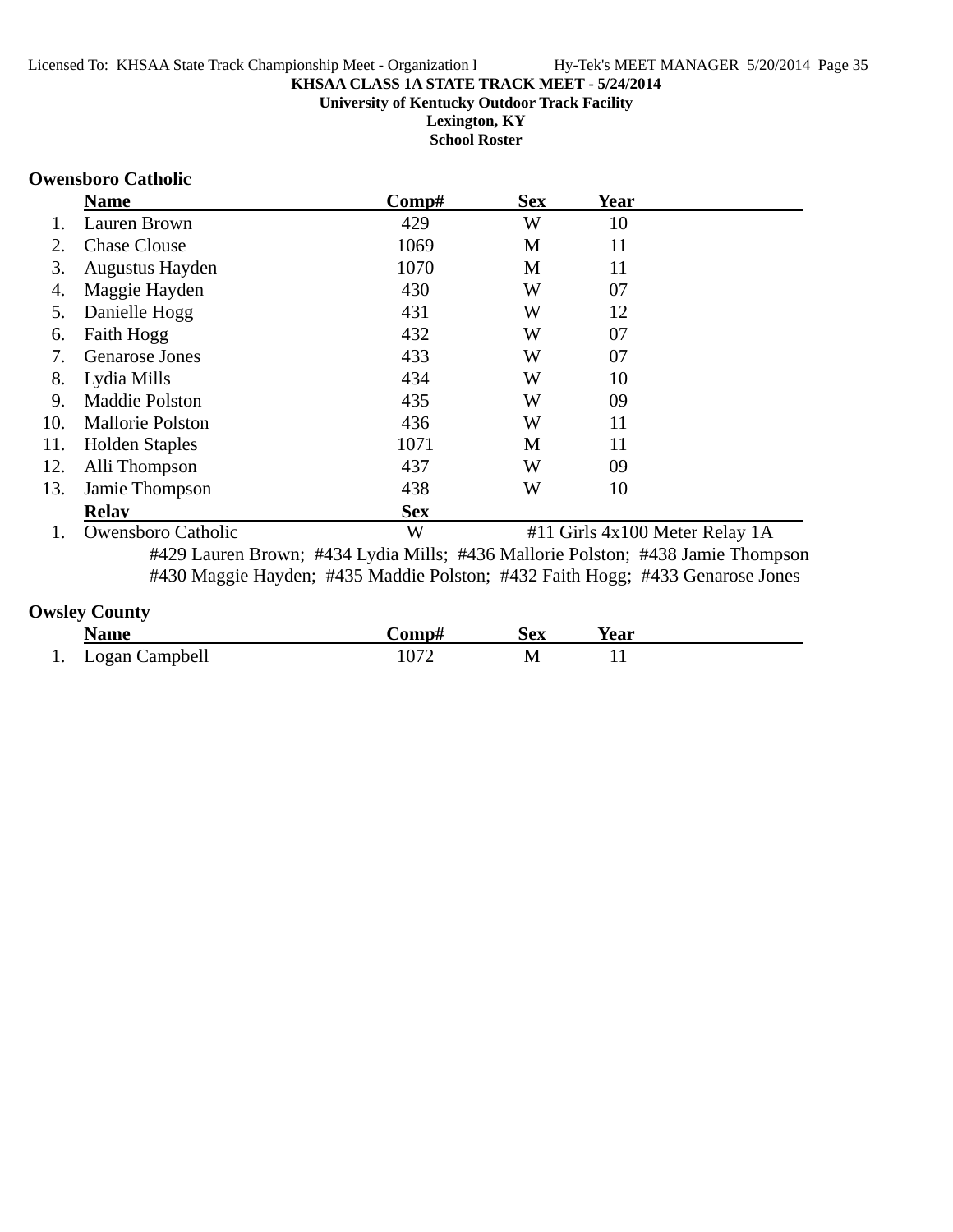**University of Kentucky Outdoor Track Facility**

**Lexington, KY School Roster**

### **Paintsville**

|     | <b>Name</b>                                                                     | Comp#      | <b>Sex</b> | Year                           |  |
|-----|---------------------------------------------------------------------------------|------------|------------|--------------------------------|--|
| 1.  | Daymion Belcher                                                                 | 1073       | M          | 11                             |  |
| 2.  | <b>Cody Charles</b>                                                             | 1074       | M          | 10                             |  |
| 3.  | Chessie deGuzman                                                                | 439        | W          | 12                             |  |
| 4.  | Ariella Doderer                                                                 | 440        | W          | 07                             |  |
| 5.  | Susanna Goggans                                                                 | 441        | W          | 09                             |  |
| 6.  | <b>Richard Grace</b>                                                            | 1075       | M          | 09                             |  |
| 7.  | <b>Quinton Hensley</b>                                                          | 1076       | M          | 11                             |  |
| 8.  | <b>Bailey Johnson</b>                                                           | 1077       | M          | 10                             |  |
| 9.  | Jacob Johnson                                                                   | 1078       | M          | 09                             |  |
| 10. | Abbey Meade                                                                     | 442        | W          | 08                             |  |
| 11. | <b>Madison Meade</b>                                                            | 443        | W          | 11                             |  |
| 12. | Zach Meade                                                                      | 1079       | M          | 12                             |  |
| 13. | <b>Brad Nordin</b>                                                              | 1080       | M          | 12                             |  |
| 14. | Tori Nordin                                                                     | 444        | W          | 08                             |  |
| 15. | <b>Emily Ousley</b>                                                             | 445        | W          | 12                             |  |
| 16. | Peyton Smith                                                                    | 1081       | M          | 11                             |  |
| 17. | Alex Spencer                                                                    | 1082       | M          | 09                             |  |
| 18. | Luke Trimble                                                                    | 1083       | M          | 10                             |  |
| 19. | <b>Reece Trimble</b>                                                            | 446        | W          | 11                             |  |
| 20. | <b>Hunter Varney</b>                                                            | 1084       | M          | 09                             |  |
|     | <b>Relay</b>                                                                    | <b>Sex</b> |            |                                |  |
| 1.  | Paintsville                                                                     | W          |            | #11 Girls 4x100 Meter Relay 1A |  |
|     | #446 Reece Trimble; #439 Chessie deGuzman; #442 Abbey Meade; #443 Madison Meade |            |            |                                |  |
|     | #444 Tori Nordin; #445 Emily Ousley; #440 Ariella Doderer; #441 Susanna Goggans |            |            |                                |  |
| 2.  | Paintsville                                                                     | W          |            | #7 Girls 4x200 Meter Relay 1A  |  |
|     | #444 Tori Nordin; #446 Reece Trimble; #439 Chessie deGuzman; #443 Madison Meade |            |            |                                |  |
|     | #440 Ariella Doderer; #445 Emily Ousley; #441 Susanna Goggans; #442 Abbey Meade |            |            |                                |  |

3. Paintsville **All Accords** M 412 Boys 4x100 Meter Relay 1A #1082 Alex Spencer; #1077 Bailey Johnson; #1081 Peyton Smith; #1083 Luke Trimble

#1075 Richard Grace; #1084 Hunter Varney; #1078 Jacob Johnson; #1073 Daymion Belcher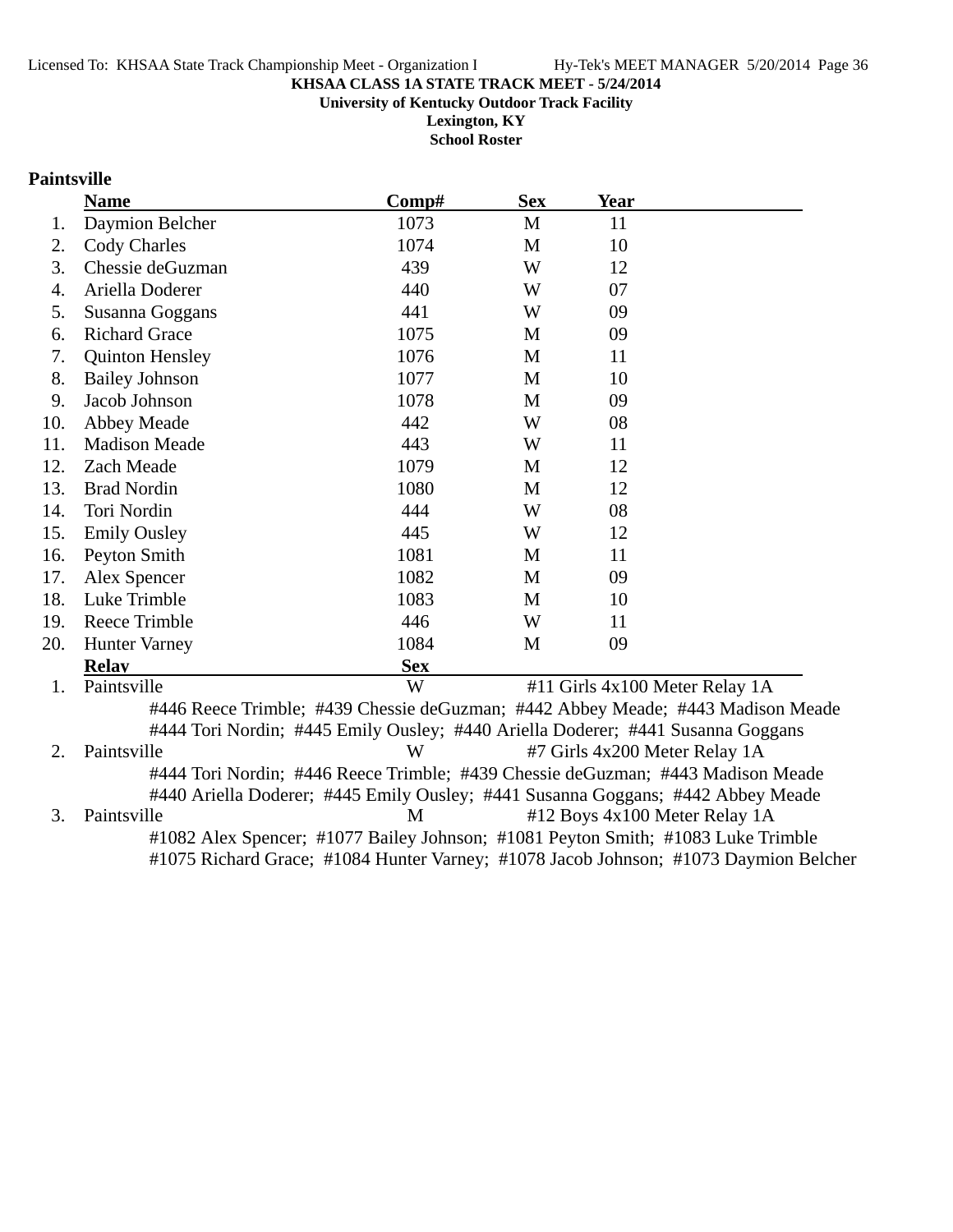**University of Kentucky Outdoor Track Facility**

**Lexington, KY School Roster**

### **Paris**

|     | <b>Name</b>         |                       | Comp#                                                                           | <b>Sex</b> | <b>Year</b>                    |                                                                                      |
|-----|---------------------|-----------------------|---------------------------------------------------------------------------------|------------|--------------------------------|--------------------------------------------------------------------------------------|
| 1.  | Cody Baker          |                       | 1085                                                                            | M          | 12                             |                                                                                      |
| 2.  |                     | Alyssa Brown          | 447                                                                             | W          | 10                             |                                                                                      |
| 3.  | James Clark         |                       | 1086                                                                            | M          | 10                             |                                                                                      |
| 4.  |                     | Aundrea Dumphord      | 448                                                                             | W          | 11                             |                                                                                      |
| 5.  | Chad Fryman         |                       | 1087                                                                            | M          | 10                             |                                                                                      |
| 6.  | Jacob King          |                       | 1088                                                                            | M          | 11                             |                                                                                      |
| 7.  |                     | Khatirah Malik        | 449                                                                             | W          | 09                             |                                                                                      |
| 8.  | Jayde Marks         |                       | 450                                                                             | W          | 12                             |                                                                                      |
| 9.  | <b>Tiarra Myers</b> |                       | 451                                                                             | W          | 11                             |                                                                                      |
| 10. | Jazmin Perez        |                       | 452                                                                             | W          | 10                             |                                                                                      |
| 11. | Andy Smith          |                       | 1089                                                                            | M          | 11                             |                                                                                      |
| 12. |                     | Derrick Thompson      | 1090                                                                            | M          | 08                             |                                                                                      |
| 13. | Akhira Umar         |                       | 453                                                                             | W          | 09                             |                                                                                      |
| 14. |                     | Jamaal Washington     | 1091                                                                            | M          | 11                             |                                                                                      |
| 15. |                     | Malik Washington      | 1092                                                                            | M          | 12                             |                                                                                      |
| 16. | Jekobi Wells        |                       | 1093                                                                            | M          | 09                             |                                                                                      |
| 17. |                     | <b>Aaron Williams</b> | 1094                                                                            | M          | 11                             |                                                                                      |
|     | <b>Relay</b>        |                       | <b>Sex</b>                                                                      |            |                                |                                                                                      |
| 1.  | Paris               |                       | W                                                                               |            | #11 Girls 4x100 Meter Relay 1A |                                                                                      |
|     |                     |                       | #453 Akhira Umar; #448 Aundrea Dumphord; #451 Tiarra Myers; #449 Khatirah Malik |            |                                |                                                                                      |
|     |                     |                       | #447 Alyssa Brown; #452 Jazmin Perez; #450 Jayde Marks;                         |            |                                |                                                                                      |
| 2.  | Paris               |                       | W                                                                               |            | #7 Girls 4x200 Meter Relay 1A  |                                                                                      |
|     |                     |                       | #453 Akhira Umar; #448 Aundrea Dumphord; #451 Tiarra Myers; #449 Khatirah Malik |            |                                |                                                                                      |
|     |                     |                       | #447 Alyssa Brown; #452 Jazmin Perez; #450 Jayde Marks;                         |            |                                |                                                                                      |
| 3.  | Paris               |                       | M                                                                               |            | #12 Boys 4x100 Meter Relay 1A  |                                                                                      |
|     |                     |                       | #1088 Jacob King; #1086 James Clark; #1092 Malik Washington; #1093 Jekobi Wells |            |                                |                                                                                      |
|     |                     |                       |                                                                                 |            |                                | #1094 Aaron Williams; #1090 Derrick Thompson; #1089 Andy Smith; #1091 Jamaal Washing |
| 4.  | Paris               |                       | M                                                                               |            | #8 Boys 4x200 Meter Relay 1A   |                                                                                      |
|     |                     |                       | #1088 Jacob King; #1086 James Clark; #1092 Malik Washington; #1093 Jekobi Wells |            |                                |                                                                                      |
|     |                     |                       |                                                                                 |            |                                | #1090 Derrick Thompson; #1089 Andy Smith; #1091 Jamaal Washington; #1087 Chad Fryma  |

### **Pikeville**

|                  | <b>Name</b>           | Comp# | <b>Sex</b> | <b>Year</b> |  |
|------------------|-----------------------|-------|------------|-------------|--|
|                  | Hunt Heffington       | 1095  | M          | 11          |  |
|                  | Emma Looney           | 454   | W          | 11          |  |
| 3.               | Ben Maynard           | 1096  | M          | 11          |  |
| 4.               | Derrick Pugh          | 1097  | M          | 10          |  |
| 5.               | <b>Dalton Stanley</b> | 1098  | M          | 12          |  |
| <b>Pineville</b> |                       |       |            |             |  |
|                  | <b>Name</b>           | Comp# | <b>Sex</b> | <b>Year</b> |  |
|                  | <b>Rachel Barnes</b>  | 455   | W          | 11          |  |
|                  | Dalton Ledbetter      | 1099  | М          | 12          |  |

3. Caleb McCorkle 1100 M 12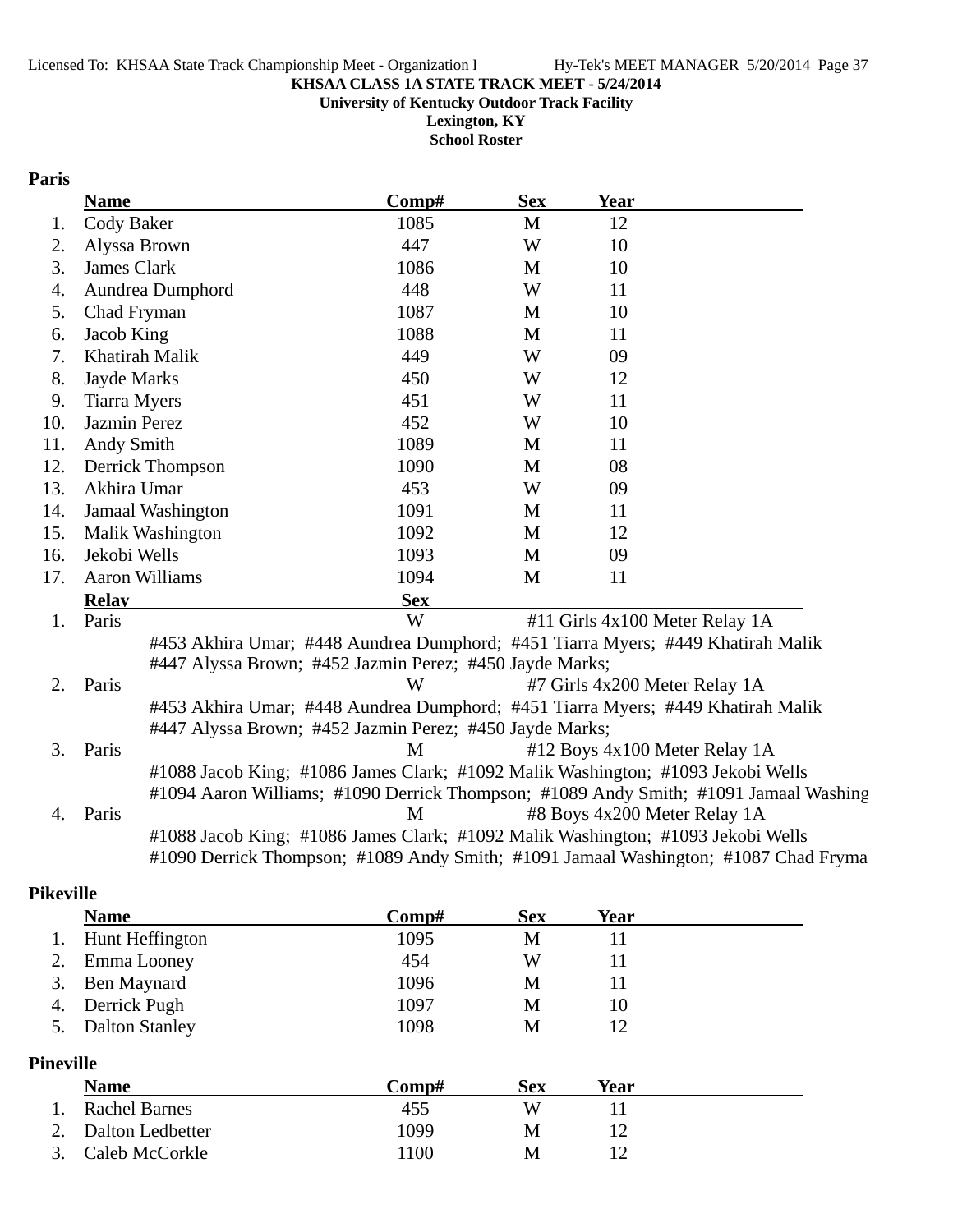**Lexington, KY School Roster**

### **Portland Christian**

|     | <b>Name</b>     | '≥omp# | <b>Sex</b> | Year |
|-----|-----------------|--------|------------|------|
| . . | Jonathan Taylor |        | M          |      |

### **Presentation**

|     | <b>Name</b>            | Comp#        | <b>Sex</b> | Year                                          |
|-----|------------------------|--------------|------------|-----------------------------------------------|
|     | Mary-kate Determann    | 456          | W          | 11                                            |
| 2.  | <b>Emily Flaherty</b>  | 457          | W          | 12                                            |
| 3.  | Morgan Fletcher        | 458          | W          | 12                                            |
| 4.  | <b>Caroline Gosser</b> | 459          | W          | 11                                            |
| 5.  | Alex Hibbs             | 460          | W          | 11                                            |
| 6.  | Dara Jackson           | 461          | W          | 10                                            |
| 7.  | Kylie Kassebaum        | 462          | W          | 10                                            |
| 8.  | Lauren Koenig          | 463          | W          | 11                                            |
| 9.  | <b>Tracey Lindsey</b>  | 464          | W          | 11                                            |
| 10. | Lynsi Payne            | 465          | W          | 09                                            |
| 11. | <b>Emily Schroeder</b> | 466          | W          | 11                                            |
| 12. | Julia Vogt             | 467          | W          | 09                                            |
|     | <b>Relav</b>           | <b>Sex</b>   |            |                                               |
|     | <b>Drocontotion</b>    | $\mathbf{X}$ |            | $#11$ Girls $4x100$ Motor $D$ olov $1\Lambda$ |

1. Presentation **1. Presentation W** #11 Girls 4x100 Meter Relay 1A #465 Lynsi Payne; #458 Morgan Fletcher; #461 Dara Jackson; #464 Tracey Lindsey #466 Emily Schroeder; #462 Kylie Kassebaum; #460 Alex Hibbs; #456 Mary-kate Determann

### **Prestonsburg**

|     | __<br><b>Name</b> | `omp# | <b>Sex</b> | Year |  |
|-----|-------------------|-------|------------|------|--|
| -1. | Dustin Blair      | 102   | M<br>TAT   | 10   |  |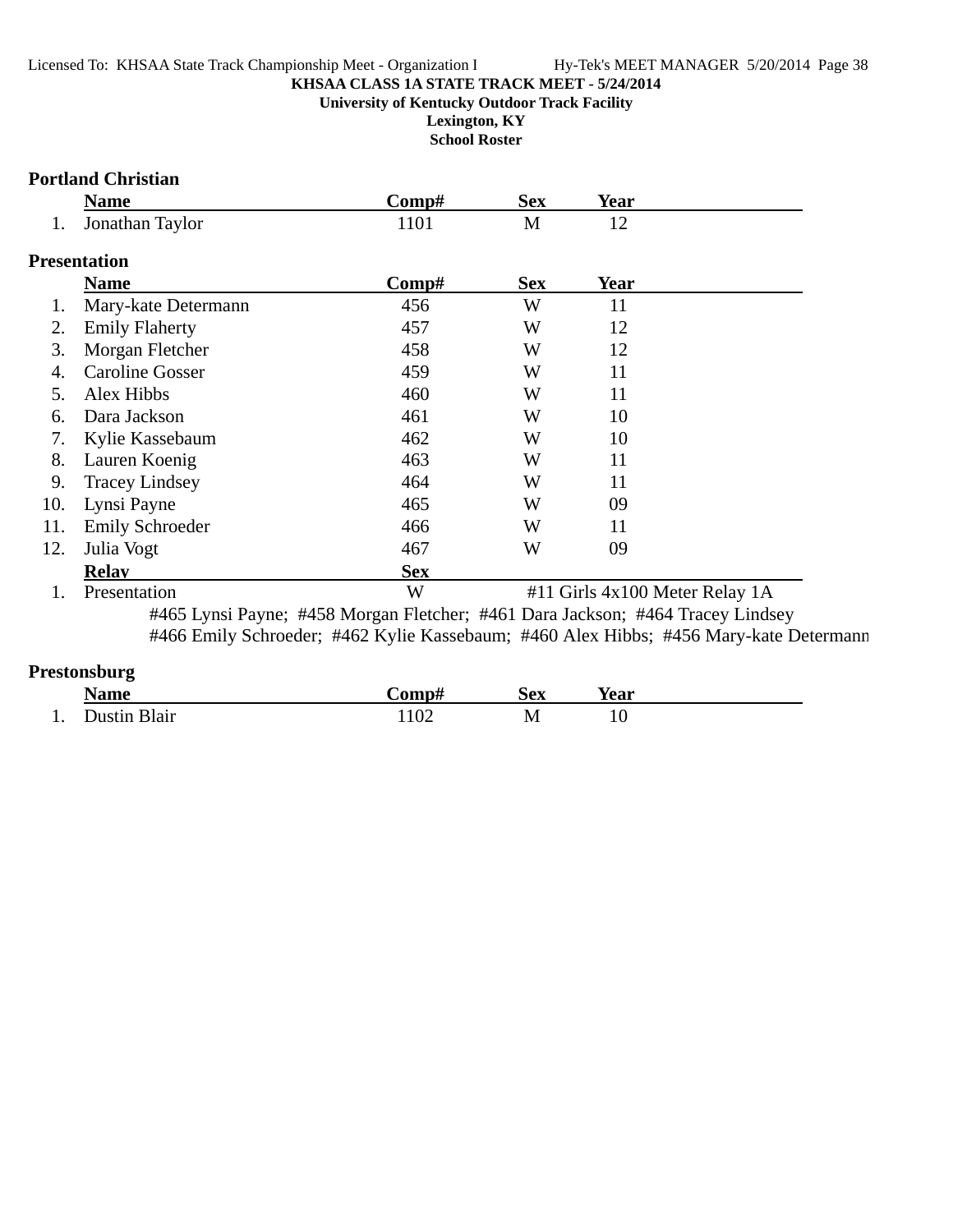**Lexington, KY**

**School Roster**

## **Raceland**

|     | <b>Name</b>                                                                 | Comp#      | <b>Sex</b> | <b>Year</b>                                                                        |  |
|-----|-----------------------------------------------------------------------------|------------|------------|------------------------------------------------------------------------------------|--|
| 1.  | <b>Haley Boggs</b>                                                          | 468        | W          | 09                                                                                 |  |
| 2.  | Laray Burris                                                                | 469        | W          | 07                                                                                 |  |
| 3.  | <b>Mallory Carpenter</b>                                                    | 470        | W          | 09                                                                                 |  |
| 4.  | Grace Chapman                                                               | 471        | W          | 09                                                                                 |  |
| 5.  | <b>Lindsey Craft</b>                                                        | 472        | W          | 09                                                                                 |  |
| 6.  | Sara Fenney                                                                 | 473        | W          | 12                                                                                 |  |
| 7.  | Staisha Johnson                                                             | 474        | W          | 12                                                                                 |  |
| 8.  | Abby Jones                                                                  | 475        | W          | 11                                                                                 |  |
| 9.  | <b>Baleigh Joseph</b>                                                       | 476        | W          | 09                                                                                 |  |
| 10. | Isabella Joseph                                                             | 477        | W          | 07                                                                                 |  |
| 11. | <b>Austin Manis</b>                                                         | 1103       | M          | 12                                                                                 |  |
| 12. | Leah McComas                                                                | 478        | W          | 07                                                                                 |  |
| 13. | <b>Connor Messer</b>                                                        | 1104       | M          | 11                                                                                 |  |
| 14. | <b>Trey Potter</b>                                                          | 1105       | M          | 11                                                                                 |  |
| 15. | Katelyn Quillen                                                             | 479        | W          | 07                                                                                 |  |
| 16. | <b>Baille Riffe</b>                                                         | 480        | W          | 07                                                                                 |  |
| 17. | Alec Risner                                                                 | 1106       | M          | 12                                                                                 |  |
| 18. | Lauren Runyon                                                               | 481        | W          | 08                                                                                 |  |
| 19. | <b>Andrew Salyers</b>                                                       | 1107       | M          | 12                                                                                 |  |
| 20. | Makenzi Speaks                                                              | 482        | W          | 12                                                                                 |  |
| 21. | Jonda Williams                                                              | 483        | W          | 11                                                                                 |  |
|     | <b>Relay</b>                                                                | <b>Sex</b> |            |                                                                                    |  |
| 1.  | Raceland                                                                    | W          |            | #11 Girls 4x100 Meter Relay 1A                                                     |  |
|     | #472 Lindsey Craft; #480 Baille Riffe; #476 Baleigh Joseph; #475 Abby Jones |            |            |                                                                                    |  |
|     |                                                                             |            |            | #474 Staisha Johnson; #478 Leah McComas; #470 Mallory Carpenter; #469 Laray Burris |  |
| 2.  | Raceland                                                                    | W          |            | #23 Girls 4x400 Meter Relay 1A                                                     |  |
|     |                                                                             |            |            | #483 Jonda Williams; #481 Lauren Runyon; #468 Haley Boggs; #480 Baille Riffe       |  |
|     |                                                                             |            |            | #472 Lindsey Craft; #475 Abby Jones; #479 Katelyn Quillen; #478 Leah McComas       |  |
| 3.  | Raceland                                                                    | W          |            | #1 Girls 4x800 Meter Relay 1A                                                      |  |
|     |                                                                             |            |            | #483 Jonda Williams; #468 Haley Boggs; #477 Isabella Joseph; #481 Lauren Runyon    |  |
|     |                                                                             |            |            | #479 Katelyn Quillen; #480 Baille Riffe; #473 Sara Fenney; #471 Grace Chapman      |  |
|     |                                                                             |            |            |                                                                                    |  |

### **Rose Hill Christian**

|                     | <b>Name</b>      | Comp# | <b>Sex</b> | Year |  |  |
|---------------------|------------------|-------|------------|------|--|--|
|                     | Olivia Kee       | 484   | W          |      |  |  |
| <b>Russellville</b> |                  |       |            |      |  |  |
|                     | <b>Name</b>      | Comp# | <b>Sex</b> | Year |  |  |
|                     | Demarcus Hampton | 1108  | M          |      |  |  |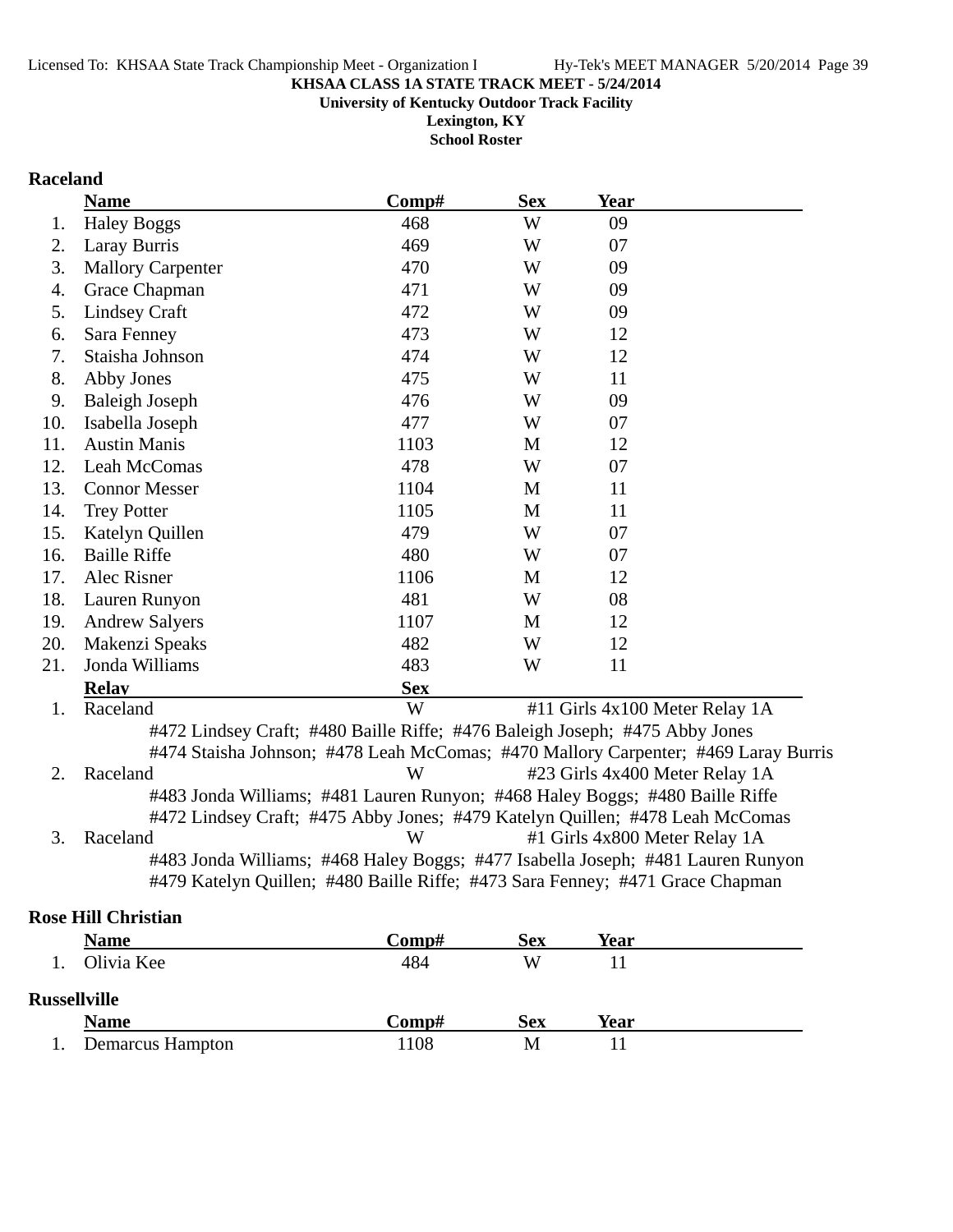**University of Kentucky Outdoor Track Facility Lexington, KY**

**School Roster**

## **Sayre**

| <b>Name</b>         | Comp# | <b>Sex</b> | Year |
|---------------------|-------|------------|------|
| Brian Craven<br>1.  | 1109  | M          |      |
| 2. Ryan Dunahue     | 1110  | M          |      |
| 3. Maddox Patterson | 485   | W          |      |
| 4. Nicholas Waltman | 1111  | M          |      |

### **Shawnee**

|     | <b>Name</b>                                                    | Comp#      | <b>Sex</b> | Year                                                                                  |  |
|-----|----------------------------------------------------------------|------------|------------|---------------------------------------------------------------------------------------|--|
| 1.  | Ta'Neshya Allen                                                | 486        | W          | 09                                                                                    |  |
| 2.  | Derricka Booth                                                 | 487        | W          | 10                                                                                    |  |
| 3.  | Jermesha Crenshaw                                              | 488        | W          | 11                                                                                    |  |
| 4.  | Michael David                                                  | 1112       | M          | 09                                                                                    |  |
| 5.  | <b>Michael Dotson</b>                                          | 1113       | M          | 10                                                                                    |  |
| 6.  | Lacari Edmonson                                                | 1114       | M          | 12                                                                                    |  |
| 7.  | Abdullah Sheikh                                                | 1115       | M          | 09                                                                                    |  |
| 8.  | <b>Natalie Shirley</b>                                         | 489        | W          | 11                                                                                    |  |
| 9.  | David Sims                                                     | 1116       | M          | 11                                                                                    |  |
| 10. | Jayvon Smith                                                   | 1117       | M          | 11                                                                                    |  |
| 11. | <b>Angel Thomas</b>                                            | 490        | W          | 11                                                                                    |  |
| 12. | Shakeara Ware                                                  | 491        | W          | 11                                                                                    |  |
| 13. | Love White                                                     | 492        | W          | 11                                                                                    |  |
|     | <b>Relay</b>                                                   | <b>Sex</b> |            |                                                                                       |  |
| 1.  | Shawnee                                                        | W          |            | #11 Girls 4x100 Meter Relay 1A                                                        |  |
|     | #488 Jermesha Crenshaw; #492 Love White;                       |            |            | #487 Derricka Booth; #486 Ta'Neshya Allen; #491 Shakeara Ware; #490 Angel Thomas      |  |
| 2.  | Shawnee                                                        | W          |            | #7 Girls 4x200 Meter Relay 1A                                                         |  |
|     | #489 Natalie Shirley; #488 Jermesha Crenshaw; #492 Love White; |            |            | #487 Derricka Booth; #486 Ta'Neshya Allen; #491 Shakeara Ware; #490 Angel Thomas      |  |
| 3.  | Shawnee                                                        | M          |            | #2 Boys 4x800 Meter Relay 1A                                                          |  |
|     | #1116 David Sims; #1113 Michael Dotson;                        |            |            | #1117 Jayvon Smith; #1112 Michael David; #1115 Abdullah Sheikh; #1114 Lacari Edmonson |  |

### **Shelby Valley**

| <b>Name</b>        | -comp# | Sex | Year |
|--------------------|--------|-----|------|
| 1. Quenti Williams |        | M   |      |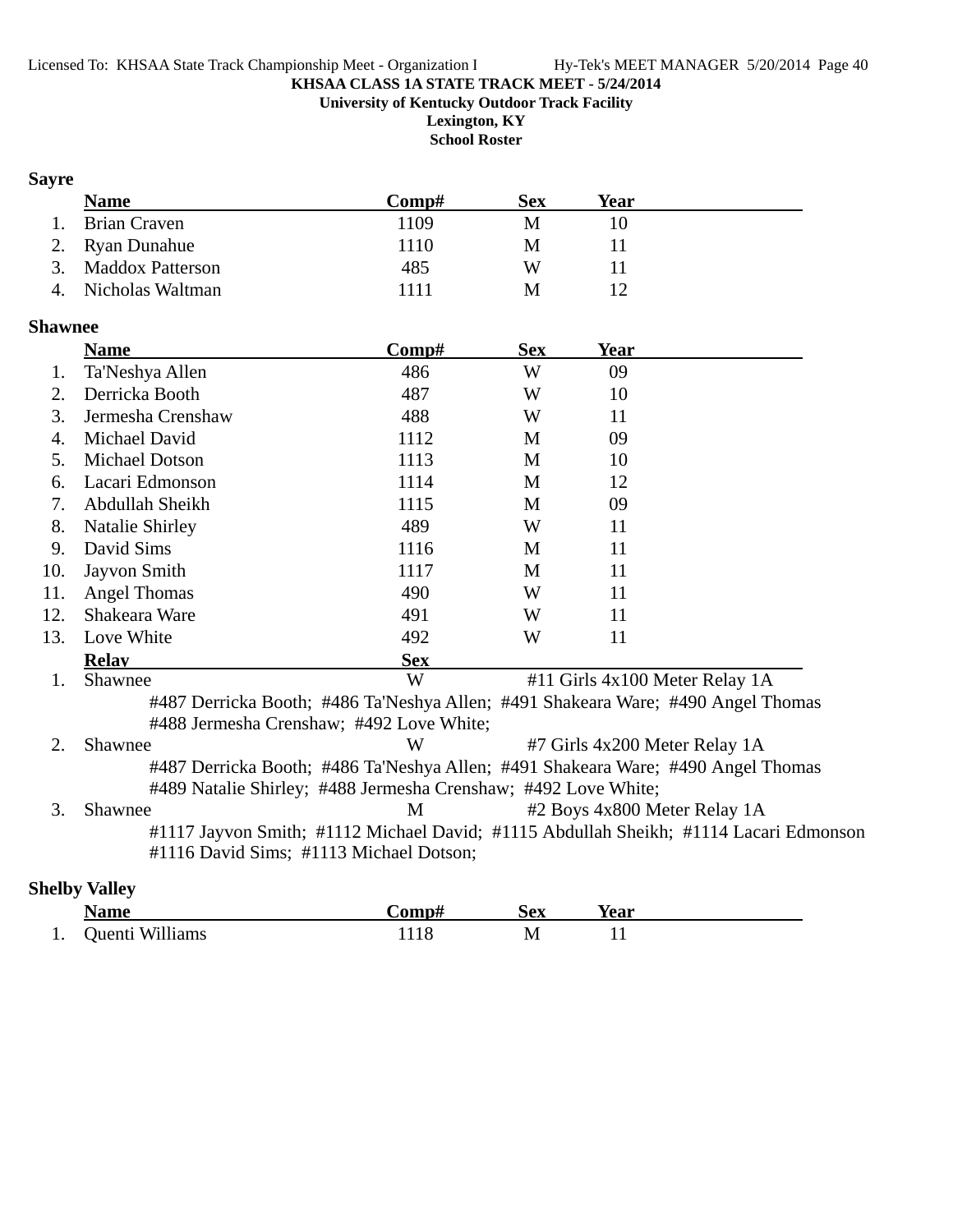**University of Kentucky Outdoor Track Facility**

**Lexington, KY School Roster**

#### **Somerset**

|     | <b>Name</b>                                                                          | Comp#      | <b>Sex</b> | <b>Year</b> |                                |  |
|-----|--------------------------------------------------------------------------------------|------------|------------|-------------|--------------------------------|--|
| 1.  | <b>Cort Adams</b>                                                                    | 1119       | M          | 11          |                                |  |
| 2.  | Alina Asif                                                                           | 493        | W          | 10          |                                |  |
| 3.  | Kyle Baker                                                                           | 1120       | M          | 09          |                                |  |
| 4.  | <b>Braden Bigelow</b>                                                                | 1121       | M          | 12          |                                |  |
| 5.  | Allie Brummett                                                                       | 494        | W          | 10          |                                |  |
| 6.  | <b>Morgan Burgess</b>                                                                | 495        | W          | 09          |                                |  |
| 7.  | Cam Cheuvront                                                                        | 1122       | M          | 12          |                                |  |
| 8.  | <b>Chandler Dobbs</b>                                                                | 1123       | M          | 11          |                                |  |
| 9.  | Rebecca Enda                                                                         | 496        | W          | 11          |                                |  |
| 10. | Alex Franklin                                                                        | 1124       | M          | 12          |                                |  |
| 11. | Derek Hall                                                                           | 1125       | M          | 11          |                                |  |
| 12. | <b>Castle Hatcher</b>                                                                | 1126       | M          | 10          |                                |  |
| 13. | <b>Austin Hill</b>                                                                   | 1127       | M          | 12          |                                |  |
| 14. | <b>Tristan Krause</b>                                                                | 1128       | M          | 11          |                                |  |
| 15. | Will Lange                                                                           | 1129       | M          | 12          |                                |  |
| 16. | Shea Lee                                                                             | 497        | W          | 10          |                                |  |
| 17. | <b>Marlon Maron</b>                                                                  | 1130       | M          | 11          |                                |  |
| 18. | Ariel McGinnis                                                                       | 498        | W          | 11          |                                |  |
| 19. | Maranda Mills                                                                        | 499        | W          | 11          |                                |  |
| 20. | <b>Tristan Muse</b>                                                                  | 500        | W          | 10          |                                |  |
| 21. | <b>Ensley Peters</b>                                                                 | 1131       | M          | 12          |                                |  |
| 22. | Kaycee Rader                                                                         | 501        | W          | 11          |                                |  |
| 23. | <b>Sydney Saindon</b>                                                                | 502        | W          | 11          |                                |  |
| 24. | <b>April Shelton</b>                                                                 | 503        | W          | 10          |                                |  |
| 25. | <b>Logan Sutton</b>                                                                  | 1132       | M          | 12          |                                |  |
| 26. | Katie Ulrich                                                                         | 504        | W          | 08          |                                |  |
| 27. | <b>Emily Vaught</b>                                                                  | 505        | W          | 09          |                                |  |
|     | <b>Relay</b>                                                                         | <b>Sex</b> |            |             |                                |  |
| 1.  | Somerset                                                                             | W          |            |             | #11 Girls 4x100 Meter Relay 1A |  |
|     | #493 Alina Asif; #502 Sydney Saindon; #495 Morgan Burgess; #503 April Shelton        |            |            |             |                                |  |
|     | #494 Allie Brummett; #499 Maranda Mills; #504 Katie Ulrich; #505 Emily Vaught        |            |            |             |                                |  |
| 2.  | Somerset                                                                             | W          |            |             | #7 Girls 4x200 Meter Relay 1A  |  |
|     | #503 April Shelton; #504 Katie Ulrich; #505 Emily Vaught; #499 Maranda Mills         |            |            |             |                                |  |
|     | #502 Sydney Saindon; #493 Alina Asif; #494 Allie Brummett; #495 Morgan Burgess       |            |            |             |                                |  |
| 3.  | Somerset                                                                             | W          |            |             | #23 Girls 4x400 Meter Relay 1A |  |
|     | #494 Allie Brummett; #501 Kaycee Rader; #504 Katie Ulrich; #505 Emily Vaught         |            |            |             |                                |  |
|     | #498 Ariel McGinnis; #499 Maranda Mills; #500 Tristan Muse;                          |            |            |             |                                |  |
| 4.  | Somerset                                                                             | M          |            |             | #12 Boys 4x100 Meter Relay 1A  |  |
|     | #1126 Castle Hatcher; #1122 Cam Cheuvront; #1127 Austin Hill; #1129 Will Lange       |            |            |             |                                |  |
|     | #1125 Derek Hall; #1120 Kyle Baker; #1123 Chandler Dobbs; #1124 Alex Franklin        |            |            |             |                                |  |
| 5.  | Somerset                                                                             | M          |            |             | #8 Boys 4x200 Meter Relay 1A   |  |
|     | #1126 Castle Hatcher; #1122 Cam Cheuvront; #1123 Chandler Dobbs; #1124 Alex Franklin |            |            |             |                                |  |
|     | #1125 Derek Hall; #1120 Kyle Baker; #1127 Austin Hill; #1129 Will Lange              |            |            |             |                                |  |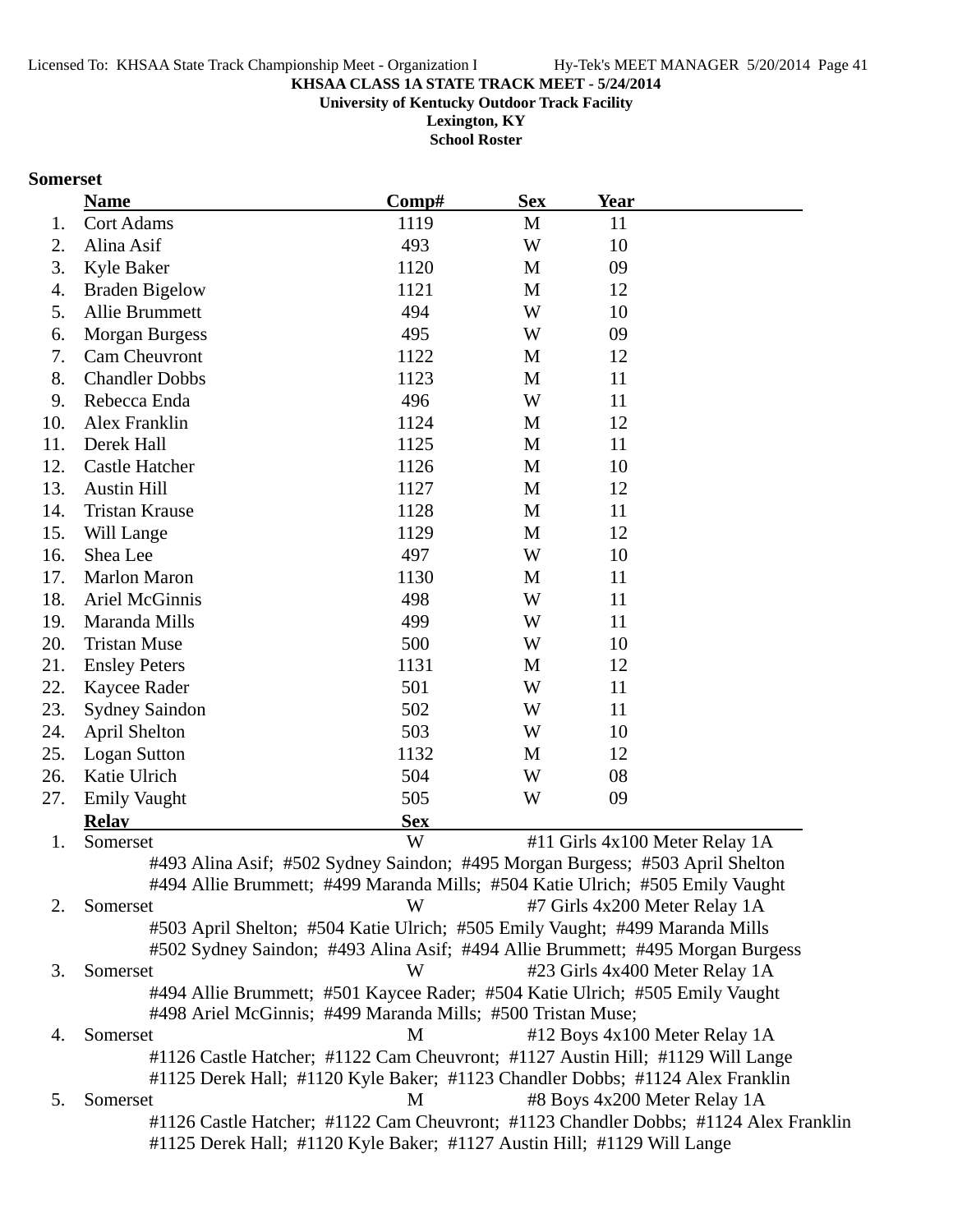### **Relay Sex** 6. Somerset M #24 Boys 4x400 Meter Relay 1A #1119 Cort Adams; #1120 Kyle Baker; #1128 Tristan Krause; #1132 Logan Sutton #1124 Alex Franklin; #1129 Will Lange; #1130 Marlon Maron; #1125 Derek Hall 7. Somerset M #2 Boys 4x800 Meter Relay 1A #1130 Marlon Maron; #1120 Kyle Baker; #1132 Logan Sutton; #1128 Tristan Krause #1119 Cort Adams; #1125 Derek Hall;

**Somerset**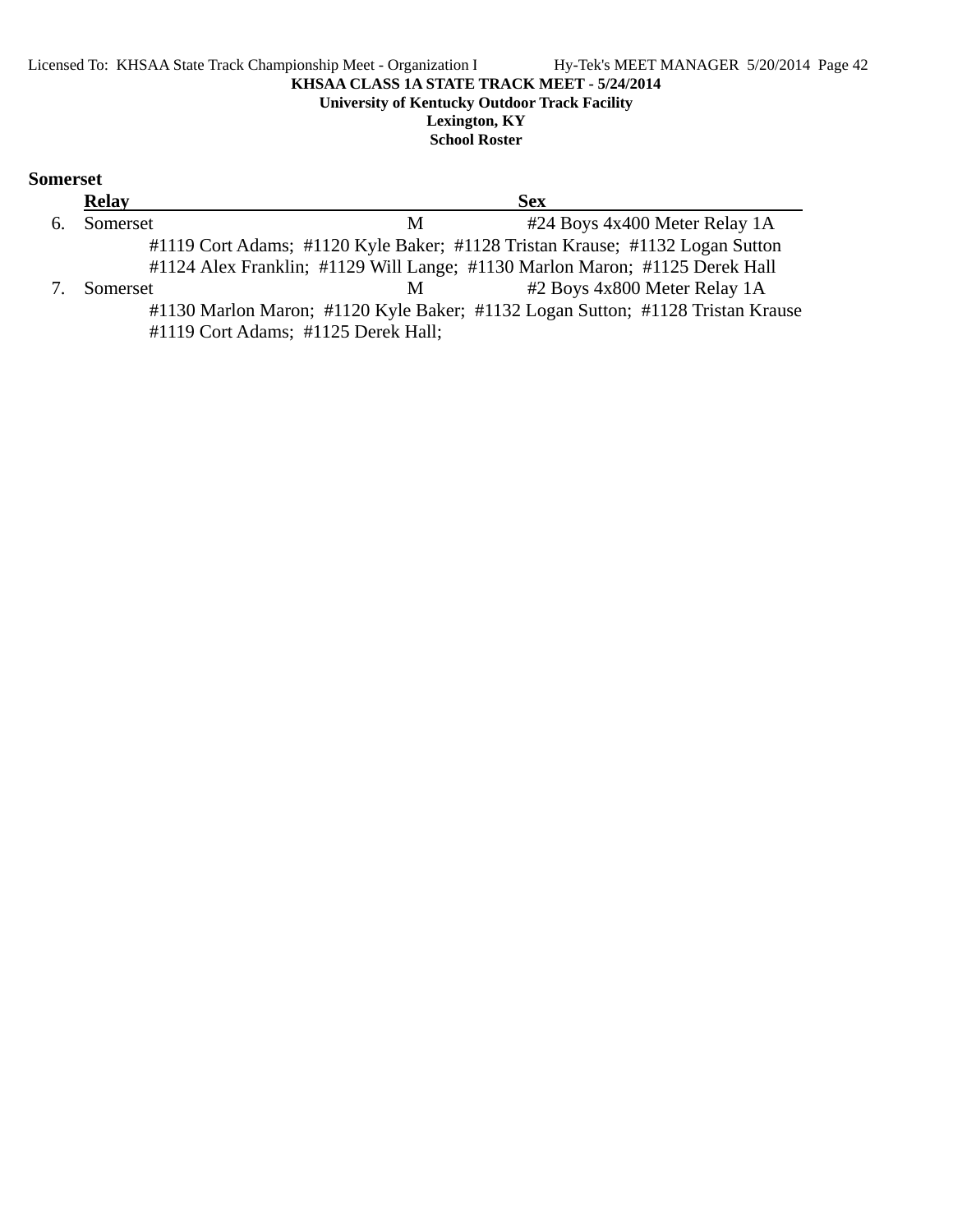**University of Kentucky Outdoor Track Facility**

**Lexington, KY School Roster**

### **St. Henry District**

|     | <b>Name</b>               | Comp#      | <b>Sex</b>  | <b>Year</b>                   |  |
|-----|---------------------------|------------|-------------|-------------------------------|--|
| 1.  | <b>Holly Blades</b>       | 506        | W           | 10                            |  |
| 2.  | Robert Brockman           | 1133       | M           | 11                            |  |
| 3.  | Lauren Cahill             | 507        | W           | 12                            |  |
| 4.  | <b>Kevin Cawley</b>       | 1134       | M           | 12                            |  |
| 5.  | <b>Taylor Connett</b>     | 508        | W           | 12                            |  |
| 6.  | <b>Madison Culbertson</b> | 509        | W           | 12                            |  |
| 7.  | <b>Oliver Diaz</b>        | 1135       | M           | 10                            |  |
| 8.  | Cory Eibel                | 1136       | M           | 12                            |  |
| 9.  | Celia Eltzroth            | 510        | W           | 12                            |  |
| 10. | Abbey Epplen              | 511        | W           | 10                            |  |
| 11. | Tina Felix                | 512        | W           | 10                            |  |
| 12. | J.P Ferraro               | 1137       | M           | 11                            |  |
| 13. | <b>Mallory Foley</b>      | 513        | W           | 11                            |  |
| 14. | Joe Gillcrist             | 1138       | M           | 11                            |  |
| 15. | <b>Bl</b> Girlinghouse    | 1139       | M           | 11                            |  |
| 16. | <b>Jimmy Gray</b>         | 1140       | M           | 09                            |  |
| 17. | Josh Hannon               | 1141       | M           | 10                            |  |
| 18. | Samantha Hentz            | 514        | W           | 11                            |  |
| 19. | Chris Hill                | 1142       | M           | 10                            |  |
| 20. | Elizabeth Hoffman         | 515        | W           | 10                            |  |
| 21. | Mckenzie Kathman          | 516        | W           | 10                            |  |
| 22. | <b>Connor Kunstek</b>     | 1143       | M           | 11                            |  |
| 23. | Adam Lannon               | 1144       | $\mathbf M$ | 11                            |  |
| 24. | Layn Machcinski           | 517        | W           | 10                            |  |
| 25. | <b>Taylor Matsko</b>      | 518        | W           | 11                            |  |
| 26. | <b>Kathy Munzer</b>       | 519        | W           | 12                            |  |
| 27. | Kat Nix                   | 520        | W           | 09                            |  |
| 28. | Paige Noble               | 521        | W           | 09                            |  |
| 29. | <b>Jake Plummer</b>       | 1145       | M           | 12                            |  |
| 30. | David Poat                | 1146       | M           | 09                            |  |
| 31. | <b>Andrew Smith</b>       | 1147       | M           | 11                            |  |
| 32. | Kim Spritzky              | 522        | W           | 09                            |  |
| 33. | <b>Nick Staub</b>         | 1148       | M           | 11                            |  |
| 34. | <b>Dylan Strasburger</b>  | 1149       | M           | 11                            |  |
| 35. | Renee Svec                | 523        | W           | 10                            |  |
| 36. | Theresa Syfert            | 524        | W           | 10                            |  |
| 37. | Janelle Tobler            | 525        | W           | 10                            |  |
| 38. | Paul Wallenhorst          | 1150       | M           | 10                            |  |
| 39. | Jacob Wells               | 1151       | M           | 11                            |  |
|     | <b>Relay</b>              | <b>Sex</b> |             |                               |  |
| 1.  | St. Henry District        | W          |             | #7 Girls 4x200 Meter Relay 1A |  |

#507 Lauren Cahill; #513 Mallory Foley; #509 Madison Culbertson; #520 Kat Nix #508 Taylor Connett; #518 Taylor Matsko; #512 Tina Felix; #524 Theresa Syfert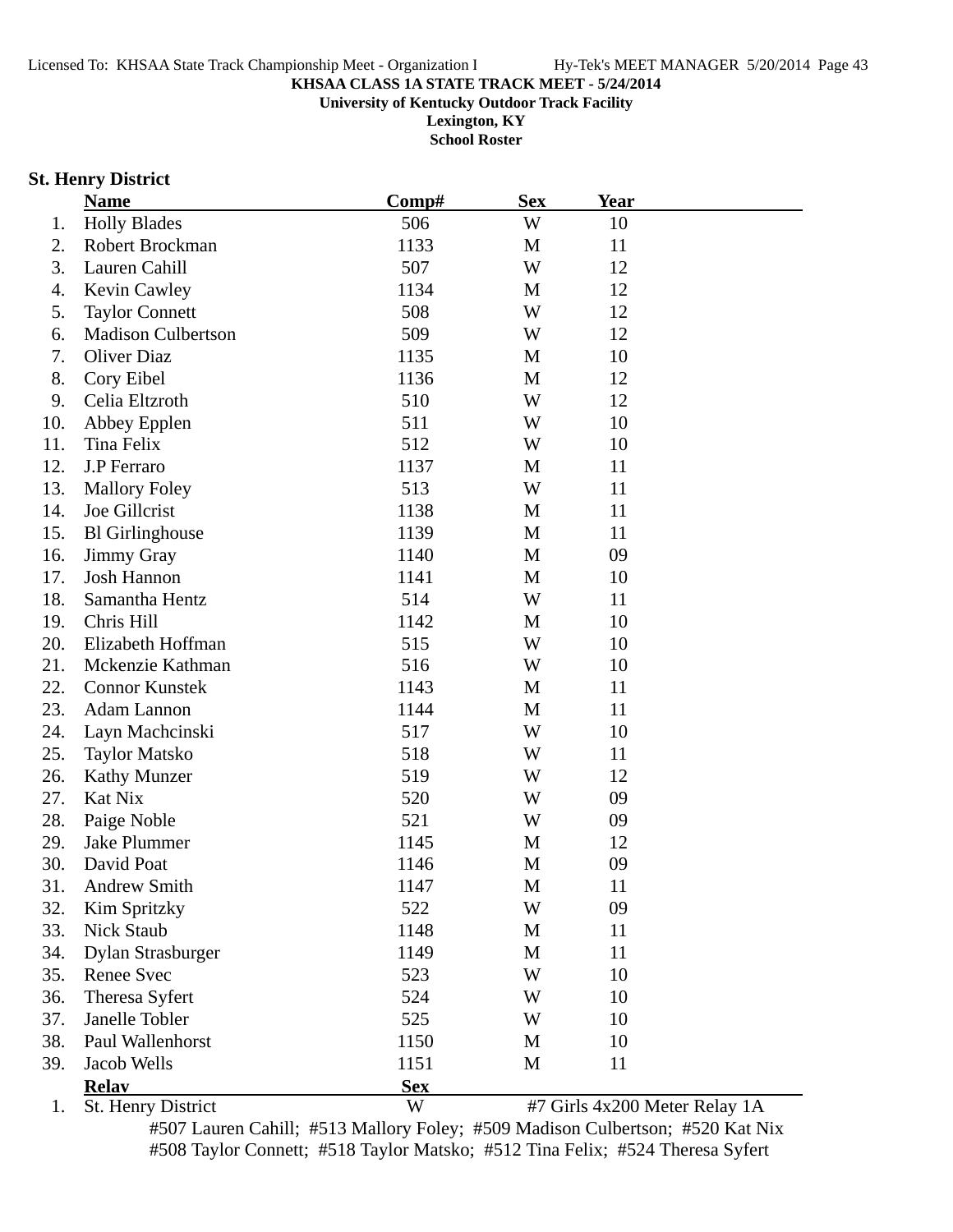**University of Kentucky Outdoor Track Facility**

### **Lexington, KY**

**School Roster**

### **St. Henry District**

|    | <b>Relay</b>              |                                                                 | <b>Sex</b>                                                                         |
|----|---------------------------|-----------------------------------------------------------------|------------------------------------------------------------------------------------|
| 2. | <b>St. Henry District</b> | W                                                               | #23 Girls 4x400 Meter Relay 1A                                                     |
|    |                           |                                                                 | #512 Tina Felix; #507 Lauren Cahill; #514 Samantha Hentz; #508 Taylor Connett      |
|    |                           |                                                                 | #506 Holly Blades; #509 Madison Culbertson; #520 Kat Nix; #524 Theresa Syfert      |
| 3. | St. Henry District        | W                                                               | #1 Girls 4x800 Meter Relay 1A                                                      |
|    |                           |                                                                 | #523 Renee Svec; #507 Lauren Cahill; #508 Taylor Connett; #511 Abbey Epplen        |
|    |                           | #514 Samantha Hentz; #515 Elizabeth Hoffman; #506 Holly Blades; |                                                                                    |
| 4. | St. Henry District        | M                                                               | #12 Boys 4x100 Meter Relay 1A                                                      |
|    |                           |                                                                 | #1135 Oliver Diaz; #1137 J.P Ferraro; #1149 Dylan Strasburger; #1144 Adam Lannon   |
|    |                           |                                                                 | #1145 Jake Plummer; #1148 Nick Staub; #1142 Chris Hill; #1151 Jacob Wells          |
| 5. | St. Henry District        | M                                                               | #8 Boys 4x200 Meter Relay 1A                                                       |
|    |                           |                                                                 | #1135 Oliver Diaz; #1137 J.P Ferraro; #1142 Chris Hill; #1144 Adam Lannon          |
|    |                           |                                                                 | #1145 Jake Plummer; #1148 Nick Staub; #1149 Dylan Strasburger; #1151 Jacob Wells   |
| 6. | <b>St. Henry District</b> | M                                                               | #24 Boys 4x400 Meter Relay 1A                                                      |
|    |                           |                                                                 | #1133 Robert Brockman; #1146 David Poat; #1148 Nick Staub; #1145 Jake Plummer      |
|    |                           |                                                                 | #1136 Cory Eibel; #1144 Adam Lannon; #1139 Bl Girlinghouse; #1150 Paul Wallenhorst |
|    | St. Henry District        | M                                                               | #2 Boys 4x800 Meter Relay 1A                                                       |
|    |                           |                                                                 | #1145 Jake Plummer; #1136 Cory Eibel; #1140 Jimmy Gray; #1146 David Poat           |
|    |                           |                                                                 | #1144 Adam Lannon; #1133 Robert Brockman; #1141 Josh Hannon; #1147 Andrew Smith    |

### **St. Mary**

|    | <b>Name</b>        | $\bf Comp\#$ | <b>Sex</b>                   | Year |  |
|----|--------------------|--------------|------------------------------|------|--|
|    | Daniel Deneve      | 1152         | M                            | 12   |  |
|    | John Deneve        | 1153         | M                            | 11   |  |
|    | <b>Mark Deneve</b> | 1154         | М                            | 09   |  |
| 4. | Caroline Koenig    | 526          | W                            | 11   |  |
|    | Paul West          | 1155         | M                            |      |  |
|    | <b>Relav</b>       | <b>Sex</b>   |                              |      |  |
|    | St. Mary           | M            | #2 Boys 4x800 Meter Relay 1A |      |  |

#1153 John Deneve; #1154 Mark Deneve; #1155 Paul West; #1152 Daniel Deneve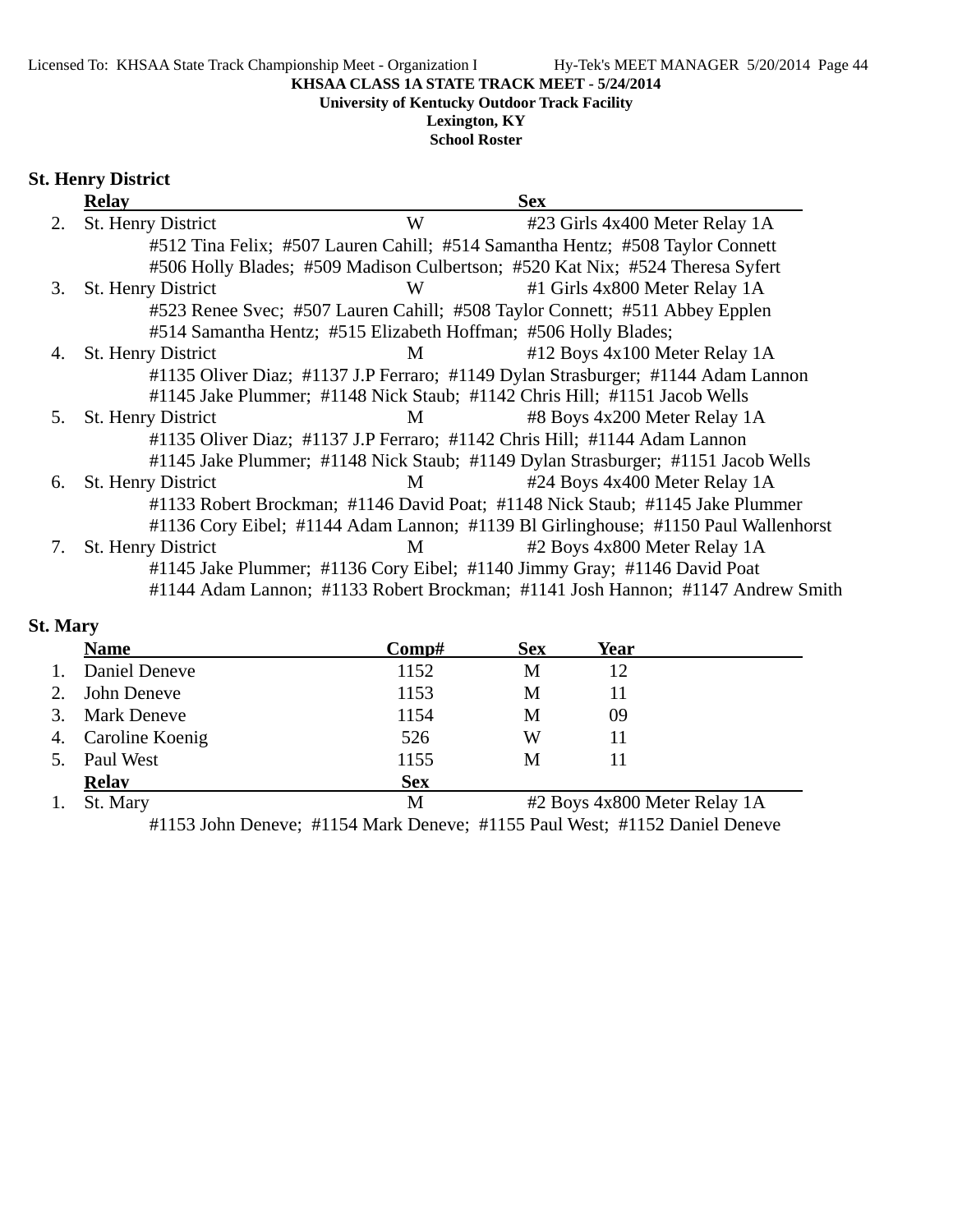**Lexington, KY School Roster**

**Todd County Central**

|     | <b>Name</b>                                                                         | Comp#      | <b>Sex</b> | Year                           |  |  |  |
|-----|-------------------------------------------------------------------------------------|------------|------------|--------------------------------|--|--|--|
| 1.  | Kelsie Bell                                                                         | 527        | W          | 11                             |  |  |  |
| 2.  | <b>Zack Coots</b>                                                                   | 1156       | M          | 11                             |  |  |  |
| 3.  | Makayla Davis                                                                       | 528        | W          | 08                             |  |  |  |
| 4.  | <b>Treva Drayton</b>                                                                | 1157       | M          | 11                             |  |  |  |
| 5.  | Karissa Edmonds                                                                     | 529        | W          | 11                             |  |  |  |
| 6.  | Cody Garcia                                                                         | 1158       | M          | 11                             |  |  |  |
| 7.  | <b>Travay Henry</b>                                                                 | 1159       | M          | 09                             |  |  |  |
| 8.  | Daniel Kaiser                                                                       | 1160       | M          | 11                             |  |  |  |
| 9.  | Markizjah Mimms                                                                     | 530        | W          | 09                             |  |  |  |
| 10. | <b>Andre Morrow</b>                                                                 | 1161       | M          | 11                             |  |  |  |
| 11. | <b>Dylan Nichols</b>                                                                | 1162       | M          | 11                             |  |  |  |
| 12. | <b>Tatyana Peterson</b>                                                             | 531        | W          | 08                             |  |  |  |
| 13. | Alicia Salazar                                                                      | 532        | W          | 10                             |  |  |  |
| 14. | Jeremiah Sims                                                                       | 1163       | M          | 11                             |  |  |  |
| 15. | Dylan Wilkerson                                                                     | 1164       | M          | 11                             |  |  |  |
|     | <b>Relav</b>                                                                        | <b>Sex</b> |            |                                |  |  |  |
| 1.  | <b>Todd County Central</b>                                                          | W          |            | #11 Girls 4x100 Meter Relay 1A |  |  |  |
|     | #527 Kelsie Bell; #531 Tatyana Peterson; #529 Karissa Edmonds; #530 Markizjah Mimms |            |            |                                |  |  |  |
|     | #528 Makayla Davis; #532 Alicia Salazar;                                            |            |            |                                |  |  |  |
| 2.  | <b>Todd County Central</b>                                                          | W          |            | #7 Girls 4x200 Meter Relay 1A  |  |  |  |
|     | #527 Kelsie Bell; #528 Makayla Davis; #531 Tatyana Peterson; #530 Markizjah Mimms   |            |            |                                |  |  |  |
|     | #529 Karissa Edmonds; #532 Alicia Salazar;                                          |            |            |                                |  |  |  |
| 3.  | <b>Todd County Central</b>                                                          | M          |            | #12 Boys 4x100 Meter Relay 1A  |  |  |  |
|     | #1163 Jeremiah Sims; #1164 Dylan Wilkerson; #1161 Andre Morrow; #1162 Dylan Nichols |            |            |                                |  |  |  |
|     | #1156 Zack Coots; #1159 Travay Henry;                                               |            |            |                                |  |  |  |
| 4.  | <b>Todd County Central</b>                                                          | M          |            | #8 Boys 4x200 Meter Relay 1A   |  |  |  |
|     | #1162 Dylan Nichols; #1157 Treva Drayton; #1163 Jeremiah Sims; #1161 Andre Morrow   |            |            |                                |  |  |  |
|     | #1156 Zack Coots; #1159 Travay Henry; #1164 Dylan Wilkerson;                        |            |            |                                |  |  |  |
|     | <b>Trimble County</b>                                                               |            |            |                                |  |  |  |

| <b>Name</b>         | $\bf Comp\#$ | <b>Sex</b> | Year |
|---------------------|--------------|------------|------|
| 1. Christian Apel   | 1165         | М          |      |
| 2. Ashley Brierly   | 533          | W          |      |
| 3. Olivia Cooley    | 534          | W          |      |
| 4. Tray Robbins     | 1166         | M          |      |
| 5. Kylie Wilberding | 535          | W          |      |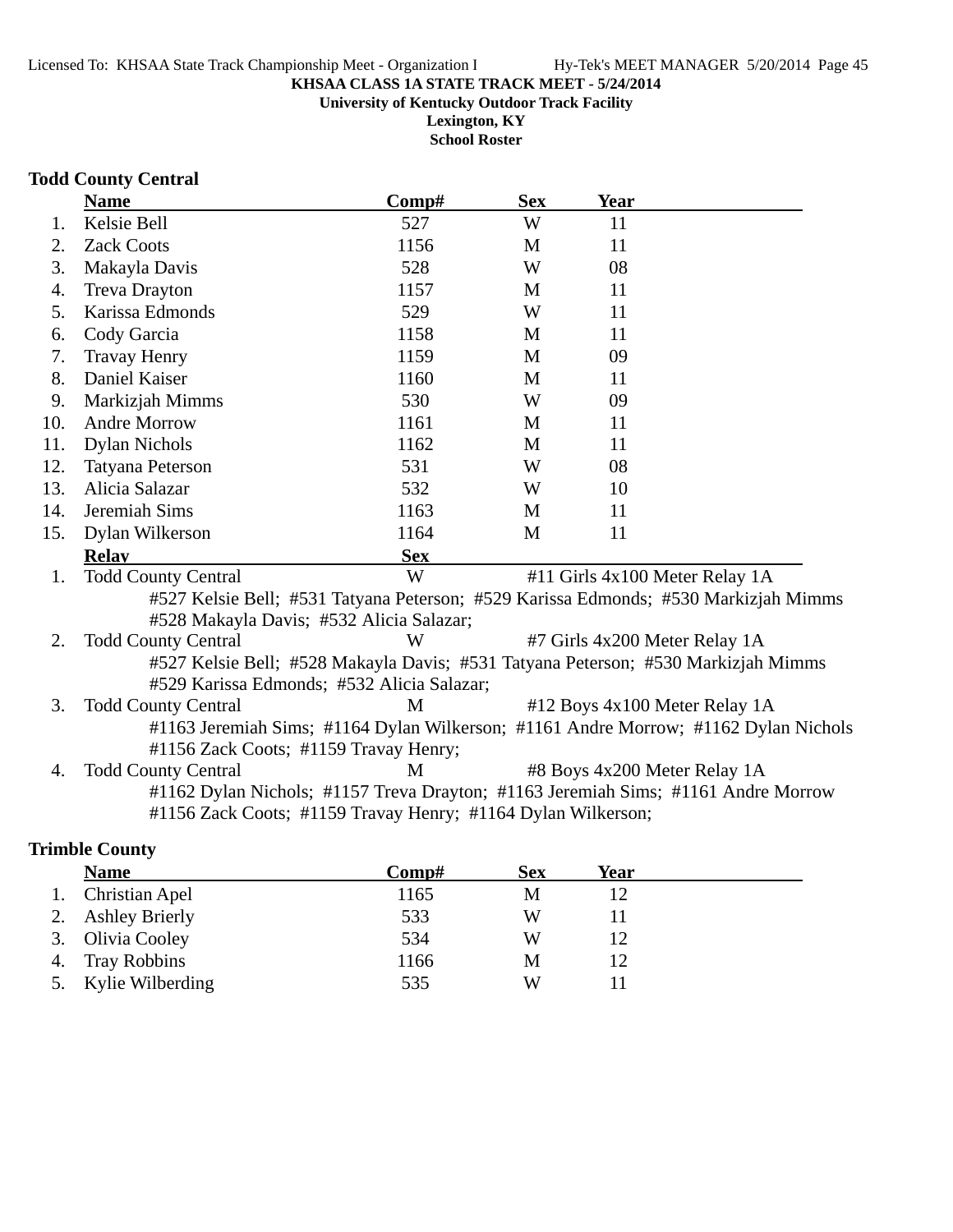**Lexington, KY School Roster**

#### **Villa Madonna**

|     | <b>Name</b>          | Comp#      | <b>Sex</b> | Year                          |  |
|-----|----------------------|------------|------------|-------------------------------|--|
| 1.  | Eric Baugh           | 1167       | M          | 11                            |  |
| 2.  | David Blincoe        | 1168       | M          | 09                            |  |
| 3.  | Maria Blom           | 536        | W          | 12                            |  |
| 4.  | Nick Boucher         | 1169       | M          | 11                            |  |
| 5.  | Sarah Ernst          | 537        | W          | 10                            |  |
| 6.  | John Komaromy-hiller | 1170       | M          | 08                            |  |
| 7.  | <b>Allison Laber</b> | 538        | W          | 12                            |  |
| 8.  | Lexie Lund           | 539        | W          | 07                            |  |
| 9.  | Lauren Minella       | 540        | W          | 08                            |  |
| 10. | Chris Nutini         | 1171       | M          | 09                            |  |
| 11. | Jake Schenthal       | 1172       | M          | 09                            |  |
| 12. | Marc Schwarting      | 1173       | M          | 12                            |  |
| 13. | Ellie Stoddart       | 541        | W          | 12                            |  |
| 14. | Jessica Voorhees     | 542        | W          | 12                            |  |
| 15. | Amanda Werner        | 543        | W          | 11                            |  |
| 16. | Zack Werner          | 1174       | M          | 09                            |  |
|     | <b>Relav</b>         | <b>Sex</b> |            |                               |  |
| 1.  | Villa Madonna        | W          |            | #1 Girls 4x800 Meter Relay 1A |  |

#537 Sarah Ernst; #540 Lauren Minella; #538 Allison Laber; #543 Amanda Werner #542 Jessica Voorhees; #536 Maria Blom; #541 Ellie Stoddart; #539 Lexie Lund 2. Villa Madonna **12 Boys 4x800 Meter Relay 1A**  $#2$  Boys 4x800 Meter Relay 1A #1174 Zack Werner; #1173 Marc Schwarting; #1170 John Komaromy-hiller; #1167 Eric Baugl #1168 David Blincoe; #1169 Nick Boucher; #1171 Chris Nutini; #1172 Jake Schenthal

#### **Walden**

|    | <b>Name</b>           | $\bf Comp\#$ | <b>Sex</b> | Year |  |
|----|-----------------------|--------------|------------|------|--|
| 1. | Marlo Allsopp         | 544          | W          | 08   |  |
| 2. | Sarah Haney           | 545          | W          | 09   |  |
| 3. | Sarah Holloway        | 546          | W          | 12   |  |
| 4. | Chetali Jhamnani      | 547          | W          | 11   |  |
| 5. | <b>Alexis Kinslow</b> | 548          | W          | 10   |  |
| 6. | Jamie Osborn          | 549          | W          | 08   |  |
|    | <b>Relay</b>          | <b>Sex</b>   |            |      |  |
|    |                       |              |            |      |  |

1. Walden W #23 Girls 4x400 Meter Relay 1A #544 Marlo Allsopp; #545 Sarah Haney; #546 Sarah Holloway; #549 Jamie Osborn #548 Alexis Kinslow; #547 Chetali Jhamnani;

<sup>2.</sup> Walden **12. W** #1 Girls 4x800 Meter Relay 1A #546 Sarah Holloway; #544 Marlo Allsopp; #548 Alexis Kinslow; #549 Jamie Osborn #545 Sarah Haney;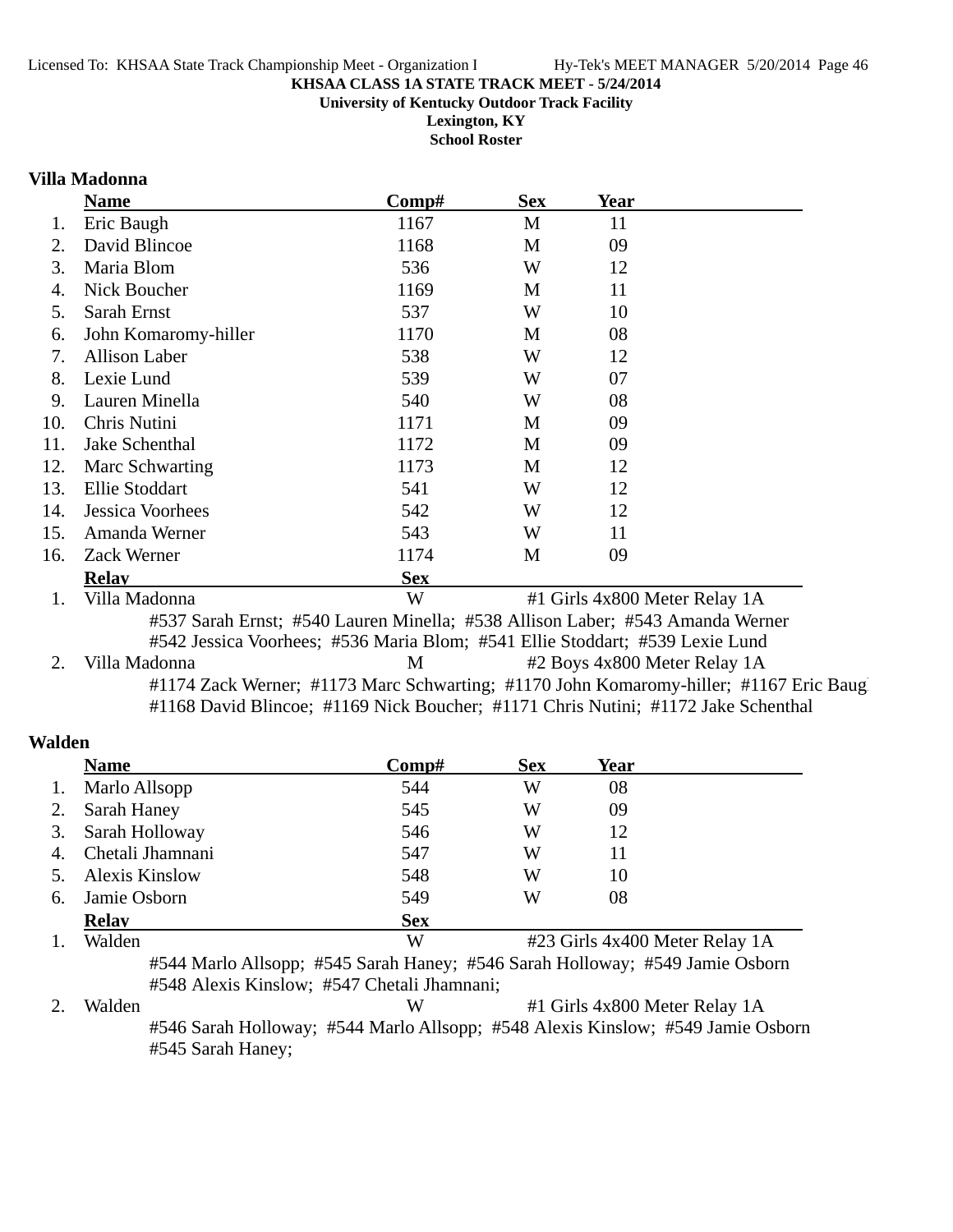**University of Kentucky Outdoor Track Facility**

**Lexington, KY School Roster**

#### **Walton Verona**

|     | <b>Name</b>              | Comp#      | <b>Sex</b>   | Year                           |  |
|-----|--------------------------|------------|--------------|--------------------------------|--|
| 1.  | Nathan Akins             | 1175       | M            | 11                             |  |
| 2.  | Elissa Craig             | 550        | W            | 09                             |  |
| 3.  | <b>Clark Crook</b>       | 1176       | M            | 10                             |  |
| 4.  | Colin Crook              | 1177       | M            | 10                             |  |
| 5.  | <b>Nicole Daugherty</b>  | 551        | W            | 09                             |  |
| 6.  | Jordan Derenthal         | 552        | W            | 10                             |  |
| 7.  | Danielle Dixon           | 553        | W            | 11                             |  |
| 8.  | Owen Doverspike          | 1178       | M            | 10                             |  |
| 9.  | Caleb Flege              | 1179       | M            | 11                             |  |
| 10. | <b>Corbin Flege</b>      | 1180       | M            | 11                             |  |
| 11. | <b>Matthew Harper</b>    | 1181       | M            | 11                             |  |
| 12. | <b>Dustin Hutchinson</b> | 1182       | M            | 11                             |  |
| 13. | Nicolas Johnston         | 1183       | M            | 11                             |  |
| 14. | Sarah Johnston           | 554        | W            | 09                             |  |
| 15. | Jon Jones                | 1184       | M            | 12                             |  |
| 16. | Rachel Lehkamp           | 555        | W            | 08                             |  |
| 17. | Madison Lohr             | 556        | W            | 09                             |  |
| 18. | <b>Ryan Martin</b>       | 1185       | M            | 11                             |  |
| 19. | Lauren Mulcahy           | 557        | W            | 09                             |  |
| 20. | Shelby Mullikan          | 558        | W            | 12                             |  |
| 21. | <b>Blanca Ortega</b>     | 559        | W            | 11                             |  |
| 22. | <b>Avery Perry</b>       | 560        | W            | 11                             |  |
| 23. | <b>Mccall Ponzer</b>     | 561        | W            | 08                             |  |
| 24. | Noah Richardson          | 1186       | M            | 10                             |  |
| 25. | Joe Rider                | 1187       | M            | 12                             |  |
| 26. | Alexa Rohrkasse          | 562        | W            | 09                             |  |
| 27. | Noah Schell              | 1188       | M            | 11                             |  |
| 28. | Kallen Schmidt           | 1189       | M            | 12                             |  |
| 29. | <b>Scott Smith</b>       | 1190       | $\mathbf{M}$ | 11                             |  |
| 30. | <b>Brandey Webster</b>   | 563        | W            | 09                             |  |
|     | 31. Emily Wells          | 564        | W            | 10                             |  |
| 32. | Delaney Williams         | 565        | W            | 10                             |  |
|     | <b>Relay</b>             | <b>Sex</b> |              |                                |  |
| 1.  | Walton Verona            | W          |              | #11 Girls 4x100 Meter Relay 1A |  |

2. Walton Verona **1888** W #7 Girls 4x200 Meter Relay 1A #558 Shelby Mullikan; #564 Emily Wells; #554 Sarah Johnston; #557 Lauren Mulcahy #551 Nicole Daugherty; #562 Alexa Rohrkasse; #563 Brandey Webster; #552 Jordan Derentha 3. Walton Verona W #23 Girls 4x400 Meter Relay 1A #553 Danielle Dixon; #554 Sarah Johnston; #564 Emily Wells; #558 Shelby Mullikan

#559 Blanca Ortega; #560 Avery Perry; #555 Rachel Lehkamp; #565 Delaney Williams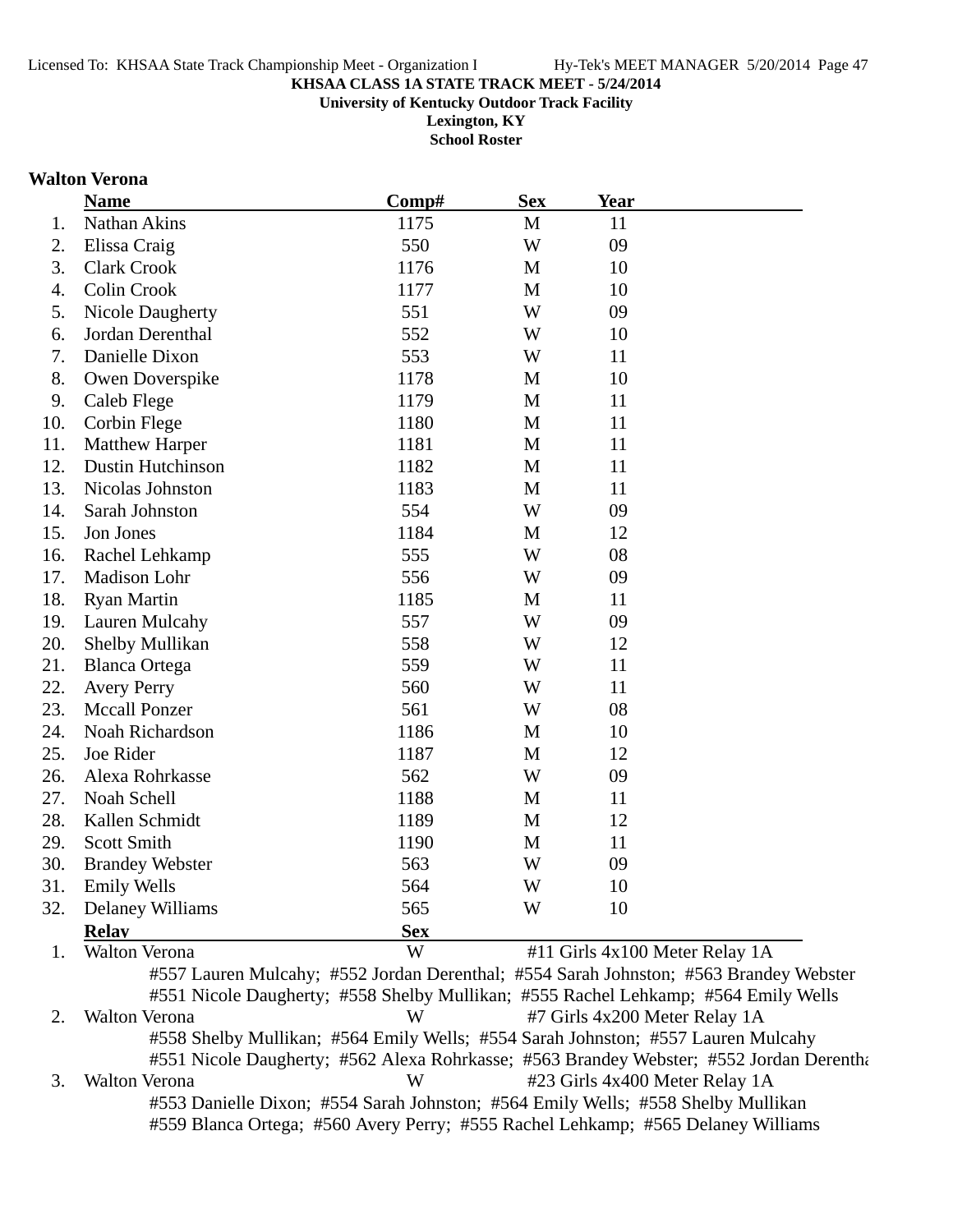#### Licensed To: KHSAA State Track Championship Meet - Organization I Hy-Tek's MEET MANAGER 5/20/2014 Page 48

#### **KHSAA CLASS 1A STATE TRACK MEET - 5/24/2014**

**University of Kentucky Outdoor Track Facility**

**Lexington, KY School Roster**

#### **Walton Verona**

|    | <b>Relay</b>         |                | <b>Sex</b>                                                                           |
|----|----------------------|----------------|--------------------------------------------------------------------------------------|
| 4. | <b>Walton Verona</b> | W              | #1 Girls 4x800 Meter Relay 1A                                                        |
|    |                      |                | #550 Elissa Craig; #553 Danielle Dixon; #559 Blanca Ortega; #556 Madison Lohr        |
|    |                      |                | #554 Sarah Johnston; #561 Mccall Ponzer; #564 Emily Wells; #565 Delaney Williams     |
| 5. | <b>Walton Verona</b> | $\mathbf{M}$   | $#12$ Boys 4x100 Meter Relay 1A                                                      |
|    |                      |                | #1176 Clark Crook; #1177 Colin Crook; #1178 Owen Doverspike; #1186 Noah Richardson   |
|    |                      |                | #1183 Nicolas Johnston; #1184 Jon Jones; #1182 Dustin Hutchinson; #1190 Scott Smith  |
| 6. | <b>Walton Verona</b> | M <sub>1</sub> | #8 Boys 4x200 Meter Relay 1A                                                         |
|    |                      |                | #1176 Clark Crook; #1177 Colin Crook; #1178 Owen Doverspike; #1183 Nicolas Johnston  |
|    |                      |                | #1184 Jon Jones; #1186 Noah Richardson; #1189 Kallen Schmidt; #1190 Scott Smith      |
|    | <b>Walton Verona</b> | M              | #24 Boys 4x400 Meter Relay 1A                                                        |
|    |                      |                | #1184 Jon Jones; #1180 Corbin Flege; #1186 Noah Richardson; #1183 Nicolas Johnston   |
|    |                      |                | #1179 Caleb Flege; #1182 Dustin Hutchinson; #1189 Kallen Schmidt; #1190 Scott Smith  |
| 8. | <b>Walton Verona</b> | $M \sim$       | #2 Boys 4x800 Meter Relay 1A                                                         |
|    |                      |                | #1175 Nathan Akins; #1179 Caleb Flege; #1182 Dustin Hutchinson; #1181 Matthew Harper |
|    |                      |                | #1180 Corbin Flege; #1185 Ryan Martin; #1187 Joe Rider; #1188 Noah Schell            |

### **Washington County**

|    | <b>Name</b>             | Comp#      | <b>Sex</b> | Year |  |
|----|-------------------------|------------|------------|------|--|
|    | <b>Matthew Burkhead</b> | 1191       | M          | 09   |  |
| 2. | Tylyn Byas              | 1192       | M          | 12   |  |
| 3. | Christian Ibara         | 1193       | M          | 12   |  |
| 4. | Julian Lopez            | 1194       | M          | 09   |  |
|    | Johnathan Riley         | 1195       | M          |      |  |
|    | <b>Relay</b>            | <b>Sex</b> |            |      |  |
|    |                         |            |            |      |  |

1. Washington County M #8 Boys 4x200 Meter Relay 1A #1195 Johnathan Riley; #1191 Matthew Burkhead; #1193 Christian Ibara; #1192 Tylyn Byas #1194 Julian Lopez;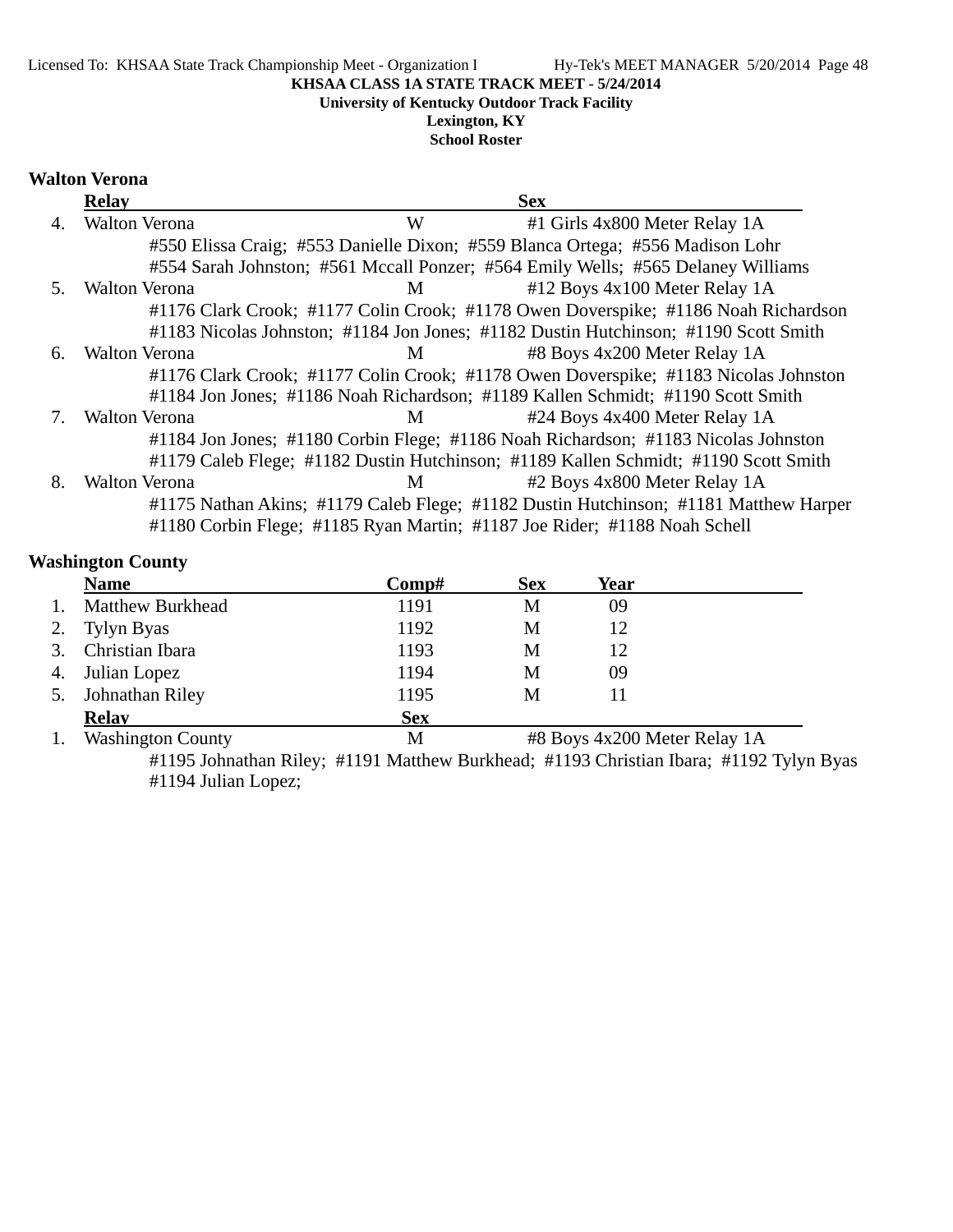**University of Kentucky Outdoor Track Facility**

**Lexington, KY School Roster**

## **West Carter**

|     | <b>Name</b>                                                                          | Comp#      | <b>Sex</b> | Year |                                                                                         |
|-----|--------------------------------------------------------------------------------------|------------|------------|------|-----------------------------------------------------------------------------------------|
| 1.  | <b>Hunter Adams</b>                                                                  | 1196       | M          | 09   |                                                                                         |
| 2.  | Eric Barker                                                                          | 1197       | M          | 09   |                                                                                         |
| 3.  | <b>Braden Brown</b>                                                                  | 1198       | M          | 10   |                                                                                         |
| 4.  | Ethan Brown                                                                          | 1199       | M          | 09   |                                                                                         |
| 5.  | Peyton Brown                                                                         | 1200       | M          | 08   |                                                                                         |
| 6.  | Levi Dailey                                                                          | 1201       | M          | 09   |                                                                                         |
| 7.  | <b>Shelton Kouns</b>                                                                 | 1202       | M          | 09   |                                                                                         |
| 8.  | Richard O'Dell                                                                       | 1203       | M          | 09   |                                                                                         |
| 9.  | <b>Dwight Parsons</b>                                                                | 1204       | M          | 11   |                                                                                         |
| 10. | Hunter P'Simer                                                                       | 1205       | M          | 08   |                                                                                         |
| 11. | Chyeanne Smith                                                                       | 566        | W          | 09   |                                                                                         |
| 12. | <b>Dalton Thornsberry</b>                                                            | 1206       | M          | 09   |                                                                                         |
| 13. | <b>Austin Travis</b>                                                                 | 1207       | M          | 11   |                                                                                         |
| 14. | <b>Ralph Wages</b>                                                                   | 1208       | M          | 10   |                                                                                         |
| 15. | <b>Austin Walker</b>                                                                 | 1209       | M          | 08   |                                                                                         |
|     | <b>Relay</b>                                                                         | <b>Sex</b> |            |      |                                                                                         |
| 1.  | <b>West Carter</b>                                                                   | M          |            |      | #12 Boys 4x100 Meter Relay 1A                                                           |
|     | #1198 Braden Brown; #1199 Ethan Brown; #1208 Ralph Wages; #1202 Shelton Kouns        |            |            |      |                                                                                         |
|     |                                                                                      |            |            |      | #1206 Dalton Thornsberry; #1207 Austin Travis; #1200 Peyton Brown; #1209 Austin Walker  |
| 2.  | <b>West Carter</b>                                                                   | M          |            |      | #8 Boys 4x200 Meter Relay 1A                                                            |
|     | #1198 Braden Brown; #1199 Ethan Brown; #1208 Ralph Wages; #1202 Shelton Kouns        |            |            |      |                                                                                         |
|     |                                                                                      |            |            |      | #1206 Dalton Thornsberry; #1207 Austin Travis; #1200 Peyton Brown; #1209 Austin Walker  |
| 3.  | <b>West Carter</b>                                                                   | M          |            |      | #24 Boys 4x400 Meter Relay 1A                                                           |
|     | #1208 Ralph Wages; #1209 Austin Walker; #1199 Ethan Brown; #1202 Shelton Kouns       |            |            |      |                                                                                         |
|     | #1206 Dalton Thornsberry; #1207 Austin Travis; #1197 Eric Barker; #1198 Braden Brown |            |            |      |                                                                                         |
| 4.  | <b>West Carter</b>                                                                   | M          |            |      | #2 Boys 4x800 Meter Relay 1A                                                            |
|     |                                                                                      |            |            |      | #1196 Hunter Adams; #1204 Dwight Parsons; #1206 Dalton Thornsberry; #1207 Austin Travis |
|     | #1205 Hunter P'Simer; #1197 Eric Barker; #1201 Levi Dailey; #1203 Richard O'Dell     |            |            |      |                                                                                         |
|     |                                                                                      |            |            |      |                                                                                         |

| <b>Whitefield Academy</b> |  |
|---------------------------|--|
|                           |  |

|     | <b>Name</b>    | `omp# | Sex | rear |  |
|-----|----------------|-------|-----|------|--|
| . . | Nathan Hepburn |       | LVJ | --   |  |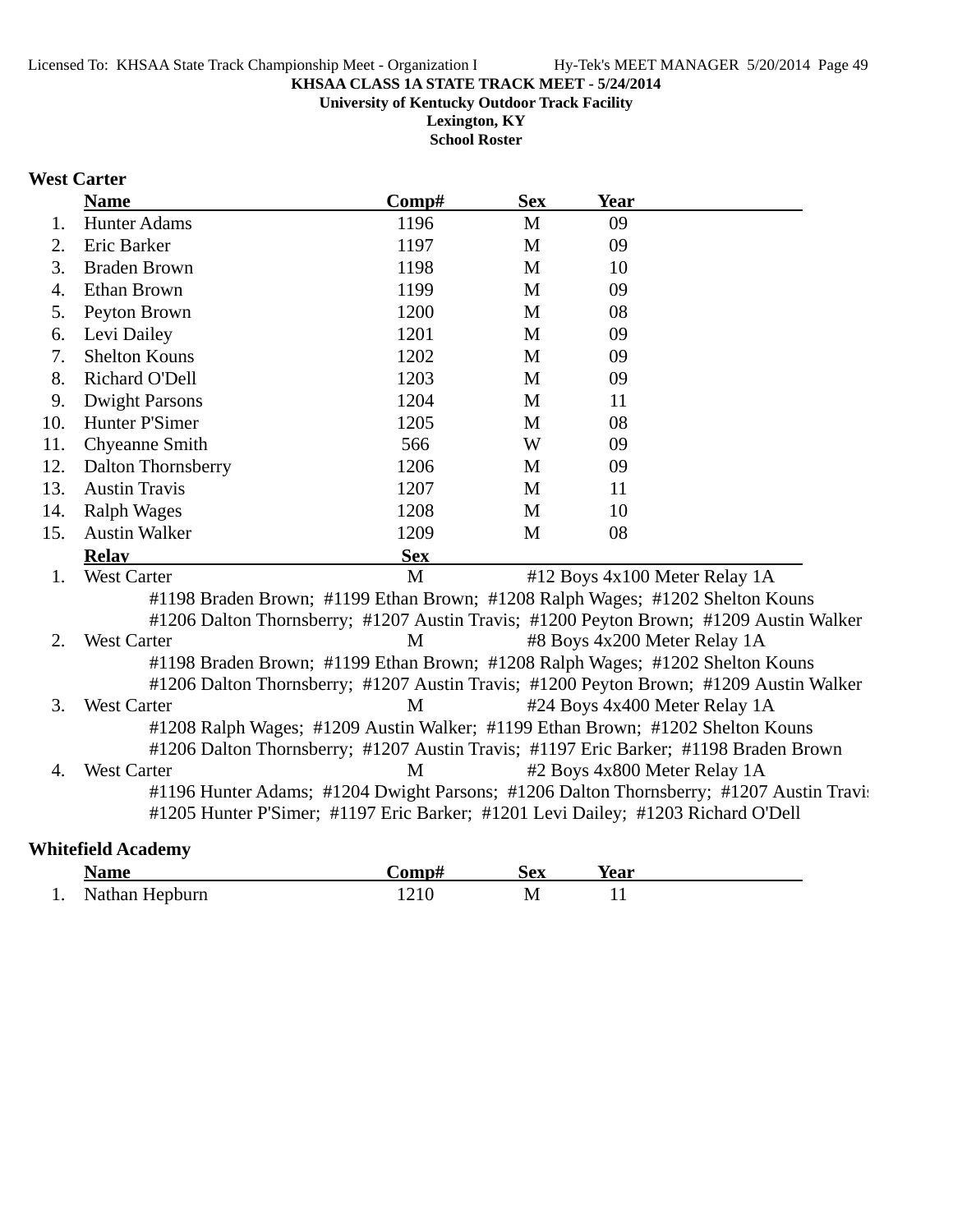**University of Kentucky Outdoor Track Facility**

**Lexington, KY School Roster**

# **Williamsburg**

|     | <b>Name</b>                                                                                                                                                                    | Comp#      | <b>Sex</b>  | <b>Year</b>                    |  |
|-----|--------------------------------------------------------------------------------------------------------------------------------------------------------------------------------|------------|-------------|--------------------------------|--|
| 1.  | Lillie Abbott                                                                                                                                                                  | 567        | W           | 07                             |  |
| 2.  | <b>Kaylee Akins</b>                                                                                                                                                            | 568        | W           | 12                             |  |
| 3.  | <b>Addison Anderson</b>                                                                                                                                                        | 1211       | M           | 12                             |  |
| 4.  | Cheyla Anderson                                                                                                                                                                | 569        | W           | 10                             |  |
| 5.  | <b>Josh Anderson</b>                                                                                                                                                           | 1212       | M           | 07                             |  |
| 6.  | Lexi Boggs                                                                                                                                                                     | 570        | W           | 10                             |  |
| 7.  | <b>Tanner Boggs</b>                                                                                                                                                            | 1213       | M           | 08                             |  |
| 8.  | Danasia Buchanon                                                                                                                                                               | 571        | W           | 08                             |  |
| 9.  | <b>Zachary Culver</b>                                                                                                                                                          | 1214       | M           | 12                             |  |
| 10. | <b>Macey Damron</b>                                                                                                                                                            | 572        | W           | 07                             |  |
| 11. | Garrett Faulkner                                                                                                                                                               | 1215       | M           | 11                             |  |
| 12. | <b>Haley Harris</b>                                                                                                                                                            | 573        | W           | 11                             |  |
| 13. | <b>Fhazanah Jackson</b>                                                                                                                                                        | 574        | W           | 09                             |  |
| 14. | <b>Katie Jones</b>                                                                                                                                                             | 575        | W           | 12                             |  |
| 15. | Chelsea Lawson                                                                                                                                                                 | 576        | W           | 11                             |  |
| 16. | <b>Madison Loudermilt</b>                                                                                                                                                      | 577        | W           | 09                             |  |
| 17. | Makayla Mack                                                                                                                                                                   | 578        | W           | 09                             |  |
| 18. | Andrew Mahan                                                                                                                                                                   | 1216       | M           | 09                             |  |
| 19. | <b>Matthew Mattingly</b>                                                                                                                                                       | 1217       | $\mathbf M$ | 10                             |  |
| 20. | <b>Selena Mattingly</b>                                                                                                                                                        | 579        | W           | 07                             |  |
| 21. | Gabriella Patrick                                                                                                                                                              | 580        | W           | 12                             |  |
| 22. | Eric Poore                                                                                                                                                                     | 1218       | M           | 11                             |  |
| 23. | Hannah Reynolds                                                                                                                                                                | 581        | W           | 12                             |  |
| 24. | Abigail Schwarz                                                                                                                                                                | 582        | W           | 07                             |  |
| 25. | <b>Dalton Shackleford</b>                                                                                                                                                      | 1219       | M           | 10                             |  |
| 26. | <b>Allison Smith</b>                                                                                                                                                           | 583        | W           | 12                             |  |
| 27. | <b>Tyler White</b>                                                                                                                                                             | 1220       | M           | 12                             |  |
|     | <b>Relay</b>                                                                                                                                                                   | <b>Sex</b> |             |                                |  |
| 1.  | Williamsburg                                                                                                                                                                   | W          |             | #11 Girls 4x100 Meter Relay 1A |  |
|     | #568 Kaylee Akins; #570 Lexi Boggs; #571 Danasia Buchanon; #574 Fhazanah Jackson                                                                                               |            |             |                                |  |
|     | #572 Macey Damron; #576 Chelsea Lawson; #578 Makayla Mack; #580 Gabriella Patrick                                                                                              |            |             |                                |  |
| 2.  | Williamsburg                                                                                                                                                                   | W          |             | #7 Girls 4x200 Meter Relay 1A  |  |
|     | #568 Kaylee Akins; #569 Cheyla Anderson; #573 Haley Harris; #574 Fhazanah Jackson                                                                                              |            |             |                                |  |
|     | #570 Lexi Boggs; #571 Danasia Buchanon; #572 Macey Damron; #578 Makayla Mack                                                                                                   |            |             |                                |  |
| 3.  | Williamsburg                                                                                                                                                                   | W          |             | #23 Girls 4x400 Meter Relay 1A |  |
|     | #573 Haley Harris; #567 Lillie Abbott; #578 Makayla Mack; #569 Cheyla Anderson                                                                                                 |            |             |                                |  |
|     | #568 Kaylee Akins; #579 Selena Mattingly; #582 Abigail Schwarz; #580 Gabriella Patrick                                                                                         |            |             |                                |  |
| 4.  | Williamsburg                                                                                                                                                                   | W          |             | #1 Girls 4x800 Meter Relay 1A  |  |
|     | #582 Abigail Schwarz; #577 Madison Loudermilt; #573 Haley Harris; #579 Selena Mattingly<br>#569 Cheyla Anderson; #576 Chelsea Lawson; #581 Hannah Reynolds; #583 Allison Smith |            |             |                                |  |
| 5.  | Williamsburg                                                                                                                                                                   | M          |             | #2 Boys 4x800 Meter Relay 1A   |  |
|     | #1211 Addison Anderson; #1216 Andrew Mahan; #1218 Eric Poore; #1215 Garrett Faulkner                                                                                           |            |             |                                |  |
|     | #1212 Josh Anderson; #1220 Tyler White; #1213 Tanner Boggs; #1217 Matthew Mattingly                                                                                            |            |             |                                |  |